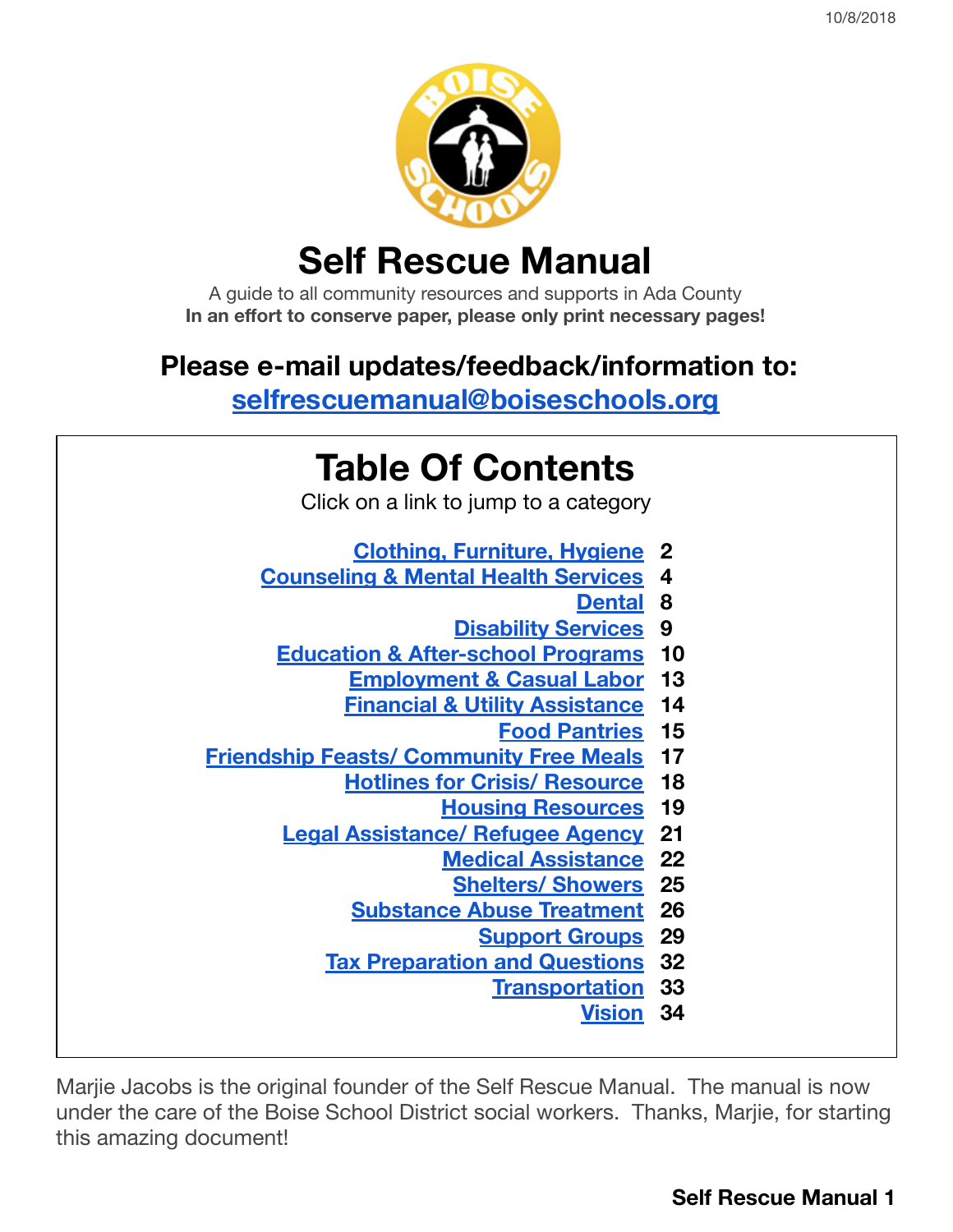# <span id="page-1-0"></span>**SELF RESCUE MANUAL -** Clothing & Furniture

### **Agape in Action**

1001 S Orchard Boise Last Saturday of the month 1-4 Free groceries, clothing, & toiletries For emergencies call 703-5381. Also offers the "Toys for Tots" program. Interview clothes available. **(208) 685-0612**

[agapeworship.com](http://www.agapeworship.com/)

### **Assistance League of Boise Thrift Shop**

5825 Glenwood Boise Mon 1:30-5, Tue-Fri 10-5, Sat 10-4 Reasonably priced used clothing & household items (shoes, books, linens, small furniture). **(208) 377-4327**

[boise.assistanceleague.org](http://boise.assistanceleague.org/)

### **Baby Needs Closet @ The Cathedral of the Rockies**

717 N 11th Boise Mon & Wed 1-4:30 Provides diapers, wipes available. One request per month. **(208) 343-7511**

### **The Basement - A Teen Thrift Closet (First Baptist Church)**

607 N 13th Boise Call for an appointment. Private 1-hour appointment for teens located in "The Basement." **(208) 344-7809** [fbcbasement@gmail.com](mailto:fbcbasement@gmail.com) [fbcboise.org](http://fbcboise.org/)

### **BHM Foundation for Recreational Safety**

2962 E Copper Point Dr Meridian Will give away free children's helmets. Must call for info. **(208) 322-1730** [bhmidaho.org](http://www.bhmidaho.org/)

### **Birthright of Boise**

1101 N 28th #A Boise Free pregnancy test & pregnancy support. Maternity clothes, baby clothes to size 12 months, size 1 & 2 diapers when available, Pro-life. Call before you come to make sure we are open.

**(208) 342-1898** or **1-800-550-4900** (24 hrs) [birthright.org](http://www.birthright.org/)

### **Boise Senior Center Thrift Store**

690 Robbins Rd Boise Mon-Fri 10-3 Clothes, household goods,health aids, home décor, seasonal merchandise. **(208) 345-9921** [boiseseniorcenter.org](http://www.boiseseniorcenter.org/Page6.html)

### **Cinderella's Closet**

5825 Glenwood Boise (Behind Assistance League Thrift Shop) Fall season (Sept. & Oct.), Spring season (April & May) Wed 3:30-5:30 & Sat 12-4 Local high school students with Ada County High School I.D., may borrow from large selection of donated formal wear (gowns & tuxedos), for a non-refundable \$15 fee. **(208) 377-4327** (press 5 then 2) [boise.assistanceleague.org](http://www.boise.assistanceleague.org/ps.projects.cfm?ID=1420)

### **The Closet - Teen Thrift Store**

10338 W Fairview Ave Free clothing to teens in need. Apt only. Private, confidential. **(208) 409-0204** (Kelly) [https://www.facebook.com/THECLO](https://www.facebook.com/THECLOSETBOISE/) [SETBOISE/](https://www.facebook.com/THECLOSETBOISE/)

### **Deseret Industries Thrift Store**

10740 W Fairview Boise Mon 10-6, Tue-Fri 10-7, Sat 10-6. Furniture & clothing for men, women (maternity, wedding, & prom dresses) & children. No delivery. Potential help via local LDS Bishop (do not have to be LDS). Best time to reach bishop is all day Sun, Tue & Wed evenings. **(208) 375-4681, 1-800-453-3860**

### **Dress for Success Boise Valley**

2760 E Fairview Meridian Tue-Thu 1-3 Agency referral only. For women only. Once referred, 1 interview suit will be provided as well as hair/make-up for job interview. After being hired, can return for 1 more outfit. **(208) 288-4405**

[dressforsuccess.org](http://www.dressforsuccess.org/affiliate.aspx?sisid=13&pageid=1)

### **El-Ada Outreach**

2250 S Vista Boise Mon-Fri 8:30-4:30 Food pantry, free personal hygiene packs as available. Undocumntd ok. **(208) 345-2820** [eladacap.org](http://www.eladacap.org/)

### **Goodwill Thrift Store**

1465 S Vinnell Wy (Overland)**(208) 321-9172** 7000 W State St Boise **(208) 672-2930** 1375 E Fairview Meridian **(208) 288-4397** Mon-Sat 9-9, Su 11-6 New/used clothing and furniture

**Good Samaritan Store** 1821 W Washington Mon-Sat 10-5 **(208) 344-0649**

**Grandma's Treasures Thrift Store** 690 Robbins Road Boise Mon-Fri 10-3 **(208) 345-9921**

### **Habitat for Humanity ReStore**

10537 W Overland Boise Used & surplus building materials. **(208) 375-5256** [hfhboise.org/restore](http://www.hfhboise.org/restore)

### **Holy Nativity Episcopal Church**

828 W Cherry Ln Meridian 1st Wed of month free laundry, hygiene, clothing. **(208) 888-4342** www.http://episcopalholynativity.org

### **Idaho Diaper Bank**

Supplies diapers to local agencies, see individual agencies or website for disbursement days/times. [http://www.idahodiaperbank.org/get](http://www.idahodiaperbank.org/get-diapers.html)[diapers.html](http://www.idahodiaperbank.org/get-diapers.html)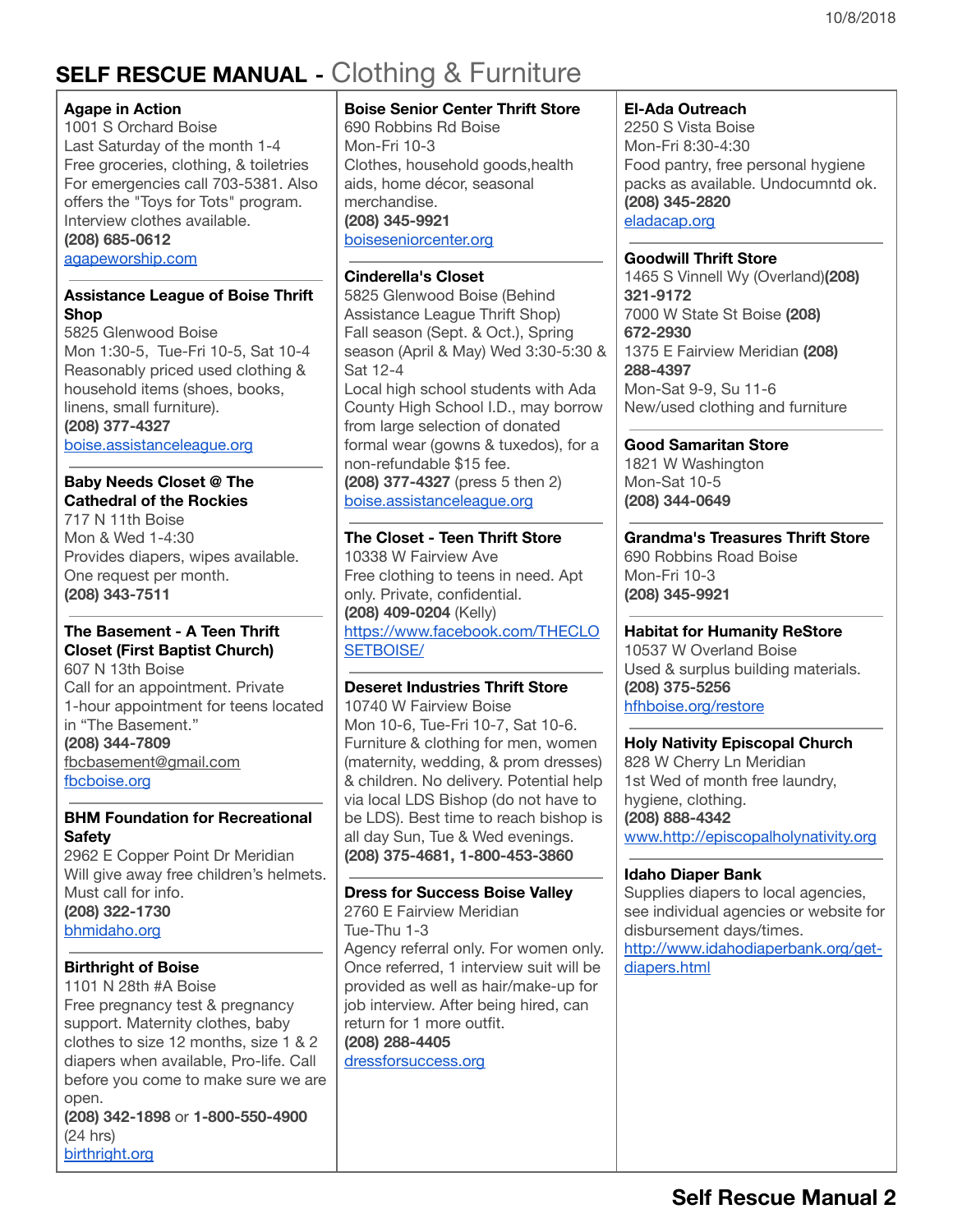# **SELF RESCUE MANUAL -** Clothing & Furniture cont.

### **Idaho Youth Ranch Thrift Shops**

Mon-Sat 9-6, Sun 12-5 S Main Boise **(208) 343-2506** N Orchard Boise**(208) 378-8081** S Broadway Boise **376-1350** W Overland Boise **375-1242** Chinden Boise **(208) 433-1661** Overland Boise **(208) 331-7739** W State Boise **(208) 853-1408** Fairview Boise **(208) 322-3610** Main Meridian **(208) 895-8433** W Irving Boise (Outlet Store) Mon-Sat 10-4, Sun 12-4 \$.50/clothing item & cheaper furniture **(208) 377-2613** [youthranch.org](http://youthranch.org/Locations.aspx)

### **IMSI Hope Community Phase II**

963 S Orchard Suit 101 Boise Clothing vouchers/ housing/ employment/ bus passes for those out of incarceration. **(208) 629-8861**

[www.imsihopecommunityphaseii.com](http://www.imsihopecommunityphaseii.com/)

### **Kid to Kid**

1574 N Wildwood Way Children's clothing consignment **(208) 376-6488**

### **Love INC of Boise**

Tues - Thursday 10-1 In-kind assistance for clothing, household, diapers if available. One-on-one mentoring. Call to apply. Christian based. **(208) 377-3502** http://www.boiseloveinc.org/

### **Mirror Image/ Cathedral of the Rockies Teen Hygiene Closet**

717 N 11th St Referral from school nurse/ counselor/ social worker required. All hygiene supplies. **mirror.image.boise@gmail.com**

### **Meridian United Methodist Church Thrift Store**

235 E Pine Ave Meridian Tue & Fri 11-2 Clothing, small household items, some school supplies, & vouchers often available. **(208) 888-2245**

### **New Again Thrift Store at Calvary Chapel**

2422 W Main Boise Mon-Fri 10-6, Sat 10-5 Household items clothing for discount prices. **(208) 342-7661**

### **Redeemer Lutheran Church**

2920 Cassia St. Boise 3rd Saturday of each month 1-2:30 Wash, Wipe, Wear: Free diapers, laundry soap & toilet paper. Use once/month. **(208) 344-6758** redeemerboise.org

### **Re-Style Animal Rescue Thrift Store**

625 S Vista Ave Mon-Fri 9-9, Sat 9-9, Sun 12-6 Lots of sales. Mon 25% off all day. Blue tags are 50% off. Tue senior day, 30% off if 55+ years old **(208) 350-0406** [restylethriftstore.org](http://www.restylethriftstore.org/)

### **St. Luke's Children's Safe Kids Treasure Valley**

209 W. Main Street Boise, Id 83702 Reduced cost convertible, combination and booster car seats for purchase with proof of WIC, Medicaid, or CHIP. **(208) 381-3033**

### **St Vincent de Paul Thrift Stores**

6464 W State Boise Mon-Sat 9:30-6 **(208) 853-4921** 2110 S Broadway Ave Boise Mon-Sat 9:30-6 **(208) 333-8001** 213 N Main Meridian Mon-Sat 9:30-6 **(208) 888-9101** 251 N Orchard st Boise Id 83706 Mon-Sat 9:30-6:00 **(208) 375-7527** Used furniture & clothing for sale. For clothing vouchers call 331-2208. St Vincent de Paul Help Line 331-2208 Must leave phone number for call back.

### **Salvation Army Thrift Store**

4306 W State Boise Mon-Fri 10-6 Family Assistance office at 4308 W State Boise. Clothing & household goods assistance Tues-Fri 1-3. Must bring ID for everyone & proof of address (envelope or bill). Adults may receive help one time or for special circumstances, children every 6 months.

**(208) 343-5429 ext. 1**

### **Shop - a Boutique Thrift Store**

720 W Washington Boise Mon-Fri 9-4:30 Clothing, household, items, books, toys & seasonal items. **(208) 343-3688 ext. 27**

### **Valley Treasures Thrift Store**

102 N Cole Boise Tue-Sat 10-6, Sun 11-4 Furniture, appliances & household items. **(208) 891-3161**

### **Vets4Success Thrift Store**

10321 W Fairview Boise Mon-Sat 9-7, Sun 12-6 **(208) 962-2666**

### **Whitney United Methodist Church Joseph's Closet**

3315 Overland Boise (by Owyhee) Sat 10:30-12:30 & 3rd Fri of each month 5:30-7:30 Free winter clothing. **(208) 343-2892**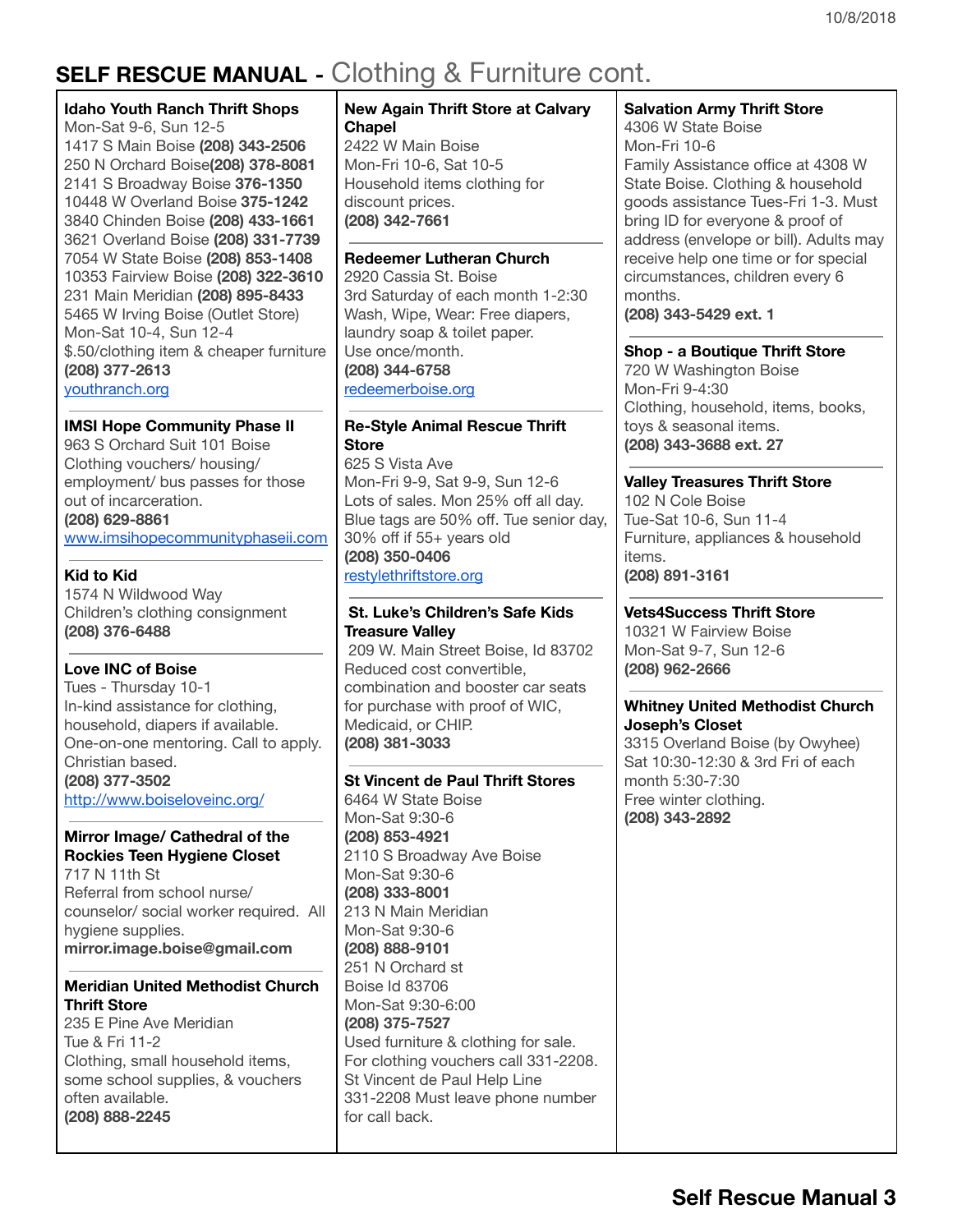# <span id="page-3-0"></span>**SELF RESCUE MANUAL -** Counseling & Mental Health Services

### **Alberi Counseling**

688 N 9th Street Medicaid and private insurance. Adolescents, adults, and couples. Grief, anxiety, stress. anger, relationships, self-esteem, DBT, EMDR. **(208) 805-2034** [Albericounseling.com](http://albericounseling.com/)

### **Ability Health and Rehabilitation**

4696 W. Overland Rd. Suite 236 Medicaid, private ins. Counseling, Medication Management, CBRS, Case management. **208-333-9578** AbilityHRLLC@gmail.com [http://www.abilityhealthandrehabilitati](http://www.abilityhealthandrehabilitation.com/) [on.com/](http://www.abilityhealthandrehabilitation.com/)

### **About Balance Mental Health**

6550 Emerald #108, Boise Mon–Fri 9-5 Medicaid & sliding fee (\$40 min). CBRS, case mgmt, counseling, case/meds mgmt, & nurse practitioner. **(208) 342-6300**

### **Access Behavioral Health**

1276 W. River St. #100 Boise Mon-Fri 9-5 Medicaid & slide fee. CBRS, IBI therapy, child dev therapy, counseling, meds/case mgmt, substance abuse. **(208) 338-4699**

### **Access Living**

690 S Industry Way #45, Meridian Mon-Fri 9-6 Medicaid, sliding fee. CBRS, IBI, child dev therapy, counseling, adult day trmt, meds/case mgmt. After hours available upon phone request. **(208) 922-2207**

### **All Seasons Mental Health**

6933 W Emerald St Medicaid, insurance, primary care, psych testing, psychiatry, med mgmt, counseling, case man, developmental services, CBRS, healthy connections provider. Evenings by appt. Bilingual. **(208) 321-0634**

### **All Together Now**

2995 N Cole Rd, Ste 270 Boise, Idaho 83704 Medicaid/Medicare, sliding fee. Individual, family, groups, marriage, play therapy. CBRS & payee services **(208) 336-4504**

### **Alpine Behavioral**

8590 W Fairview Ave Suite A Medicaid, private pay, insurance, sliding fee. Psychotherapy, case mgmt (adults), CBRS (adults/children), conflict res/ mediation services. Interpreters. **(208) 672-0260**

#### **Alturas Counseling, LLC** 204 S. Cole Rd.

Most insurances, Tricare, Medicaid. Counseling for Individuals, couples, family, children (7+), adolescents, elderly, developmental disabilities, refugees, military.Clinical Supervision to post graduates in counseling and social work.

**(208) 991-0225** [http://alturascounseling.com](http://alturascounseling.com/)

### **Ambitions of Idaho (formerly Community Outreach Counseling)**

Offices in Nampa, Caldwell, Boise, Meridian. Individuals, couples, family, children, adults and groups. CBRS. Medicaid, sliding scale, pro-bono options available. (208) 466-7443

### **A New Leaf, Inc**

2428 N. Stokesberry Pl. Meridian Medicaid. developmental/ habilitative intervention, habilitative supports, mental health, full med clinic. **(208) 939-3888**

### **Ascent Behavioral Health**

366 SW 5th Ave #100 Meridian Mon-Fri 9-6 Medicaid, insurance, self-pay (\$200 first eval, \$55 groups). Drug ed group, individual, teen, adult dual diagnosis, substance abuse/ mental health treatment. **(208) 898-9755**

### **Aspen Mental Health**

7950 W King, Boise Mon-Fri 9-6 Medicaid, insurance. CBRS, counseling. **(208) 342-2950**

### **Boise Rescue Mission Ministries**

Free counseling & mental health consult Men **389-9840** (Stuart) Women **368-9901** (Guest Services)

### **Bridgeway Health Services**

1032 S Bridgeway Place #110, Eagle Medicaid, insurance. Counseling & medication management. **(208) 475-0800**

### **Brighter Future Health**

9396 W. Emerald Suite 135 Medicaid adult and child CBRS, case management, and therapy **(208) 323-4400** brighterfuturehealth.com

### **Catholic Charities of Idaho**

7255 Franklin Road, Boise ID 83709 No Medicaid, subsidies for low income uninsured, won't turn away. Spanish. Individual/group/ family/youth/children & parent education services. Spanish, interpreters.Depression support group. **(208) 345-6031**

ccidaho.org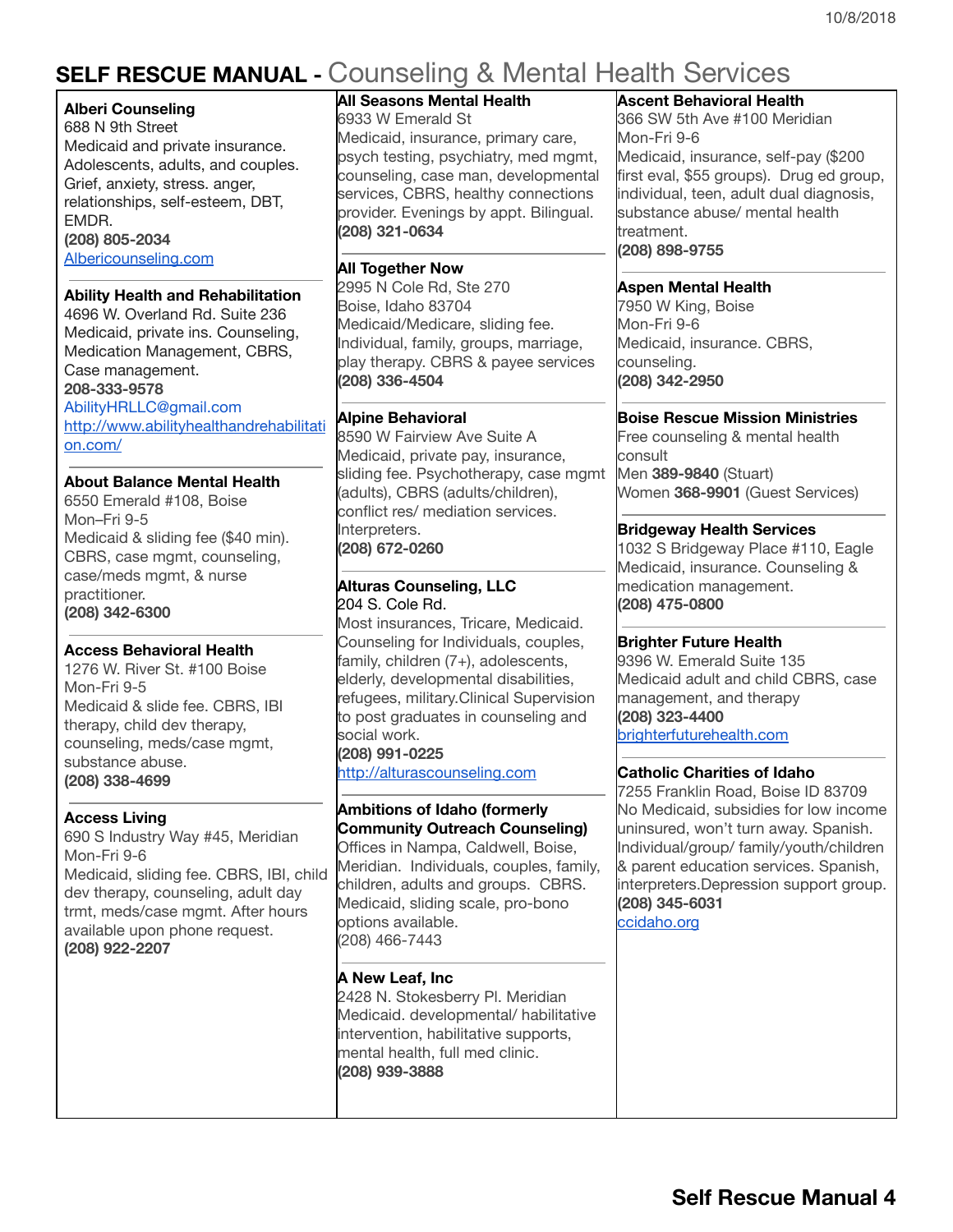# **SELF RESCUE MANUAL -** Counseling & Mental Health Services cont.

### **Community Connections**

1675 S Maple Grove Medicaid. Therapy & support services to children/adults with dev disabilities. **(208) 377-9814** [cciidaho.com](http://www.cciidaho.com/)

### **Community Partnerships of ID**

3076 N Five Mile Rd. Boise Medicaid CBRS, Counseling, groups, dev therapy, Spanish, IBI, res rehab, case mgmt, employment services, behavioral & recreational therapy, habilitative rehab, psychiatrist, employment. **(208) 376-4999** [www.mycpid,com](https://www.mycpid.com/)

### **Community Support Center**

716 N Orchard Mon –Thurs 8–4 Medicaid & insurance. Adult day treatment, groups, dual-diagnosis, skill building. **(208) 429-0330**

### **Dr. Misty L. Wall, MSSW, LCSW**

849 E. Fairview Ave (Meridian) Medicaid,insurance, sliding scale. Psychotherapy and education. **(208) 297-9495**

### **Easter Seals-Goodwill Adult Behavioral Health Services**

8620 W Emerald #150 Medicaid. Self pay starts at \$10/class. Assessments (\$77.50), OP & IOP sub abuse treatment, anger man, CSC, family groups, MRT parenting classes & relapse prev. **(208) 672-2900**

### **Family Counseling Services**

1799 N. Lakes Place, Meridian Medicaid, sliding fee, insurance. **888-5905**

### **Gem State Developmental Center, Inc.** 818 NW 15th St., Meridian

developmental therapy for adults and habilitative intervention, habilitative support to children. lpoole@gsdcdda.com **(208) 888-5566 x106**

### **Ginny Marie Wellness/ A Better Life**

2905 S Vista Boise No Medicaid, yes State Reimbursement, some insurance, sliding scale. CBRS, education. Court approved programs available. [www.ginnymwellness.com](http://www.ginnymwellness.com/) GSwellness2008@aol.com **(208) 562-7050**

### **Healthy Place Counseling**

2589 S Five Mile Boise Medicaid, UBH, IPN, Bl Cross, sliding fee. Counseling, CBRS, case mangmt, med mangmnt. Adults, kids & family. **(208) 376-4929**

### **Human Supports of Idaho**

4477 W Emerald #C100, Boise Medicaid CBRS, meds mgmt, payee services, service coordination, individual therapy **(208) 321-0160** [Humansupports.com](http://www.humansupports.com/)

### **Idaho Behavioral Health**

2273 S Vista #190 Boise Medicaid, private insurance, EAP, private pay. Counseling adults, children, married, individuals, CBRS, case/med mgmt. **(208) 343-2737**

### **Idaho Federation of Families for Children's Mental Health** 704 N 7th St

Promotes & seeks solutions for mental health well being for children & youth & respite care clearinghouse. **(208) 433-8845**

[idahofederation.org](http://idahofederation.org/)

#### **InRoads CBRS Services**

3288 E. Pine Ave. Meridian Medicaid. CBRS & case management **888-8887**

### **Intermountain Hospital**

303 Allumbaugh Inpatient substance use / mental health treatment. New Start for adults. Clean & Sober Teens for adolescents. [IntermountainHospital.com](http://www.intermountainhospital.com/) **(208) 377-8400**

### **ISU Boise Counseling Clinic**

1311 E Central Dr, Meridian \$15 copay for individuals & \$20 for couples. Hours vary, call for info. Counseling interns counsel individuals, couples, & families. **(208) 373-1719**

### **Katherine Medina-Guillen LPC, NCC**

1111 S Orchard St Ste 155 Insurance, one day / week \$50 for 30 mini session. **440-3744**

### **Kuna Counseling Center**

190 W Main St (Kuna) Medicaid, sliding fee. Counseling, CBRS, case management, service coordination, adult and kids. Spanish interpreters available. **(208) 922-9001**

### **LDS Family Social Services**

10740 Fairview Mon-Fri 8-5 Bishop may pay fees, insurance. Individual & birth parent counseling, adoption services. **(208) 376-0191**

### **Leyline Advocates**

1525 S. David Lane Adult & children with Medicaid.CBRS, case & meds mgmt, service coord, peer support and family support, counseling, refugees, 30 interpreters speaking 18 languages. **(208) 344-9797**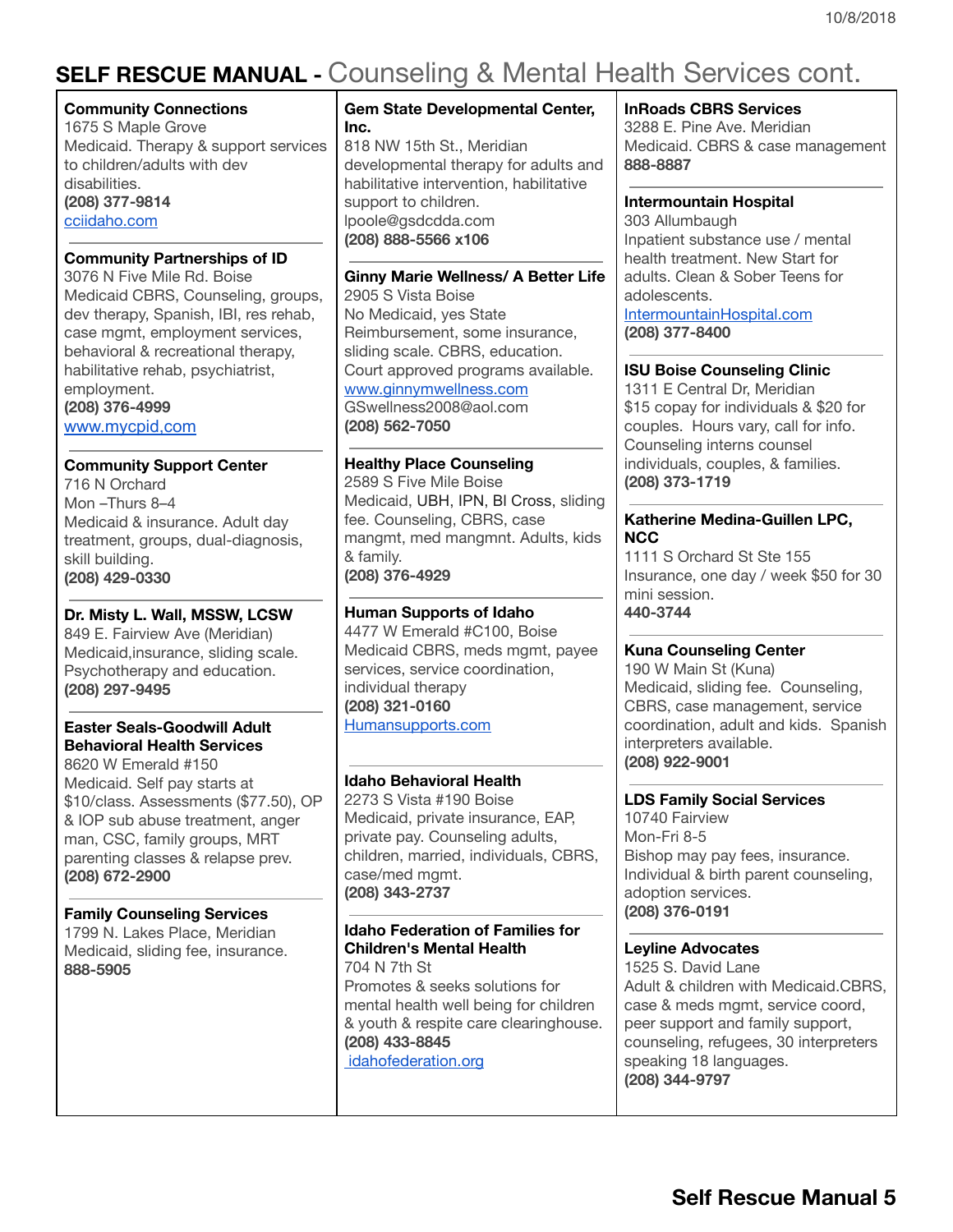# **SELF RESCUE MANUAL -** Counseling & Mental Health Services cont.

### **Lifepath Counseling & Wellness**

10112 W Overland Rd Private insurance, Medicare, Medicaid sliding fee. Counseling, Med Management, Peer Support, CBRS, CM for adults, children and families.

### **(208) 780-3900**

[www.lifepathidaho.com](http://www.lifepathidaho.com/)

### **Living Hope Clinic**

3308 N Cole #A Mon –Thurs 9–5, Fri 9-3 & nights Medicaid/Medicare, insurance, sliding fee scale. Marriage/family/children therapy, learning/behavioral. **(208) 378-1122**

### **Medina-Guillen Counseling, LLC**

Katherine Medina-Guillén 1111 S Orchard Ste 155 One day a week private practice at low-cost. \$30 individual, \$50 couples. **(208) 440-3744**

### **Maitri Community Services**

3709 N. Locust Grove Suite 100 Medicaid, insurance, self-pay. Individual or family psychotherapy, play therapy, hypnotherapy, parent education, EMDR trauma therapy, support groups **(208) 957-5360, (208) 284-8450**

### **Methodist Counseling Center**

4444 Taft Street Mon - Friday 8 -5, weekends/evenings by appointment. Insurance, sliding scale, pro bono with intern, and scholarships based on income. **(208) 501-2181**

### **Mountain View Behavioral Health**

5593 N Glenwood M-F 8:30-5 Medicaid, Medicare, most private insurances and private pay. Provide case mgmt, CBRS, clinic services including med mgmt, therapy for adults and children. **(208) 322-5354** [mountainviewbehavioralhealth.com](http://mountainviewbehavioralhealth.com/)

### **One Love Agency**

121 E 39th St, Suite A Medicaid, Blue Cross, and sliding fee. Sexual offender treatment for juvenile offenders. Individual, family, groups, case management & CBRS. **(208) 991-4296** (Jeremy)

#### **Pathways Community Crisis Center** 7192 [Potomac](https://maps.google.com/?q=7192+Potomac+Drive,+Boise&entry=gmail&source=g) Drive, Boise

Assessment, intervention, and referral services to 18 years and older experiencing a crisis related to mental health or substance-use disorders. Available 24/7 and by self-referral or by family, friends, law enforcement, or other concerned community members. **(833) 527-4747**

### **Perma Mental Health**

950 West Overland Ste. 101 Medicaid, private pay, insurance. Medication management, psychotherapy, CBRS, case management, telepsychiatrist available for private pay clients. **(208) 922-6538**

### **Pioneer Health Resources**

545 N Benjamin Suite 185, Boise Medicaid/Medicare. CBRS, case/meds mgmt, counseling for adults/children. **(208) 322-1026**

### **Pride Mental Health**

9488 [Fairview](https://maps.google.com/?q=9488+Fairview+Ave.,+Boise&entry=gmail&source=g) Ave., Boise Medicaid, Insurance, EAP, private pay, sliding fee. Adult & children services. Individual, family & couples therapy, Case Mgmt, Peer/Family Support, CBRS, EMDR ptsd/trauma therapy, home-based counseling. Services for refugees with interpreters **(208) 322-2928**

### **Progressive Behavior Systems** 2995 N Cole Suite 150, boise Medicaid. Individ/Fam counseling,

CBRS, res hab, devl srvc, case mgmt, respite, habilitative supports. **(208) 436-4911**

### **Quality Care Counseling Center**

2316 N. Cole Rd Suite A Medicaid. Counseling, CBRS, med mgmt, case mgmt, psych testing. **(208) 323-CARE (2273)**

### **Real Solutions Counseling**

1011 W Williams St. #G Medicaid, Medicare, sliding fee. Adult & children services. Individual and family therapy, CBRS, case management. Services for refugees with interpreters speaking all languages. **(208) 991-0222** [www.realsolutionsidaho.com](http://www.realsolutionsidaho.com/)

### **Riverside Rehab**

7711 W Riverside Medicaid & insurance. Psychiatrist, nurse practitioner (med management), reduced rate. Counseling all ages, play therapy, case mgmt, CBRS. Spanish. **853-8536**

### **Robert Rhodes, LCSW**

3152 S. Bown Way Suite 105, Boise Insurance/Medicaid, specializes in teen counseling rrhodes.lcsw@gmail.com [boiseteencounseling.com](http://boiseteencounseling.com/) **(208) 900-8500**

### **Safe Haven Hospital of Treasure Valley**

8050 Northview Medicaid,Medicare, insurance. Outpatient therapy & nurse pract. (med mgmnt), all ages. In-patient ages 18 & older. Spanish for inpatient. **(208) 327-0504**

### **Safe Place Ministries**

723 N Mitchell #101 Donations. None denied for inability to pay. Christian based education & counseling for victims of dom violence & sexual assault. Legal aid referrals. **(208) 323-2169**

[Safeplaceministries.com](http://www.safeplaceministries.com/)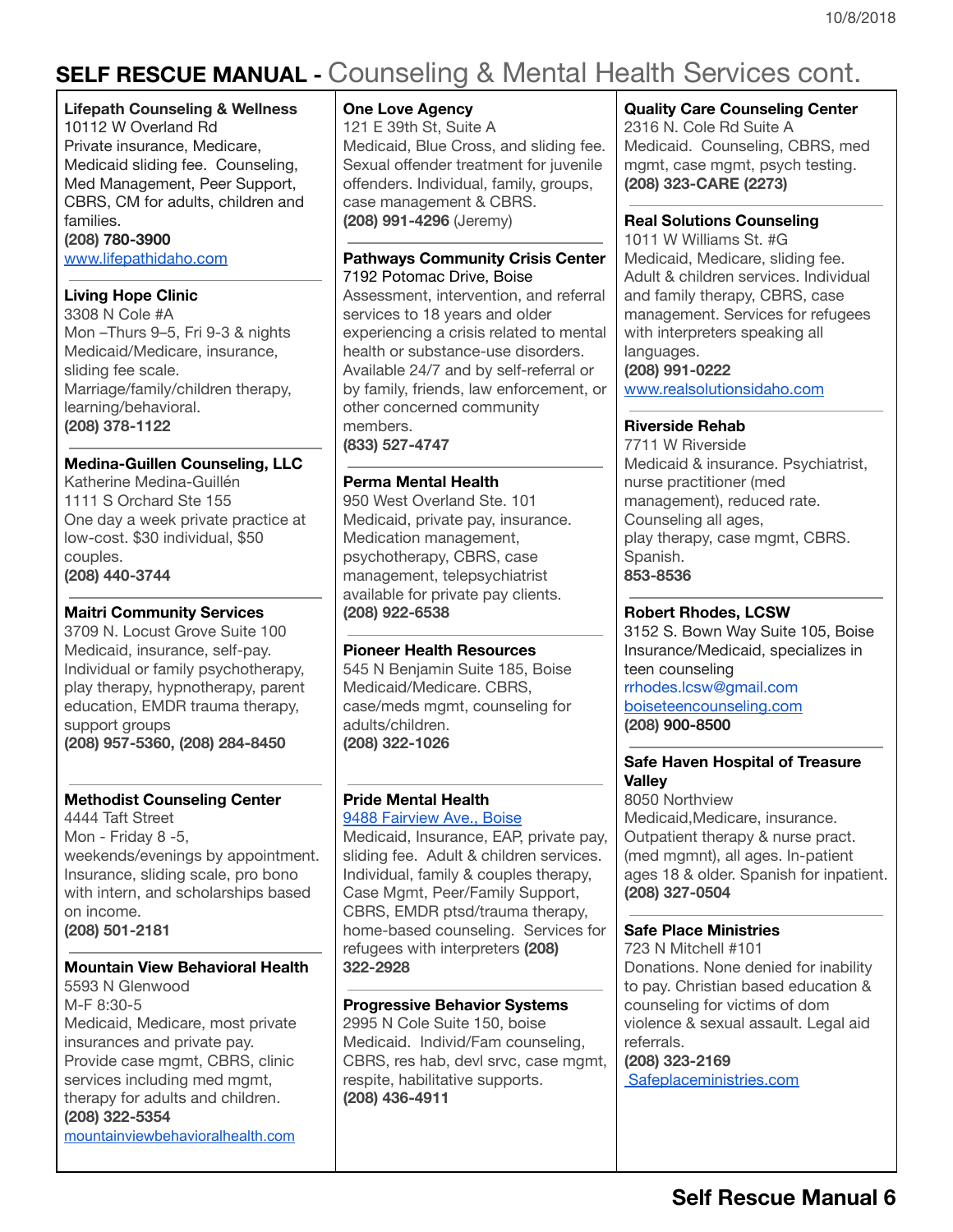# **SELF RESCUE MANUAL -** Counseling & Mental Health Services cont.

### **St Alphonsus Behavioral Health Outpatient**

131 N Allumbaugh Mon –Fri 8–5:30 Medicaid. Therapy for kids/ adults, groups, meds mgmt, MD. Inpatient for kids under 12, adult inpatient. **(208) 367-6500**

### **St Luke's Psychiatric Wellness Services**

703 S Americana Blvd, Ste 150 Boise Mon-Fri 8-4 (phones until 5) Medicaid/Medicare, insurance, self-pay. Therapy, med mamt for 18+ **(208) 706-6375**

[http://www.slhs.org/clinic/psychiatry/](http://www.slhs.org/clinic/psychiatry/boise/) [boise/](http://www.slhs.org/clinic/psychiatry/boise/)

### **St Luke's Children's Center for Neurobehavioral Medicine**

610 W Hays St, Boise, ID 83702 M-F 8-5 Medicaid, private insurance, self-pay. Therapy, med mgmt. for 18 and under.

**(208) 381-5970**

[https://www.stlukesonline.org/comm](https://www.stlukesonline.org/communities-and-locations/facilities/clinics/st-lukes-childrens-center-for-neurobehavioral-medicine) [unities-and-locations/facilities/clinics/](https://www.stlukesonline.org/communities-and-locations/facilities/clinics/st-lukes-childrens-center-for-neurobehavioral-medicine) [st-lukes-childrens-center-for-neurobe](https://www.stlukesonline.org/communities-and-locations/facilities/clinics/st-lukes-childrens-center-for-neurobehavioral-medicine) [havioral-medicine](https://www.stlukesonline.org/communities-and-locations/facilities/clinics/st-lukes-childrens-center-for-neurobehavioral-medicine)

### **SANE SOLUTIONS & Family Violence Prevention for victims**

Mon - Thurs 8-12, 1-5 office hours Insurance, Medicaid, Victim's Comp, sliding fee, self-pay, & some grants. Counseling for sexual abuse victims, juvenile & adult, protective parenting, & personal safety classes. **(208) 323-9600**

### **SANE SOLUTIONS & Family Violence Prevention (cont) for offenders**

Medicaid, self-pay, individual & group insurance. Treatment groups for dom violence offenders and juvenile & adult sexual offenders. **(208) 345-1170**

### **S.T.A.R.R. Family Behavioral Health**

8100 W. Emerald St. Suite 150 Medicaid. Insurance. Psychiatrist medication management, family, individual (all ages), couples counseling, play and trauma therapy, sub abuse, EMDR, home-based counseling. CBRS, parent-ed. Spanish. **(208) 908-6399** [Starrfbh.com](http://www.starrfbh.com/)

### **Table Rock Counseling**

Sliding fee down to \$40. Bilingual Spanish/Eng counseling. Counseling individuals, couples & families. **(208) 890-8391**

### **Teen Hope Idaho**

10020 W. Fairview Ave #204 Non-profit accepts most insurances, sliding scale. Counseling, medication management, support groups, group therapy, parent coaching and mentoring. **(208) 991-4649**

[Teenhopeidaho.org](http://teenhopeidaho.org/)

### **Thrive Counseling of Idaho**

3023 E Copper Point 108, Meridian Mon–Fri 9 - 5 Medicaid, Insurance, Self Pay. Counseling and Med Mgmt. Addiction issues, co-occurring disorders, grief and loss, depression, anxiety and parenting issues. **(208) 914-8924** [www.Idahothrive.org](http://www.idahothrive.org/)

### **Tidwell Social Work Services**

5999 W State Mon–Fri 8–5 Medicaid, Medicare, sliding fee, \$45 min, insurances, free with interns. Individual, marriage, family, art play therapy, CBRS, MD. Interpreters for all languages. **(208) 853-5095**

### **To Infinity and Beyond, LLC Joe Seiders, LCSW**

410 S Orchard Ste 124A Medicaid, insurance, self-pay. Psychotherapy and information for children, teens, and adults. **(208) 391-3849** [joe@toinfinityandbeyond.org](mailto:joe@toinfinityandbeyond.org)

### **Treasure Wellness**

2176 E Franklin Suite 100, Meridian Mon- Fri 9-6 \$20 / hr with intens. Private Insurance with professional Counselors. Counseling, education & support groups for individuals, couples, families. Couples communication, grief and loss, DBT, divorce recovery, anger/stress management. **(208) 515-7661**

[Treasurewellness.net](http://www.treasurewellness.net/)

### **Unity Health Center**

745 S Progress Ave, Meridian W-Sat by appointment. Sliding scale (minimum \$40), insurance. Counseling individuals, couples & families. **(208) 895-6729**

### **Veterans Center**

2424 Bank Dr (Vista/N Overland) Free. Readjustment counseling services for vets who served in war zones or have been sexually traumatized in military. Individual, group, couples, family counseling. **(208) 342-3612**

#### **Veterans Medical Center** 500 W Fort

Outpatient & inpatient. Behavioral health & family counseling, groups, temp housing for active duty & reserve. Homeless program available. Veterans only. **(208) 422-1000 x1145**

#### **Warm Springs Counseling Center** 740 Warm Springs Ave, Boise 1833 S. Millennium Way, Suite 120 **Meridian** Mon-Fri 8-5 (eves & weekends by apt) Insurance, Medicaid, Subsidy. Behavioral health services. Spanish. **(208) 343-7797** [childrenshomesociety.com](http://www.childrenshomesociety.com/)

## **Self Rescue Manual 7**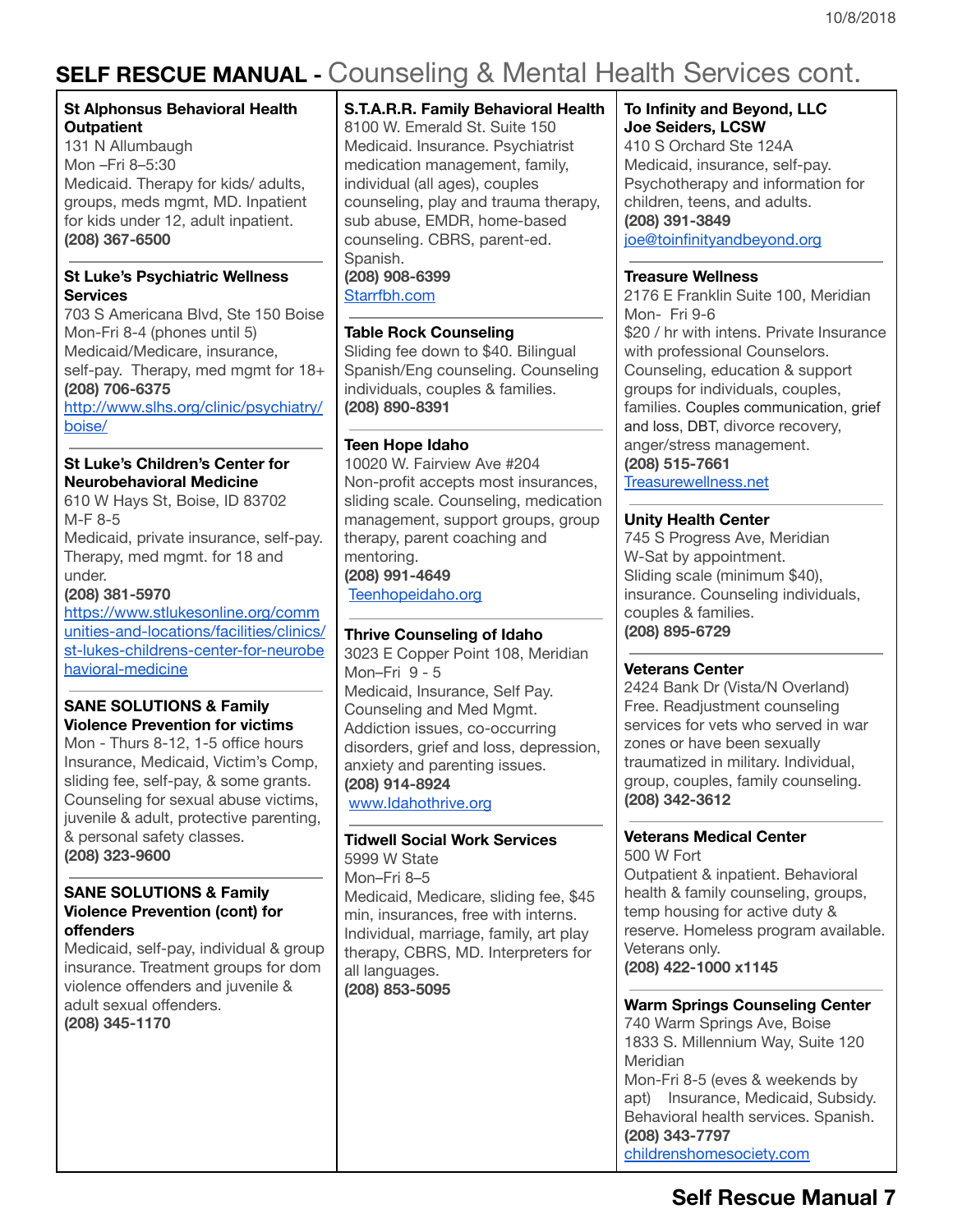## <span id="page-7-0"></span>**SELF RESCUE MANUAL -** Dental

### **Basic Dental Care**

870 N Linder, Meridian Closed Fri (Call before noon M-TH). No Medicaid. Office calls \$17, X-ray \$13 (plus \$6 for additional xrays), extractions start at \$88-\$225, porcelain to metal crowns \$548, root canals \$323 to \$578. Quality dentistry at lower fees for children & adults. Full payment required at appointment. **(208) 888-3384**

### **Dr. Brock Bohlman**

5993 W State

All insurance, no new adult Medicaid patients, Medicaid for children only ages 4–21. Call for appointment. Undocumented citizens will be served.

**(208) 384-0577**

### **Boise Schools- Children's Free Dental Clinic**

1609 S Owyhee - Whitney Elementary Mon, Tues, Friday 8:30-3:30 No Medicaid or insurance patients (students of Boise School District). Cleanings, sealants, restorations, & extractions. Referral from BSD nurse & have appointment. Basic dental work.

**(208) 854-6627**

### **Caring Smiles Dental Clinic**

8744 W. Fairview Ave (between Milwaukee and Maple Grove) Mon-Thurs 8:00-5:00 All Medicaid, cash, and private insurances. Adult and child. Sliding fee dependent on income for cash patients. Call for appointment, will work in emergency cases same day. Spanish.

**(208) 893-5000**

### **Carrington College**

1122 N Liberty Mon-Wed 9-12, 1-4, 5-8, Thurs 9-12, 1-4 Free dental hygiene exams, cancer screenings, blood pressure checks, cleanings, & x-rays. Apt averages 2.5 hrs. Spanish. If dental treatment is needed referrals can be made to local dentists & dental specialists. Free toothbrush, floss, & toothpaste given at first visit. **(208) 947-6821**

[carrington.edu](http://www.carrington.edu/)

### **Dental Dental GrinWell**

For adults age 60-79, income limits and no current dental benefits. \$1,250 free dental coverage in one year. Application and paperwork needed.

**1-866-894-3563**

### **Dr. Wayne Claiborne**

10552 W Garverdale Ct #902 Medicaid & Insurance. Emergencies OK. Accepts all patients over the age of 4. Serving undocumented citizens. **(208) 336-4777**

### **Genesis Community Health** [215](https://maps.google.com/?q=215+W+35&entry=gmail&source=g) W 35<sup>th</sup> St

Mon, Tues, Thur, and Fri 8-2pm. For low income and uninsured patients; including no Medicaid, Medicare or VA benefits. By referral only from both Saint Alphonsus and St.Luke's emergency rooms. Basic dental services provided. **(208) 384-5200**

### **Healthy Smiles**

8590 Fairview Mon, Wed, Fri 8–5 Tues,Turs 11–7 Closed Fridays Sliding fee & Medicaid, Idaho Smiles 21 & under, adult emergency only, pregnancy and waiver program (Medicaid) (Medicaid). First appointment includes full exam & X-rays is \$60 (without Medicaid). No orthodontics. Spanish. Will serve undocumented citizens. **(208) 472-2020**

### **ISU Family Dentistry**

1311 E. Central Dr., Meridian Tues–Fri 8:30–4 Medicaid, sliding fee, \$33 for 15 minute screening. Children & adults under 21. Advanced general dentistry services.

**(208) 373-1855**

### **Small Smiles Dental Clinic**

8744 Fairview (Fairview Tech Center between Milwaukee & Maple Grove) Mon-Fri 8–6:30 Medicaid, Cash and accepts many private insurances. Children under 21 only. Prefer appointments but will accept some walk-ins. Spanish. **(208) 322-3010**

### **Terry Reilly Health Services Boise Dental**

2301 N 36<sup>th</sup> #102 Mon –Fri 7:30-6 Medicaid & sliding fee depending on income. Emergency dental must schedule. Non-emergency call at 8am for appointments. Extractions & fillings. Bring \$30 deposit & 4 weeks pay stubs. Spanish & Bosnian speaking translating available. Undocumented citizens welcome. **(208) 336-8801**

### **Terry Reilly Health Services Boise Dental - Express Care**

Focus is on pregnant women & other Medicaid patients with diabetes or heart disease, can be seen within 4 working days. New patients \$75, \$30 walk-ins (deposit). Spanish & Bosnian speaking translating available. Undocumented citizens welcome. **(208) 331-5049**

### **Treasure Valley Pediatric Dentistry (Dr. Roy Rogers)**

1564 S Timesquare Ln. (Overland near Maple Grove) Monday 8 – 5 Tue-Thur 7:30-5 Medicaid for children ages 0–20, Idaho Smiles Program, new Medicaid patients up to age 10. Works with children with special needs. **(208) 376-8873**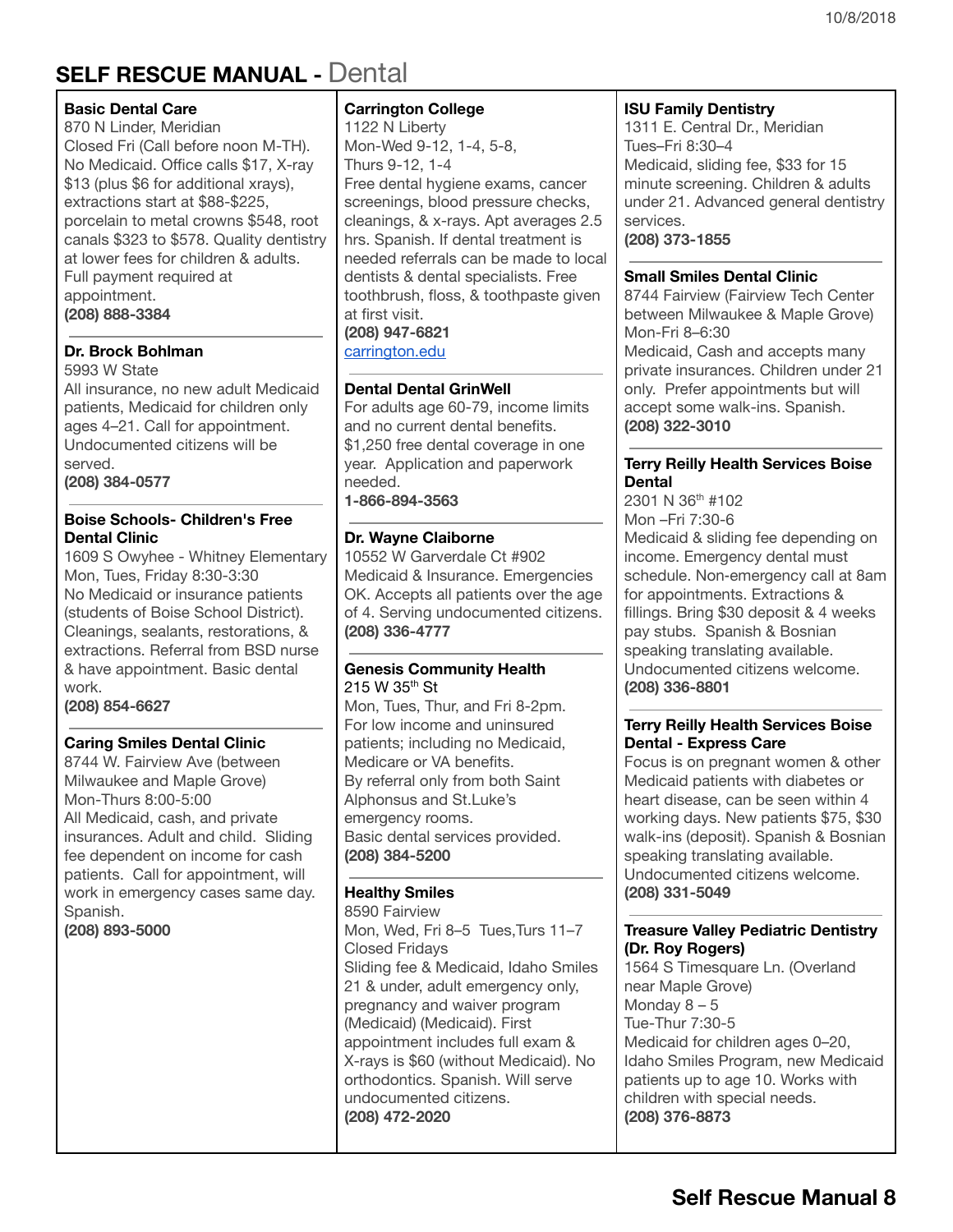# **SELF RESCUE MANUAL -** Disability Services

| <b>Disability Rights Idaho</b><br>4477 W. Emerald Suite B100<br>Non-profit advocacy agency to assist<br>families through education,<br>information, and individual<br>assistance.<br>(208) 336-5353<br>(866) 262-3462                                                                                                                                              |  |
|--------------------------------------------------------------------------------------------------------------------------------------------------------------------------------------------------------------------------------------------------------------------------------------------------------------------------------------------------------------------|--|
| <b>Idaho Parents Unlimited, Inc</b><br>4619 Emerald St. Ste E, Boise<br>Idaho's Parent Training and Information<br>Center & Idaho's Family 2 Family<br><b>Health Information Center. Serve</b><br>families of children ages birth to age 26<br>years, helping navigate health systems.<br>(208) 342-5884<br>www.idahoparentsunlimited.org<br>parents@ipulidaho.org |  |
| <b>Idaho State Council on</b><br><b>Developmental Disabilities</b><br>Advocacy and policy for individuals<br>and families with developmental<br>disabilities.<br>700 W. State St. 1st floor<br>(208) 334-2178<br>(800) 772-1213                                                                                                                                    |  |
| <b>Idaho State Independent Living</b><br>Council<br>380 South 4th Street, Ste. 102<br>P.O. Box 83720 Boise, ID 83720-960<br>Assist with independent living<br>advocacy and resource referrals.<br>(208) 334-3800<br>(800) 487-4866                                                                                                                                 |  |
| <b>Northwest ADA Center - Idaho</b><br>(208) 841-9422<br>Provide information, training and<br>guidelines on ADA rights.<br>http://nwadacenter.org/idaho                                                                                                                                                                                                            |  |
| <b>Social Security Office</b><br>(800) 772-1213<br>https://www.ssa.gov/                                                                                                                                                                                                                                                                                            |  |
| <b>Idaho Commission on Aging</b><br>Provide information on long term care<br>support programs and services. For<br>people of all incomes and ages.<br>(208) 334-3833                                                                                                                                                                                               |  |
|                                                                                                                                                                                                                                                                                                                                                                    |  |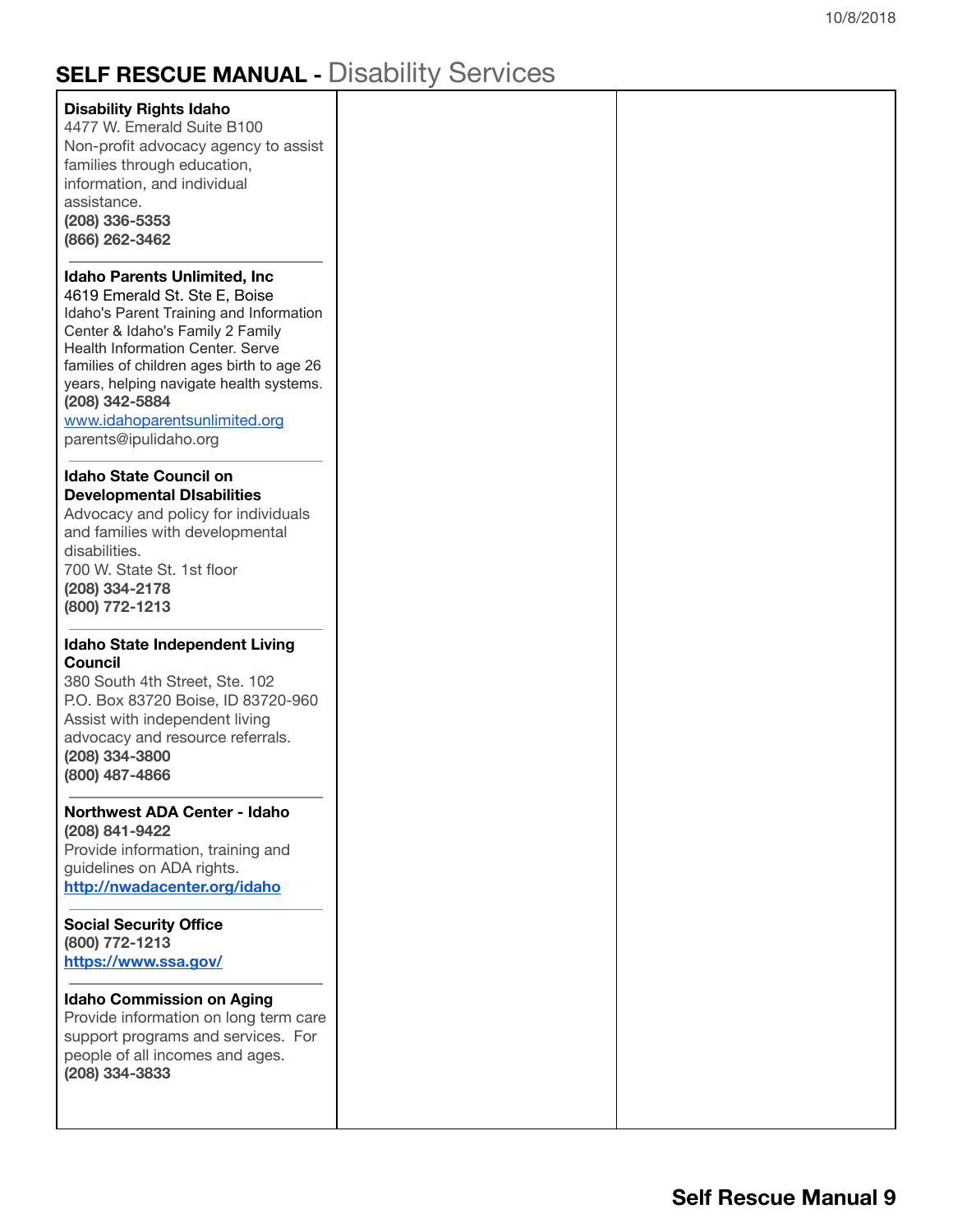# <span id="page-9-0"></span>**SELF RESCUE MANUAL -** Education, After-School Programs

#### **Art Without Boundaries (Good Samaritan Boise Village)**

3115 Sycamore Dr Ppl with motor/ cognitive challenge receive free whole brain therapy through the arts. **(208) 859-6231** (Mary)

### **BabySteps**

518 N. 8th St (St Michael's Episcopal Cathedral) Tues 1-3& 6-8 Thurs 4-6. Education program for limited income pregnant & parenting mothers. Provide diapers, wipes, clothing, & misc baby items. Free parenting class Tuesdays 6-7pm in both English & Spanish with free childcare. **(208) 342-5601 x212**

[babystepsidaho.org](http://www.babystepsidaho.org/)

### **Big Brothers/Big Sisters of SW**

110 N 27<sup>th</sup> Boise Screened volunteers participate in mentoring program with children. Wait list. Volunteer opportunities for high school students. **(208) 377-2552 [bbsidaho.org](http://bbsidaho.org/)**

### **Boise City Child Care Licensing**

150 N Capitol Blvd 1st Floor City Hall Mon-Fri 8-5

Parents must make a public records request in writing at the City Clerk's office, can view files on all licensed child care providers in Boise. Will provide a list of providers broken out by zip code & facility type. Spanish interpreter available with appointment. **(208) 384-3710**

### [BOISEINTERPRETERS.COM](http://www.boiseinterpreters.com/)

Language interpreter & translator services for folks serving limited English speaking people. MiroslavBarac@BoiseState.Edu or do website request.

### **Boise Parks & Recreation's Mobile Recreation Unit**

Call for more information. **(208) 854-4917**

#### **Boise Parks & Recreation Community Centers**

Grace Jordan Community Center 6411 W Fairfield **854-4910** (Chris Camacho) Morley Nelson Community Center 7701 W Northview **(208) 854-4917** (Joey Ward) Whitney Community Center 1609 S Owyhee **(208) 854-6625** (Barbara English) [cityofboise.org/parks](http://www.cityofboise.org/parks)

### **Boise Schools Preschool Screening**

3-5 yr olds. Screenings are August - February. Must call for appt. For possible problems with self-help skills, speech, language, emotional vision, social & motor skills, concepts, & hearing. **(208) 854-5520**

### **Boys & Girls Club of Ada County**

After School Program (Grades 1-12) 610 E. 42<sup>nd</sup> St. Garden City 911 N. Meridian Rd. Meridian Peregrine Elementary (Meridian) School days open until 8pm. No-School days open until 6pm. \$25 / school year.

Offers free meals daily. Open to school-aged youth with a variety of programs offered daily. New families must attend orientation. [www.adaclubs.org](http://www.adaclubs.org/) for more info & orientation times.

#### **The Christian Children's Ranch with Ekklesia Christian School**

2421 W Duck Alley Road Eagle Residential boarding school. Won't turn anyone away because of inability to pay. **(208)888-5235** [www.christianchildrensranch.org](http://www.christianchildrensranch.org/)

### **Catholic Charities of Idaho**

7255 N. Franklin Rd Parenting, English, financial education, and citizenship classes, case management, parenting classes, employment, resume writing. **(208) 345-6031** ccidaho.org

### **College of Western Idaho (Boise & Nampa)**

Adult Basic Education (ABE) Program - free classes in Language Arts, English as Second Language (ESL), math, GED / Compass preparation. Free lab time with access to tutoring and computer/internet study. **(208) 562-2571** Boise ESL **(208) 562-2575** Boise ABE **(208) 562-2014** Nampa ESL **(208) 562-2068** Nampa ABE [cwidaho.cc/abe](http://cwidaho.cc/general-educational-development/) [www.cwidaho.cc/esl](http://www.cwidaho.cc/esl)

### **Computers for Kids**

8540 W Elisa (off Victory, btwn Cole & Maple Grove) Mon-Fri 9-4 Low cost refurbished computers for students, grades K-14. \$100 fee, few scholarships available. \$185 fee for college students. **(208) 345-0346** [Cfkidaho.org](http://www.cfkidaho.org/)

### **Create Common Good**

2513 S Federal Way #100 Foodservice skills training and job placement assistance for adults. Training in commercial kitchen includes basic instruction in kitchen math, food safety, kitchen sanitation, beginning kitchen math, recipe preparation and plating. In addition to our 8-week training program, provide 3 months of job placement support. [www.createcommongood.org](http://www.createcommongood.org/) **(208)258-6800**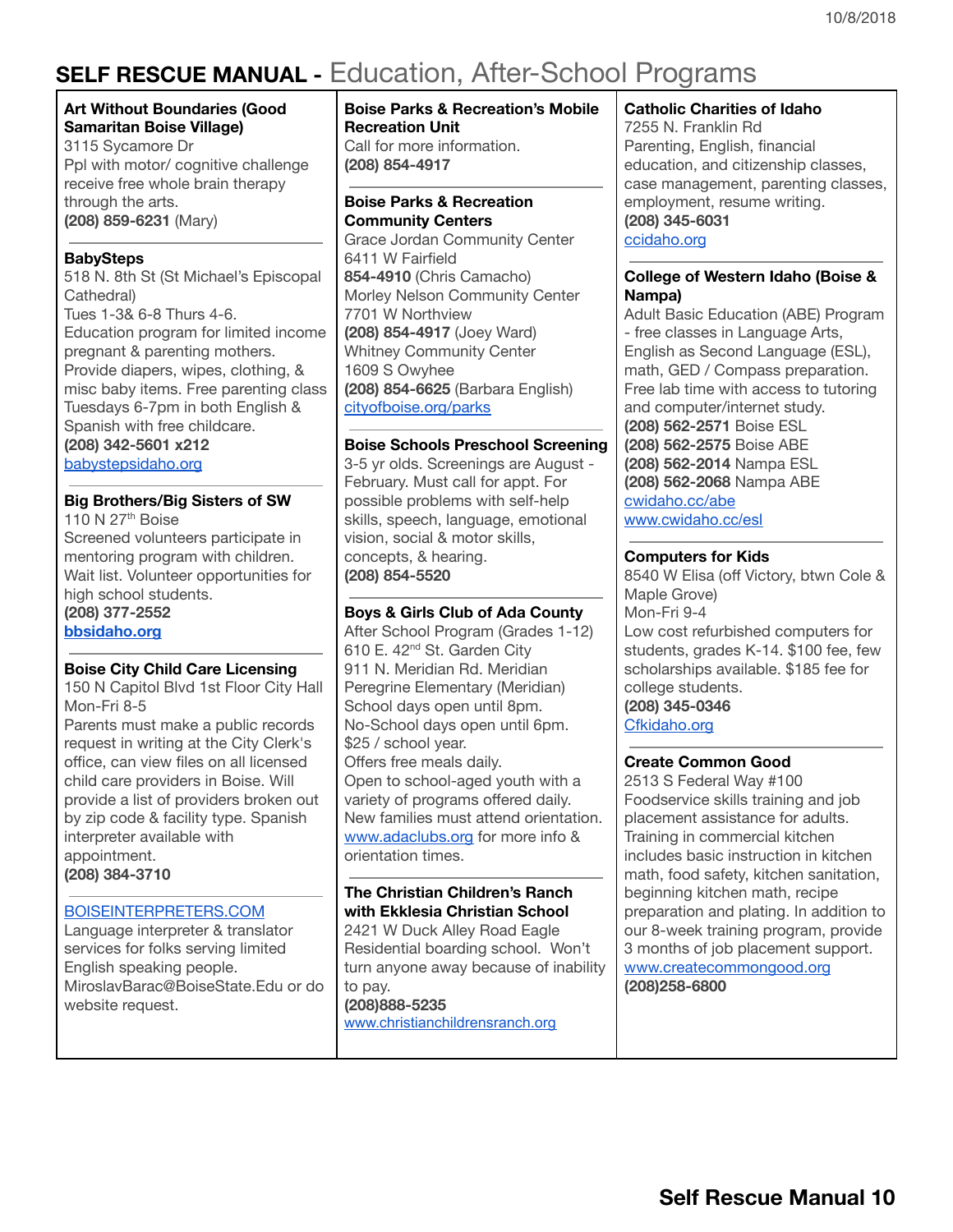# **SELF RESCUE MANUAL -** Education, After-School Programs cont.

### **Education & Training Voucher Casey Family Programs (Julie Stevens)**

6441 Emerald, Boise Financial aid to eligible current or ex foster youth or who were adopted age 16+, or aged out of foster care at 18. Possible help with post secondary ed, training, books, tuition, room & board, childcare, transportation, tools, uniforms, computers. Must have diploma or GED. **(208) 377-1771**

## **El-Ada Community Partnerships**

2250 S Vista Mon-Fri 9–4 Payment for GED testing through the College of Western Idaho. School/registration fee assistance for junior high and high school students. Undocumented citizens will be served.

**(208) 345-2820** [cwidaho.cc/adult-basic-education](http://www.cwidaho.cc/adult-basic-education)

#### **FAFSA (Federal Student Aid)** <https://fafsa.gov/help/fftoc03a.htm>

### **Family Advocate Programs: Home Visitin[g](http://familyadvocate.org/)**

3010 W State #104 Free/voluntary home-based parent education services on child development, effective parenting skills, nutrition & more. Serves families & children ages 0-5. **(208) 345-3344** [familyadvocate.org](http://familyadvocate.org/)

### **Head Start & Early Head Start**

4709 Camas Tues-Fri 8–12 or 12–4 Children from birth to age 5. Transportation provided for some classes. Breakfast & lunch, & afternoon snacks. Early Head Start; Expectant parents & families with infants to age 36 months. Weekly home based family educator works 1.5-hour with child & parents. Socialization twice/month at center. Monthly family meetings to get information while child interacts with other children (day care provided). **(208) 344-9187**

### **ID Assistive Technology Project**

Assists people with disabilities with assistive technology. Free services available to all ages & disabilities **1-800-432-8324**

idahoat.org [idaho.at4all.com](http://www.idaho.at4all.com/)

### **Idaho CareLine 211**

Provides list of child care providers. **2-1-1 or 1-800-926-2588** [www.211.idaho.gov/](http://www.211.idaho.gov/)

### **ID Department of Labor WIA Youth & Adult Program**

219 W Main Boise **(208) 332-3575** 205 E Watertower Meridian **(208) 364-7785** Youth ages 16-21 & Adults 18+;

Provide help in getting GED/High School Diploma. [Labor.idaho.gov](http://www.labor.idaho.gov/)

### **Idaho Family Assistance Center at Gowen Field**

Offers all branches of military families services & referrals for various issues. **(208) 272-4355 or (208) 272-4355**

### **Idaho Federation of Families for Children's Mental Health**

704 N 7th St Promotes & seeks solutions for mental health well being for children & youth & respite care clearinghouse. **(208) 433-8845** [idahofederation.org](http://idahofederation.org/)

### **Idaho National Guard Youth Program Gowen Field**

Issues that face youth who live in military families including deployment education. Community training available. Goodwill Staffing Services. **272-4387** Tanya Chin

### **Idaho Parents Unlimited**

500 S 8<sup>th</sup>, Boise 1-1 help by phone or in office to families with children with disabilities, workshops designed to inform families on special education laws & other topics. Spanish. **(208) 342-5884**

### **Job Corps**

2323 S Vista Ave. #203 Mon–Fri 8–5, Closed 12-1 Ages 16-24 Full time program, usually residential. Closest center in Nampa. Please call for eligibility & orientation times. Spanish speaker. **(208) 375-9414** [Jobcorps.gov](http://www.jobcorps.gov/home.aspx)

### **Learning Lab**

308 E 36th St Garden City, ID 83714 Computer-assisted learning center for adults and families with 0-6 year old children. Basic skills instruction including math, reading, writing, spelling, GED prep and workplace skills. Students learn to touch-type and use a computer while improving their basic skills.

[learninglabinc.org](http://www.learninglabinc.org/) **(208) 344-1335**

### **Lee Pesky Center**

3324 Elder St Not-for-profit specializes in evaluation and treatment of learning disabilities, AD/HD, and Level 1 Autism.Sliding scale. **(208) 333-0008**

### **Life's Kitchen**

1025 S Capitol Blvd A nonprofit employment-training organization offering 16 week employment-training program to young adults ages 16-20, covering not only culinary training but teaching life skills classes as well. **(208) 331-0199**

### **Parent Project**

Call for schedule & sign-up. Parenting skills program to help parents prevent & intervene in destructive adolescent behaviors. 11 weeks/class during the year. Workbook cost of \$25 **570-6404**

#### **Salvation Army Life Skills** 4308 W State St. Jan-Oct. Incentives such as store credit, bus passes, gas for attendance.

**(208) 433-4427** (Wendy) [wendy.wong@usw.salvationarmy.org](mailto:wendy.wong@usw.salvationarmy.org)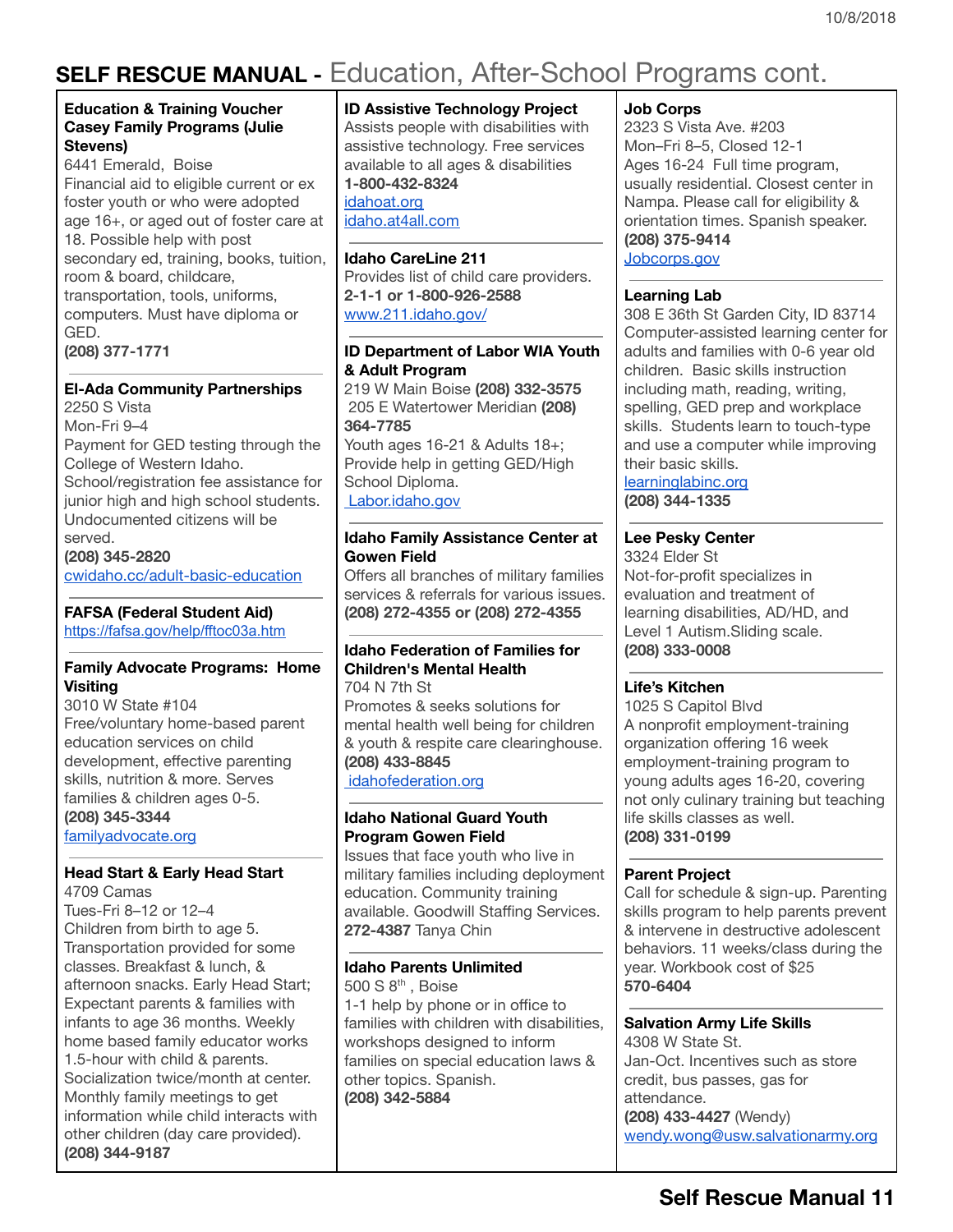# **SELF RESCUE MANUAL -** Education, After-School Programs cont.

| <b>Tuck Sleep</b><br>Aims to improve sleep hygiene,<br>health, and wellness through the<br>creation and dissemination of<br>comprehensive, unbiased, free<br>resources<br>www.tuck.com |
|----------------------------------------------------------------------------------------------------------------------------------------------------------------------------------------|
| <b>TRiO Educational Opportunity</b>                                                                                                                                                    |
| <b>Center</b>                                                                                                                                                                          |
| <b>University of Idaho (Boise)</b>                                                                                                                                                     |
| 322 E. Front St. Suite 190                                                                                                                                                             |
| Assist adults with returning to school.                                                                                                                                                |
| GED/college/trade/technical school                                                                                                                                                     |
| programs. Career counseling,                                                                                                                                                           |
| researching schools & programs,                                                                                                                                                        |
| college and financial aid apps,                                                                                                                                                        |
| entrance tests, reg assistance,                                                                                                                                                        |
| academic advising, counseling on                                                                                                                                                       |
| default loans.                                                                                                                                                                         |
| (208) 364-9925                                                                                                                                                                         |
| Email: eoc@uidaho.edu                                                                                                                                                                  |
| Website: www.uidaho.edu/eoc                                                                                                                                                            |
|                                                                                                                                                                                        |
| <b>YMCA</b>                                                                                                                                                                            |
| 1050 W State (208) 344-5502                                                                                                                                                            |
| 5959 N Discovery PI (208) 377-9622                                                                                                                                                     |
| 5959 N. Discovery PI(208) 377-4886                                                                                                                                                     |
| 936 Taylor Avenue Meridian (208)<br>855-5711                                                                                                                                           |
| Financial aid available.                                                                                                                                                               |
|                                                                                                                                                                                        |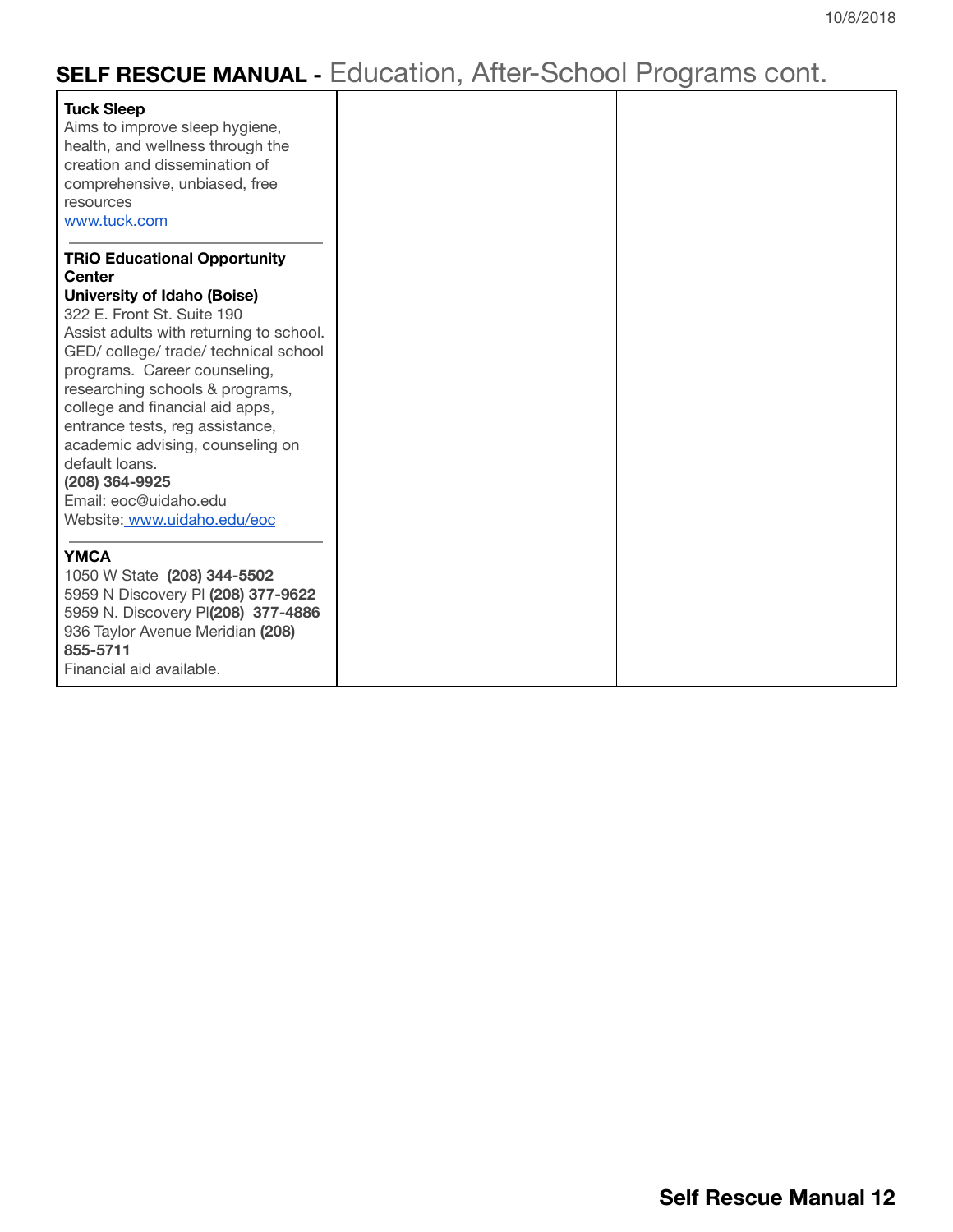# <span id="page-12-0"></span>**SELF RESCUE MANUAL -** Employment and Casual Labor

#### **Maximus**

600 N Steelhead Way #110 Mon-Fri 8-5

Case management, job search preparation, related classes, resume & cover letter aid, faxes, phones, copies & computer time . Required for those who receive food stamp and cash assistance who are mandatory to look for work. Interpreters available. MUST BE REFERRED BY Department of Health & Welfare to receive gas vouchers & bus passes. **(208) 322-9675**

### **Idaho Department of Labor Job**

219 W Main Boise **332-3575** 205 E Watertower Meridian **364-7785** Mon -Thurs 9-5, Fri 9-12 Register for work & apply for unemployment insurance on-line or in office. Search available jobs online, get resume assistance & free job search workshops. Spanish. [www.labor.idaho.gov](http://www.labor.idaho.gov/)

### **Idaho Department of Labor WIA Youth & Adult Program**

Youth ages 16-21 and adults 18+: possible financial help with GED & job training. Must meet eligibility requirements, call for appointment. Provide assistance in obtaining GED or High School Diploma. Spanish. **(208) 332-3575 X3621 or 3590** [www.labor.idaho.gov](http://www.labor.idaho.gov/)

### **People Ready Temporary Service** 10 W Franklin Rd, Meridian Mon-Fri 6-5:30, Sat 7-10, 5-6 After application process is complete, employee is asked to come into office at 6am if desiring employment. Application time & dates may vary, please call office for current application times. Applicant will need to have 2 forms of ID such as a state photo ID, SSN Card, certified birth certificate or passport. Spanish interpreters sometimes. **(208) 331-3606**

### **Pro People Staffing Services**

10369 W Emerald Boise #100 Mon–Fri 9–2 (for applications) Temporary employment. Applications taken, need 1–2 hours to do application or online. Dress nicely for interview process, free training & skills testing.Temp to hire based on work, pay averages \$8-\$10/hour. **(208) 345-5747**

[propeoplestaffing.com](http://propeoplestaffing.com/)

### **SOS Staffing**

8708 Fairview Mon–Fri 8–5 Clerical, skilled trades, production & technical work, & labor work available. Temp to hire based on work & pay averages \$8–10/hour. **(208) 327-1000**

### **Treasure Valley Community Resource Center** Mon–Fri 8–5

Information & referral on human services in Idaho & Eastern Oregon via phone. **(208) 459-9263** [idahoconnections.org](http://idahoconnections.org/)

#### **Treasure Valley Veterans Resource Network Community Services Guide**

Excellent resources. [police.cityofboise.org/media/5675/Ve](http://police.cityofboise.org/media/5675/VeteransResource%20Manual.pdf) [teransResource%20Manual.pdf](http://police.cityofboise.org/media/5675/VeteransResource%20Manual.pdf)

### **Vocational Rehabilitation**

10200 W Emerald #101 Vocational assistance for individuals with disabilities who require help finding or maintaining employment. **(208) 327-7411** [vr.idaho.gov](http://www.vr.idaho.gov/)

### **Volt Services Group**

101 S Capitol Blvd #501 Temporary work, temp to hire, short & long term, clerical, accounting, light industrial (assembly, warehouse) available. Must complete application, possible safety test, pre-employment drug screen & background check. Must provide 2 work references & ID that proves legally able to work in the US. Paid weekly usually \$8–14/hr. **(208) 375-9930**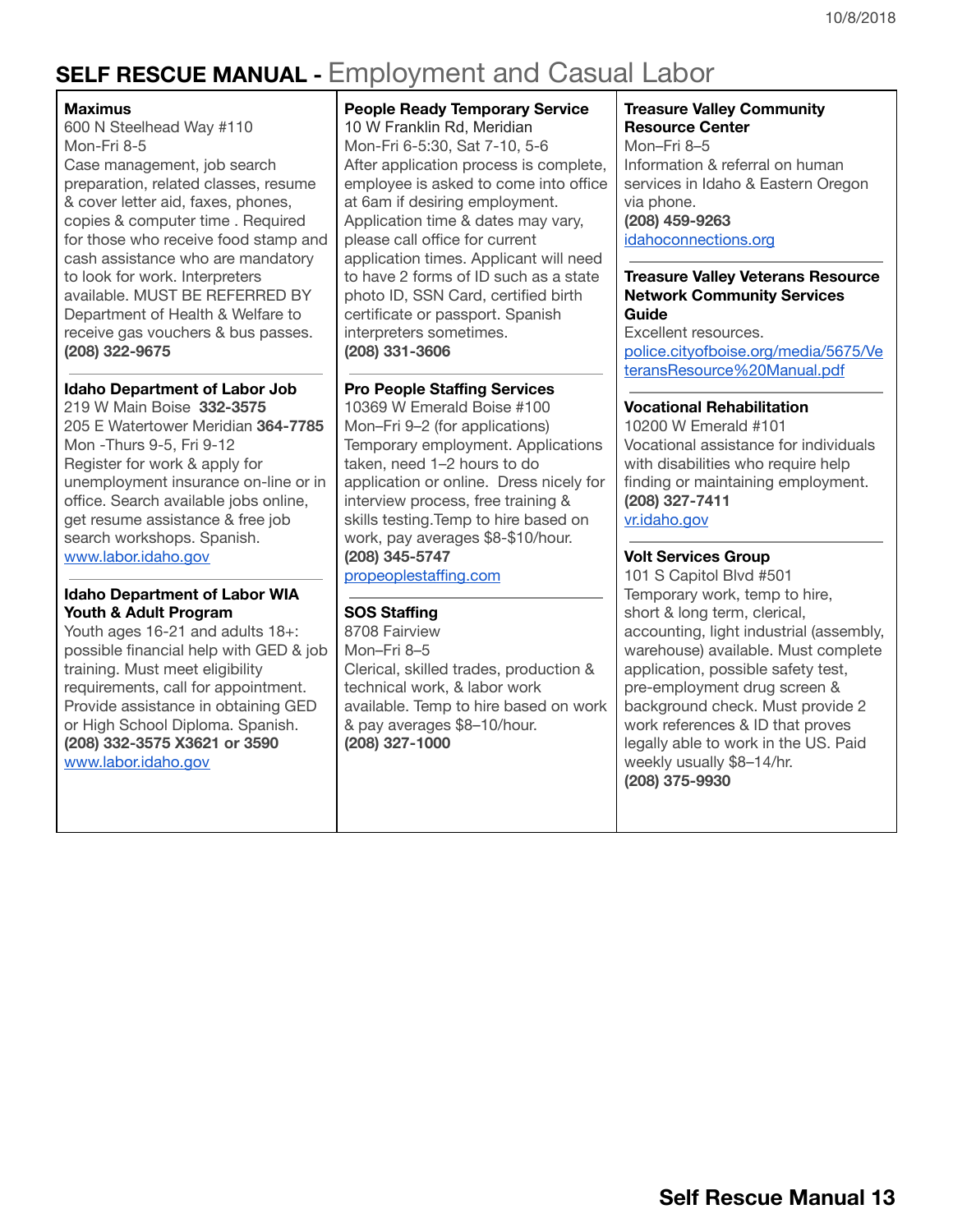# <span id="page-13-0"></span>**SELF RESCUE MANUAL -** Financial and Utility Assistance

### **Ada County Indigent Services**

252 E Front #199 M-Fri 8:30-3 Located 2 buildings East of Courthouse. One time/year. General Assistance includes rent, power, gas, water, & cremation assistance. Ada County. Must be last resort. **(208) 287-7960** [www.adacounty.id.gov](http://www.adacounty.id.gov/)

### **Assurance Wireless**

Help with free cell phone if receiving state benefits and no other cell. Limited minutes, unlimited text. [https://www.assurancewireless.com/Sec](https://www.assurancewireless.com/SecureApplication/Address.aspx) [ureApplication/Address.aspx](https://www.assurancewireless.com/SecureApplication/Address.aspx)

### **Advocates Payee Services, Inc.**

Representative Payee Services Serving the whole Treasure Valley **(208) 571-6095** [www.advocatespayee.org](http://www.advocatespayee.org/)

### **Debt Reduction Services**

6213 N Cloverdale #100 Free budget, credit, debt and student loan counseling, free credit report review and financial education. Debt management, bankruptcy certificates also available. Walk-ins OK or call for appointment.

**(208) 6851048** [www.DebtReductionServices.org](http://www.debtreductionservices.org/)

### **Department of Health & Welfare Self-Reliance**

1720 Westgate Mon–Fri 8–5 Food Stamps, Medicaid, TAFI, Idaho Child Care Program (ICCP), Grandparent Grant, telephone help, navigators help with rent/utility. Must apply at office & set up interview. Come early to apply & walk-in apts available. Language assistance. MyBenefits@dhw.idaho.gov **(208) 334-6700**

### **El-Ada-Outreach Water Assistance/ UW Cares**

2250 S Vista Ave Available once/year for Suez Water or Meridian Water customers who are facing shut off. Please bring shut off notice. Eligibility is based on income. **(208) 345-2820**

### **El-Ada-Outreach Energy Assistance and Home Weatherization**

701 E 44<sup>th</sup> Mon-Fri 8-4:30 Energy Assistance: wood & propane OK**.** Open Oct-March. Home weatherization: eligible homes for once in lifetime use. Need appt. Bring income (pay stubs) for last 3 months from all working family members, a copy of the utility bill, & landlord. **(208) 322-1242**

### **El-Ada-Outreach Services**

2250 S. Vista Ave Information, Referral & Service Coordination - phone or walk-in info available about low-income services in Treasure Valley. Written referrals, vouchers & arranged appointments for basic & emergency needs. Assistance completing applications for services. Telephone bill help for T-Mobile, supportive services for veterans, food pantry, educational help, HIV testing and counseling. **(208) 345-2820**

### **HISway, LLC**

Payee service **(208) 322-0262**

**Idaho CareLine 2-1-1 Navigator Program** Referrals and financial help if qualify. [idahocareline.org/](http://www.idahocareline.org/) **211 or 1-800-926-2588**

### **Idaho Power and Intermountain Gas "Moratorium"**

Dec 1st to March 1<sup>st</sup>; Must call tell them you have children, & continue paying bill and they will not shut off service. Power will be turned off after March 1st if nothing has been paid on the bill.

**Idaho Power: (208) 388-2323 Intermountain Gas: (208) 377-6840**

### **IMSI Hope Community Phase II**

1775 W State St Ste 191 Boise Resources for those returning from incarceration. Pay for calls from IDOC **(208) 629-8861** [www.imsihopecommunityphaseii.com](http://www.imsihopecommunityphaseii.com/)

### **Neighborhood Housing Services** 3380 W Americana Terrace #120 Homebuyer Education **258-6225**

Foreclosure Prevention **258-6224** Down payment help **258-6226 (208) 343-4065** www.nhsid.org

### **Love INC of Boise**

Tues - Thursday 10-1 Budgeting & life skills, in-kind assistance for clothing, household, diapers if available. One-on-one mentoring. Call to apply. Christian based. **(208) 377-3502**

http://www.boiseloveinc.org/

#### **Salvation ArmyProject Share** 4308 W State

Help with Idaho Power & Intermountain Gas bills. Call and leave message with your name and phone #, will be put on wait list. Call backs done at first of month until funding gone. During telephone interview caseworker will tell the person what they need to bring in. Bring proof of address & photo ID. From October to April. **(208) 433-4424**

### **St Vincent de Paul Help Line**

Various help for utility, rent, etc. Must leave voicemail with first & last name, phone number, zip code, & what kind of assistance you are requesting so that you can be referred to the appropriate volunteers. **(208) 331-2208**

### **Social Security Administration**

1249 S Vinnell Way #101 (off Overland by Wal-Mart) Mon/Tues 9-4, Wed 9-12, Thurs/Fri 9-4. Retirement, educational outreach & survivors, disability, Medicare info. May call for appt. Arrive early, possible line. **1-855-377-9316** socialsecurity.gov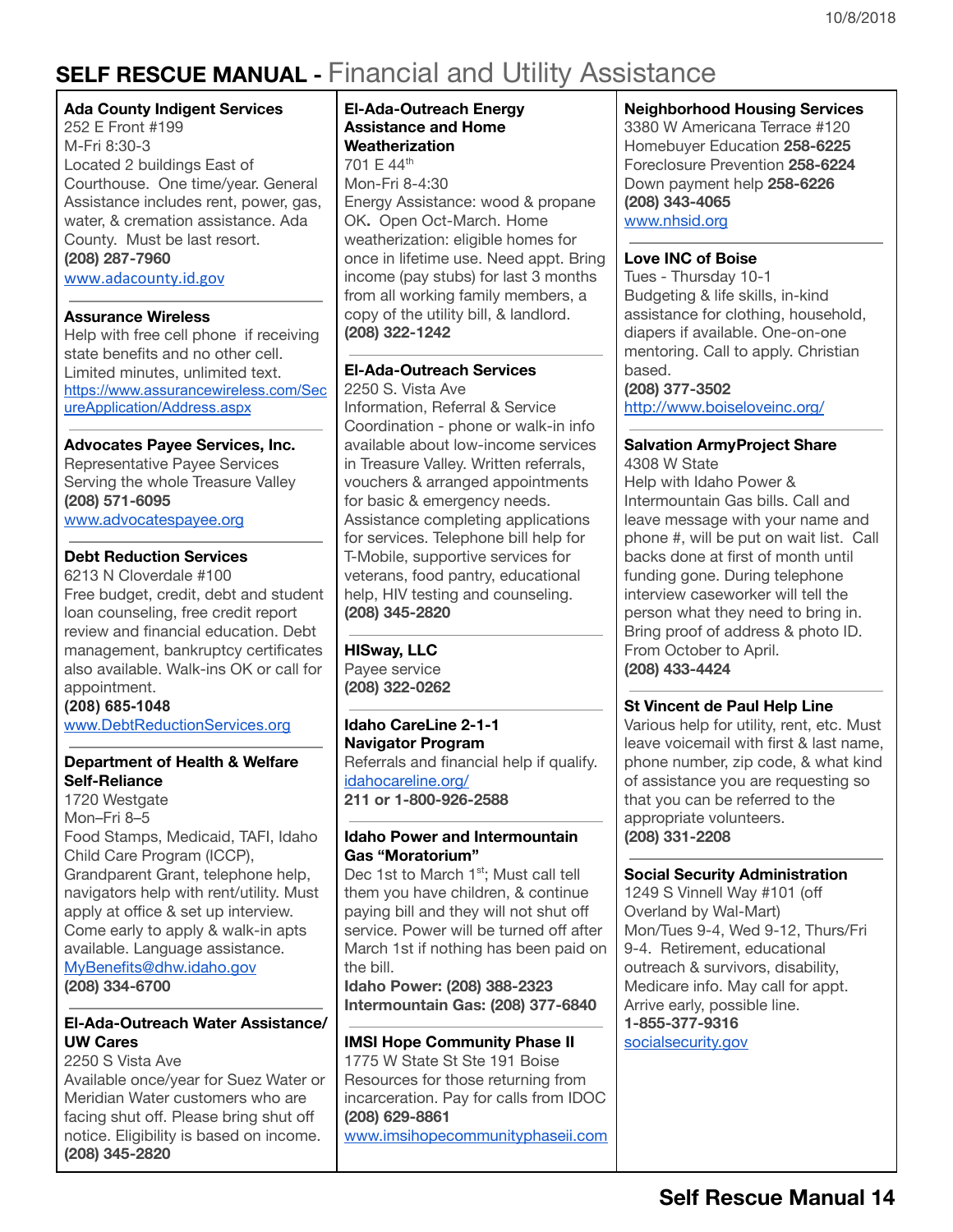# <span id="page-14-0"></span>**SELF RESCUE MANUAL -** Food Pantries

### **Agape in Action**

1001 S Orchard Boise Free groceries, clothing, & toiletries last Saturday of month from 1–4pm or call. For emergencies call 703-5381 for help. Also offers the "Toys for Tots" program in the months of September- December. Provide Thanksgiving & Christmas food boxes. **(208) 685-0612**

[agapeworship.com](http://www.agapeworship.com/)

### **a.l.p.h.a. Choice Food Pantry (Allies linked for the Prevention of HIV & AIDS)**

537 W. Bannock St #100 Thurs 2-8, Fri 2-5 For individuals infected with or directly affected by HIV and AIDS. This includes people living with HIV and AIDS, their direct family members, and caregivers. **(208) 424-7799** [alphaidaho.org](http://alphaidaho.org/)

### **Calvary Chapel of Boise**

123 Auto Dr (Boise Auto Mall) Boise Mon-Friday 9:30-4:30 Limited supplies. Non-perishable & some perishable foods. One visit/month. Need to show drivers license & fill out a form. **(208) 321-7440**

### **City Hope Food Pantry**

8401 W. Fairview Ave. Boise 9:30-11:30 Monday - Thursday. \$10 donation if able. Once / week. No ID needed. **376-7272**

### **Community Ministries Center**

3000 Esquire (S of Ustick) Boise Mon- Thursday 12–3:15 Cans, produce meats when available. Call ahead for baby items such as baby formula, & diapers & social services. Use every 45 days. Bring proof of address & ID (photo ID or birth certificate) for family members needing food. Need to live in Ada County. **(208) 378-7774**

### **Eagle Food Bank**

Eagle Performing Arts Center 149 West State St Eagle 1st & 3rd Thursday of the month 10am–12 Last Tuesday of the month 6-7:30pm. Available to Eagle & Star residents. **(208) 631-0702**

### **El-Ada Community Resource Center Food Pantry**

2250 S Vista Boise M-F 8:30-4:30 May use every 60 days. Food boxes have 2-4 days of food. USDA commodities - call for more info. Undocumented welcome. Interpreter available upon request. **(208) 345-2820**

### **El-Ada Community Action Partnership Food Pantry**

701 E 44th #2 Boise Mon-Fri 8:30-4:30 May use every 60 days. Food boxes have 2-4 days of food. USDA commodities - call for more info. Undocumented welcome. Interpreter available upon request. **(208) 377-0700**

### **First Baptist Church Food Bank**

607 N. 13th Boise Sat 9-11am Bread, cans, cheese, butter, milk, some meat. Show ID, every 30 days. **(208) 344-7809**

### **First Bible Missionary Church**

375 N Roosevelt Boise Nonperishable food. Call for an appointment. **376-2439**

### **First Presbyterian Church Friendship Food Pantry** 950 W State Boise

Mon 5-7 Once per month.

**Foothills Christian Church Food Pantry** 9655 W State Street Boise Fridays 12-2 **(208) 853-0011** foothills.org

### **Friendship Food Pantry** 950 W State St Boise Mon 5-7 **(208) 345-3441**

**Heritage Bible Church Food Pantry** 7071 W Emerald Boise 3rd Sun 12:30-2:30 **(208) 891-9538**

#### **Hope Lutheran Church Food Pantry Give Hope Food Pantry** 331 N Linder Rd Eagle

Mon-Wed 10-1 **(208) 939-9181**

### **Idaho CareLine 211**

Free summer lunch, food referrals. **211 or 1-800-926-2588** [www.idahocareline.org/](http://www.idahocareline.org/)

### **The Idaho Foodbank**

Refers to food pantries. Call 211 for a list of pantries. **(208) 336-9643** idahofoodbank.org

### **Meridian Food Bank**

133 W Broadway Meridian Mon/ Wed 12-6 Thurs 12- 4 May visit twice/month. Cans & dry goods produce in season, meat & eggs when available. Bring ID & proof of address. **(208) 888-5102**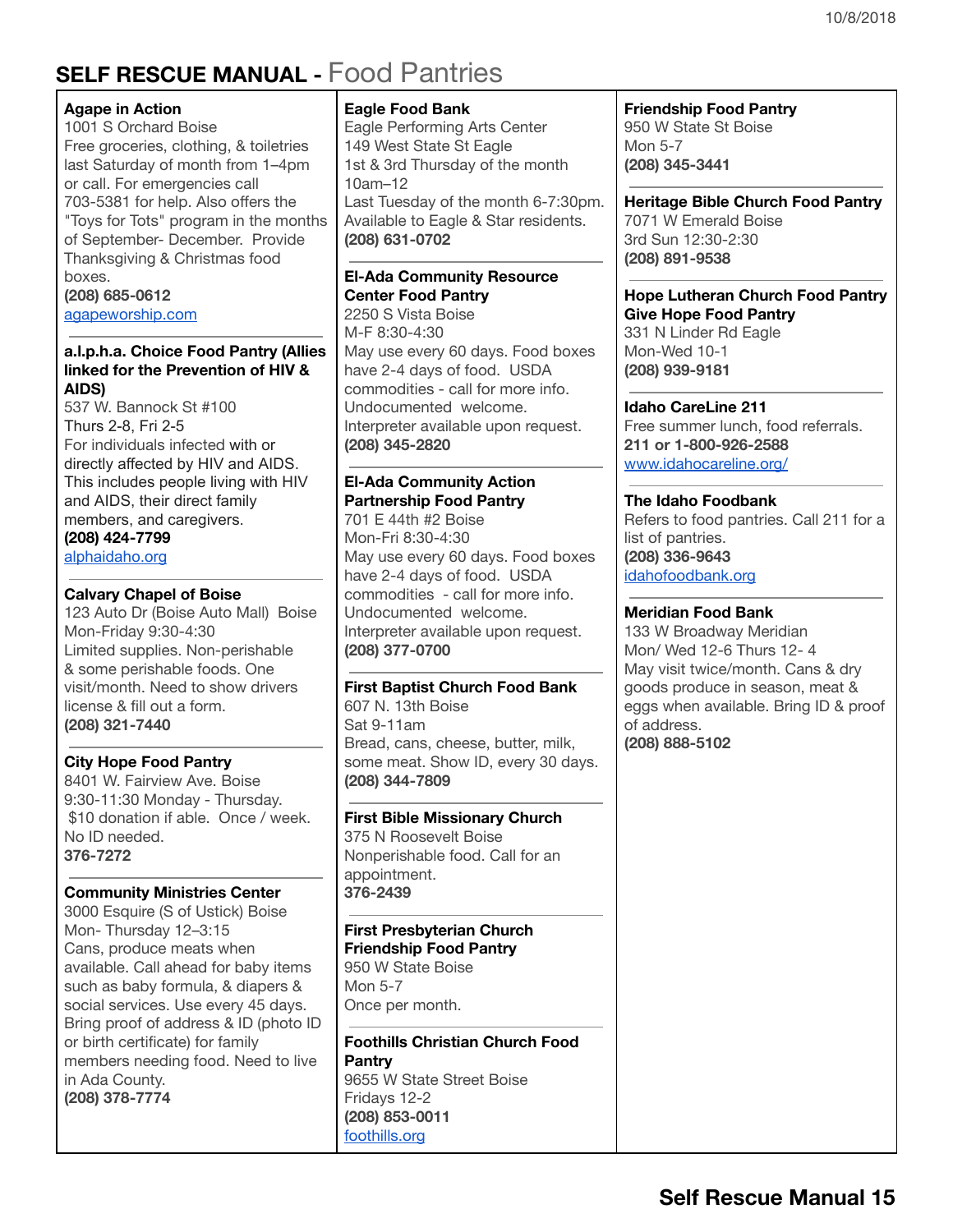# **SELF RESCUE MANUAL -** Food Pantries cont.

### **Mountain View Church of the Brethren**

2823 N Cole Boise Tues-Thurs 10:30-1:30 **(208) 375-0604**

### **Salvation Army Food Pantry**

4308 W State Boise Tues - Friday 9-1 Every 60 days. Non-perishables and perishables. Bring proof of address & photo ID for every family member & must live in Ada Co. Senior Day is second Friday of the month at 1:00 for Seniors 62 and older (food, utility assistance, vouchers and gasoline help available) **(208) 343-5429 X1**

### **St John's Cathedral**

815 Hays Boise Mon–Thurs 1–3 Cans, staples, food boxes. Need ID **(208) 342-3511**

### **St Mark's Food Bank**

7960 Northview Boise Mon–Fri 10–2 Boise residents only. Cans, milk, eggs, bakery, meat, grains, cereals, & snacks for families. Every 45 days. Bring ID. **(208) 327-0345**

### **St. Mary's Food Bank**

3890 W. State St. [Boise](https://maps.google.com/?q=3890+W.+State+St.+Boise+83703&entry=gmail&source=g) Mon, Wed. Fri. 11am-3pm. New registrations please, arrive no later than 2pm. May visit every 30 days. Serves these zip codes only: 83703, 83714, 83702. We require ID for all members of family. Photo ID and proof of address dated within 60 days for family members 18 years and older. Food boxes, frozen foods, dairy, eggs, & diapers. See our website for more information on registration requirements.

### **(208)345-2734**

[stmarysfoodbankboise.com](http://stmarysfoodbankboise.com/)

### **St. Paul's Catholic Student Center Food Pantry**

1915 University Dr. Boise Tues 4-6, Sat 9:30-11:30 For BSU students, employees, faculty & neighboring colleges. **(208) 343-2128**

### **SVdeP- Holy Apostles Food Pantry**

6300 N Meridian (Chinden - double wide with blue awning) Meridian Mon, Wed, Fri 1–4; Thurs 5:30–7 May visit every 30 days. Bring ID. Serves Meridian, Eagle, Star, West Boise (83713), & Horseshoe Bend only. Boxed/canned food, bread/bakery items, produce & meat when available.

svdpha@gmail.com

### **St Vincent de Paul –Food Pantry**

3209 W Overland Boise Tuesday, Wed 10-2, Fri 10-4, Sat 9:30-12:30 (Closed Sun/Mon/Thurs) May visit every 30 days. When available eggs, perishables, fresh produce, meat, dairy. Also canned goods, & bakery. Food quantity based on family size, large families OK. Bring ID.. **(208) 333-1460** svdpid.org

### **Sulamita Food Pantry**

1021 W 8th St Meridian 2nd & 4th Sat 10-12 **(208) 409-7206**

#### **Vineyard Christian Fellowship**

4950 N Bradley Boise W & SA 10-noon Every 30 days. Bakery goods, canned foods, & meat .Photo ID & proof of address. Undocumented citizens welcome. Interpreters sometimes available. Only Ada County residents **(208) 377-1477**

### **WIC (Women, Infants & Children)**

707 N Armstrong (Central District Health) Boise Appointment only. Pregnant & breast feeding women, infants & children age 1-5 get cheese, eggs, beans, peanut butter, milk, cereal, juice & fresh fruits/vegetables. Pregnant woman need proof of address, proof of income for last 30 days, & proof of pregnancy. Child needs ID, SS card or birth certificate, proof of income, & immunization card. **(208) 327-7488**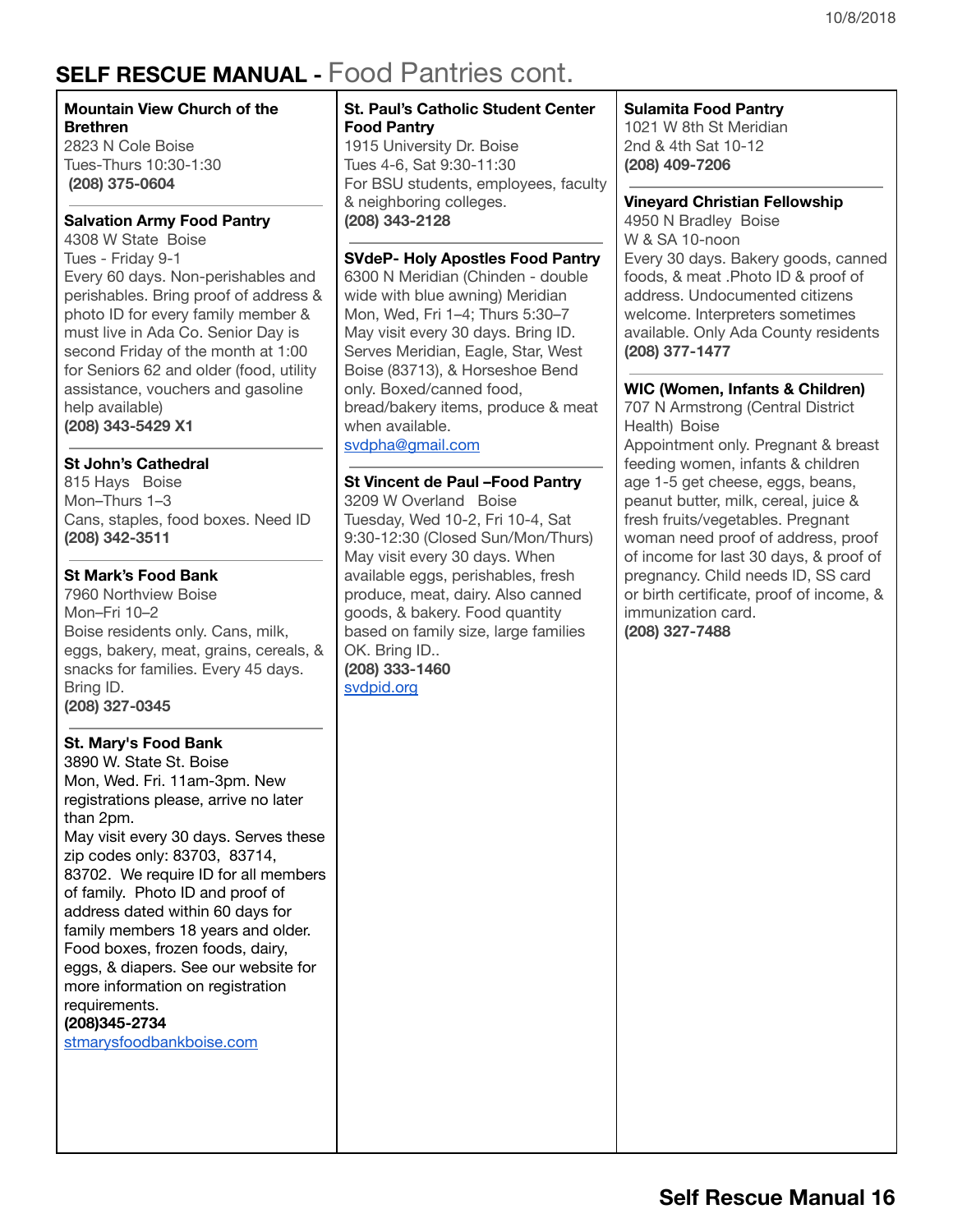# <span id="page-16-0"></span>**SELF RESCUE MANUAL -** Friendship Feast/Community Free Meals

**Baptist Campus Ministries** 1327 W Beacon Boise Lunch Wednesdays 11-1 BSU Stu.

**Biblical Studies Center** 1025 Belmont Boise BSU Students ONLY! Lunch Thursdays 11:20-1

**The Cathedral of the Rockies** 717 N 11<sup>th</sup> Boise Sack lunches available daily 11:30-1 **(208) 343-7511**

**City Light for Women & Children** 1404 W Jefferson(Boise Rescue Mission) Boise Breakfast 6:30 am M–F, 9 am Sunday Brunch 10:30 am Saturday Lunch 12 pm Monday–Friday Dinner 5 pm daily

**(208) 368-9901 Holy Nativity Episcopal Church** 828 W Cherry Ln Meridian 1st and 2nd Wed 5:30-7, dinner **(208) 888-4342**

http://wwepiscopalholynatvitiy.org

**Idaho Foodbank Picnic in the Park Program SUMMER MONTHS ONLY** Free lunch is provided to ALL children, ages 1-18. Adults can buy lunch for \$1.

**King of Glory Lutheran Church** 3430 N Maple Grove (N door, by Maple Grove) Boise Last Sat of month 12-1:30 lunch **(208) 377-0220**

**Latter-day Saints Stu Assoc Lunch** 1929 University Dr Boise \$1.50

**River of Life Boise Rescue Mission** 575 S 13th (by River St) Boise Breakfast 6:30 am daily Lunch Mon-Sat 12:00, Sat/Sun at 1 Dinner 5 pm for guests staying outside of River of Life Dinner 7 pm for Guests staying at River of Life. Undocumented OK. **(208) 389-9840**

**St Michael's Cathedral Church** 518 N 8<sup>th</sup> Boise

Limited sack lunches available. Lunch Mon-Fri 9-3. Summer lunches are Mon-Thurs 9-3 & Fri 9-1. Last Saturday of month "Come to the Banquet" 12 -1:00 lunch. Undoc OK. **(208) 342-5601**

**Vineyard Christian Fellowship Feeding God's Children**

Food on Sun 2 - 4 at Julia Davis Park Boise. Undocumented OK. **(208) 377-1477**

**Whitney United Methodist Church**

3315 Overland (Owyhee) Boise Saturday sack lunch (Zip code 83705 only) Sat 11–12:30 **(208) 343-2892**

| 3rd Thurs<br>Sunday                    | 6 pm<br>1pm        | <b>Cathedral of the Rockies</b><br><b>Boise</b>                            | 717 N 11th                   | (208) 343-7511   |
|----------------------------------------|--------------------|----------------------------------------------------------------------------|------------------------------|------------------|
| Mond/Tues/Thurs<br>Sat/Sun 1 x / month | 6 pm               | <b>St Vincent de Paul</b><br><b>Boise</b>                                  | 3209 Overland                | (208) 333-1460   |
| <b>Tuesdays</b>                        | 5:00 <sub>pm</sub> | <b>Immanuel Lutheran Boise</b>                                             | 707 Fort St.                 | $(208)$ 344-3011 |
| 1st/last Thurs                         | 6pm                | <b>First Presbyterian Boise</b>                                            | 950 W State                  | (208) 345-3441   |
| 1st Fri                                | 6pm                | <b>All Saints Episcopal Boise</b>                                          | 704 S Latah                  | (208) 344-2537   |
| 2nd Thur                               | 6pm                | <b>St John's Cathedral Boise</b>                                           | 807 N 8th (basement)         | (208) 342-3511   |
| 2nd Fri                                | 6pm                | <b>Sacred Heart Catholic</b><br><b>Boise</b>                               | 811 S Latah                  |                  |
| 3rd Tues                               | 6pm                | <b>Red Rock Christian Boise</b>                                            | 1124 S Roosevelt             | (208) 342-2380   |
| 3rd Fri                                | 6pm                | <b>Whitney United Methodist</b><br><b>Boise</b><br><b>Wright Community</b> | 3315 Overland (by<br>Owyhee) |                  |
| 4th Thurs                              | 6pm                | <b>Congregational Boise</b>                                                | 4821 W Franklin              |                  |
| Last Wed                               | 6pm                | <b>Hillview United Methodist</b><br><b>Boise</b>                           | 8525 Ustick Rd               | (208) 375-0392   |
| 1st/2nd Wed                            | $5:30-7$           | <b>Holy Nativity Epis. Church</b><br>Meridian                              | 828 W. Cherry Ln             | (208) 888-4342   |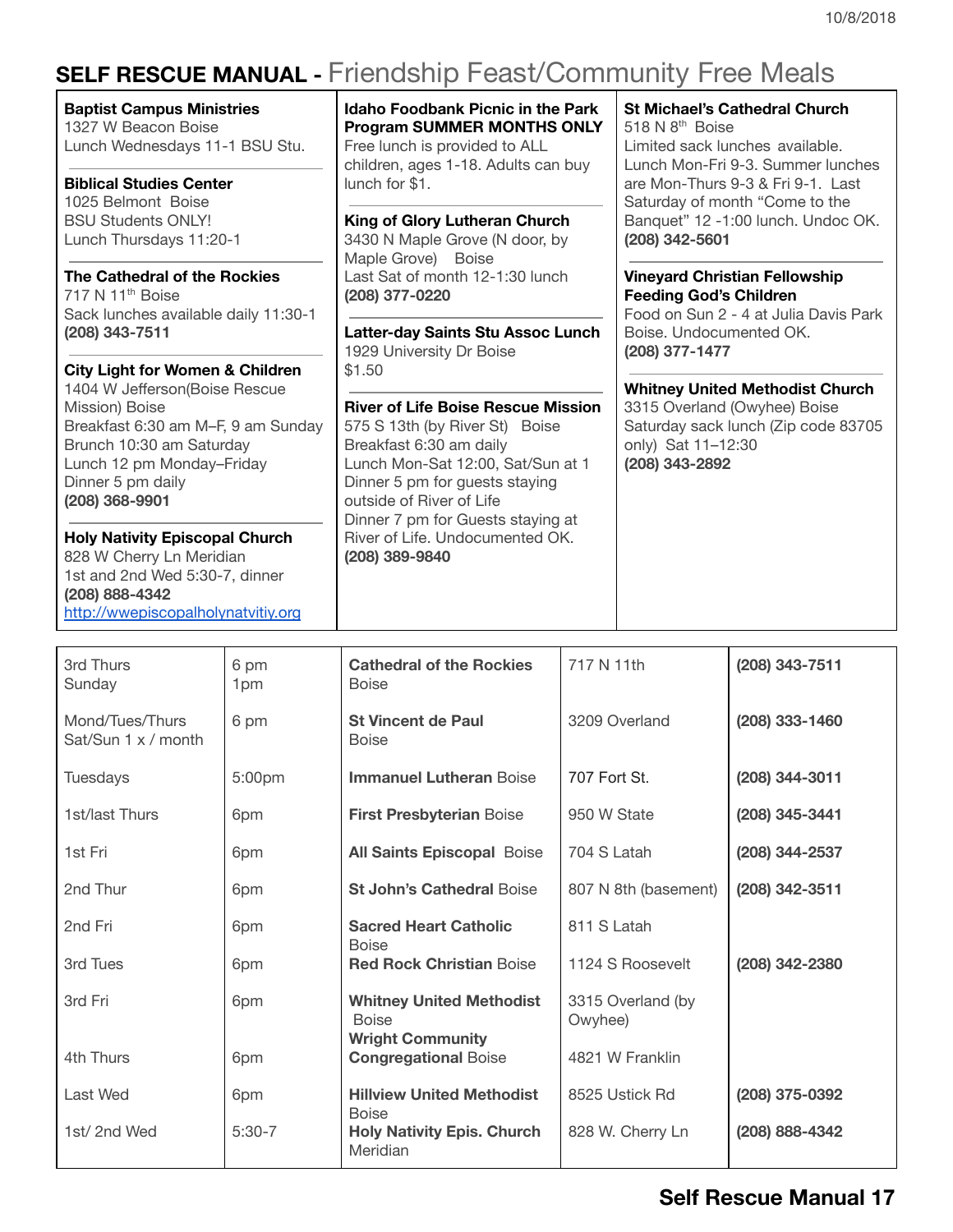# <span id="page-17-0"></span>**SELF RESCUE MANUAL -** Hotlines for Crisis/ Resource

### **American Red Cross**

146 South Cole Mon - Thurs 9-4, Fri 9-1 Offers family disaster & emergency assistance 24/7. **1-800-853-2570 X 803**

### **City Light for Women & Children**

1404 W Jefferson Safe place for victims of domestic violence, or any kind of violence, to go for protection. **(208) 368-9901**

### **Combat Call Center**

24 hour hotline for combat Veterans to provide support, information about services/benefits available to them & referral to local resources. **1-877-927-8387**

### **Faces of Hope Victim Center**

417 S. 6<sup>th</sup> Street (6<sup>th</sup> & Myrtle) Wam, welcoming place where people affected by interpersonal violence get judgment free help with no fees from wrap around team for individuals or family including crisis intervention for domestic violence, sexual assault, child abuse and elder abuse. (Free parking on side of building on Myrtle, after the Residence Inn Marriott)

[www.Facesofadacounty.org](http://www.facesofadacounty.org/) **(208) 577-4400**

### **Hays Youth Help Line operated by Hays House**

24 Hour Hays Hotline for Youth in Crisis **(208)322-2308 or 1-877-805-2308** helpline@youthranch.org

### **Health and Welfare Adult Protection**

Crisis line for reporting adult/ elderly abuse. **(208) 332-1745**

### **Health and Welfare Child Protection**

Crisis line for reporting child abuse **(208) 334-5437**

### **Health & Welfare Mobile Crisis Unit Suicide Prevention**

24 hour crisis line for adults, also available for children after regular business hours. **(208) 334-0808 or 1-800-600-6474**

### **Hotlines for Information on Substance Abuse**

Al-Anon **(208) 344-1661** Al-Ateen **1-888-425-2666** Alcohol Drug Helpline **1-800-821-4357** Alcoholics Anonymous **(208) 344-6611** Call St. Luke's (for class registration & referrals) **(208) 381-9000** Drug Information Help/National Clearinghouse for Alcohol & Drug Information **1-800-729-6686** Narcotics Anonymous **(208) 391-3823** RADAR (Alcohol & Other Drug Resources) **(208) 426-3471 or**

**1-800-937-2327**

### **Idaho Careline 2-1-1**

Referral to medication/ medical resources, community resources, child care, substance abuse, etc. Spanish. **211 or 1-800-926-2588**

**Idaho Domestic Violence Hotline 1-800-669-3176**

**Idaho Housing and Finance Hotline 331-4877 1-866-432-4066**

**Idaho Suicide Prevention & Hotline (24 hour) 1-800-273-8255** [spanidaho.org](http://www.spanidaho.org/)[idahosuicideprevention](http://www.idahosuicideprevention.org/#&panel1-1) [.org/#&panel1-1](http://www.idahosuicideprevention.org/#&panel1-1)

**National Alliance on Mental Illness Helpline 1-800 950-6264**

**National Child Abuse 24 hour Hotlines 1-800-4-A-CHILD**

**National Runaway 24 hour Hotline 1-800-786-2929 or 1-899-RUNAWAY**

**National Teen Dating Abuse Hotlines 1-866-331-9474** [loveisrespect.org](http://www.loveisrespect.org/)

#### **Pathways Community Crisis Center** 7192 [Potomac](https://maps.google.com/?q=7192+Potomac+Drive,+Boise&entry=gmail&source=g) Drive, Boise

Assessment, intervention, and referral services to 18 years and older experiencing a crisis related to mental health or substance-use disorders. Available 24/7 and by self-referral or by family, friends, law enforcement, or other concerned community members. **(833) 527-4747**

### **SAMHSA Disaster Distress Hotline**

Crisis counseling and support to people following disasters including but not limited to: wildfires, earthquakes, mass violence. **(800)985-5990** or text TalkWithUs to **66746**

**(800) 985-5990** opt 2 (other languages) or text Hablanos to **66746** (for Spanish)

**[www.samhsa.gov/find-help/disaste](http://www.samhsa.gov/find-help/disaster-distress-helpline) [r-distress-helpline](http://www.samhsa.gov/find-help/disaster-distress-helpline)**

**Treasure Valley Community Resource Center** Mon – Fri 8–5 Phone referrals. **(208) 459-9263**

**Treasure Valley Veterans Resource Network Community Services Guide** Excellent resources. Google above title**.**

**Women & Children's Crisis Center (WCA) 343-3688** Domestic Violence Hotline (24 hr) **343-7025** Rape Crisis Hotline (24 hr) **(208) 345-7273**

**Veterans Crisis Line 1-800-273-8255 X 1**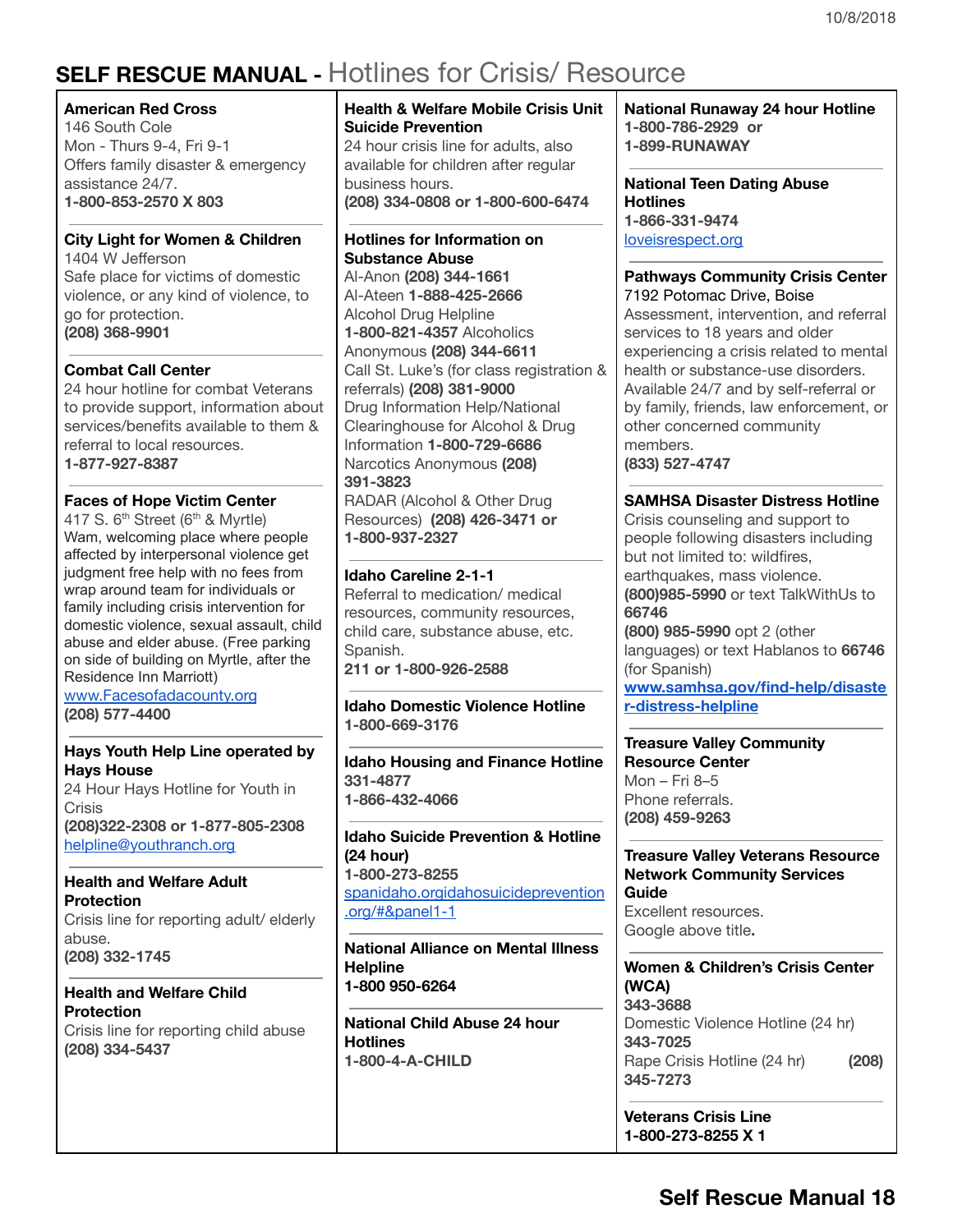# <span id="page-18-0"></span>**SELF RESCUE MANUAL -** Housing Resources

### **Ada County Indigent Services**

252 E Front #199 M-Fri 8:30-3 Located 2 buildings East of Courthouse. One time/year. General Assistance includes rent, power, gas, water, & cremation assistance. Ada County. Must be last resort. **(208) 287-7960** [www.adacounty.id.gov](http://www.adacounty.id.gov/)

### **Boise City/Ada County Housing Authority**

1276 River #300 Subsidized housing for families, disabled, & elderly (2-4 year waiting list). Public Housing (project based housing) for the elderly & disabled (9-12 month wait list). For available rental units from various landlords in the community please visit website. **(208) 345-4907**

[housingidaho.com/](http://www.housingidaho.com/)

### **City of Boise | Rental Housing Program**

Office: 150 N. [Capitol](https://maps.google.com/?q=150+N.+Capitol+Blvd&entry=gmail&source=g) Blvd - 2<sup>nd</sup> Floor The City of Boise manages a small collection of rental properties in the Boise municipal area that include approximately: 190 studios, 56 one-bedrooms, 28 two-bedrooms, 18 three-bedroom, 9 four-bedroom, and 2 six-bedroom units. All units are filled in chronological order by date/time of received Rental Housing Application. Selection Criteria & Rental Housing Application: [www.cityofboise.org/hcd](http://www.cityofboise.org/hcd) PLEASE NOTE: Because of high demand for affordable rental housing in Boise, and a comparatively low-supply, it is not uncommon to be places on the Waiting List for several years. **(208) 570-6830**

### **City of Boise | Homeownership Program**

150 N. [Capitol](https://maps.google.com/?q=150+N.+Capitol+Blvd+%E2%80%93+2nd+Floor&entry=gmail&source=g) Blvd – 2nd [Floor](https://maps.google.com/?q=150+N.+Capitol+Blvd+%E2%80%93+2nd+Floor&entry=gmail&source=g) The City of Boise loans qualified persons of low/moderate income to up to 25% of the purchase price or \$35,000 (whichever is less) to purchase a home within Boise City limits. Applicants must annually meet income guidelines determined by the U.S. Department of Housing & Urban Development (HUD).

PLEASE NOTE: Applicants are required to obtain a commitment letter from any lender of their choice for the first deed of trust. Funds are available on a first come, first served basis. Property must be located within Boise City limits.

#### **(208) 570-6830**

Income Guidelines & Affordable Homeownership Application: [www.cityofboise.org/hcd](http://www.cityofboise.org/hcd)

### **Community Resource for Families Program - Boise School District**

Some elementary schools in Boise School District have Community Resource Workers who have access to rental/utility assistance and other community referrals. Contact your child's elementary school or the Idaho Careline for more information.

### **IDHW Emergency Assistance/ Navigator Program**

Rent, utility assistance to families with children if sustainable income. Call Idaho Careline for referral. **2-1-1 or 1-800-926-2588**

### **Good Samaritan Home**

3501 W State Mon-Fri 9-5 Provides affordable (on a sliding scale based upon income) housing (both permanent & temporary) for adults of all ages. **(208) 343-6051**

### **Idaho Housing and Finance Association**

565 W Myrtle

Assists new homeowners with lowinterest mortgages for eligible first-time homebuyers, income based, potential help with down payments & closing costs. Homebuyer Education classes both live & on line. Counseling services include pre-purchase, post purchase non-default, homeless prevention, & foreclosure prevention counseling. **(208) 331-4877 1-866-432-4066** [ihfa.org](http://www.ihfa.org/)

[idamortgage.com](http://www.idamortgage.com/)

### **Idaho Housing and Finance Association**

Mon-Fri 8:30-5:30 A searchable registry of housing with accessibility features, affordable rental housing, age-restricted rental housing, & market-rate rental housing. The Housing Hotline is a free information & referral service. A searchable registry of housing with accessibility features, affordable rental housing, age-restricted rental housing, & market-rate rental housing.

### **1-877-428-8844**

[housingidaho.com](http://www.housingidaho.com/)

### Spanish:

[http://viviendaidaho.com/index.html.](http://viviendaidaho.com/index.html.ESP) **[ESP](http://viviendaidaho.com/index.html.ESP)** 

### **Jesse Tree of Idaho**

1121 Miller St (11<sup>th</sup>& Myrtle) Mon, Tues, Wed, Thurs 11–2 Emergency rent assistance. Call for screening for emergency rental assistance. Must have paid rent for 3 consecutive months on time (does not need to be the last 3 months), must have eviction notice, must participate in case management, have proof of income and Ada County resident. **(208) 383-9486**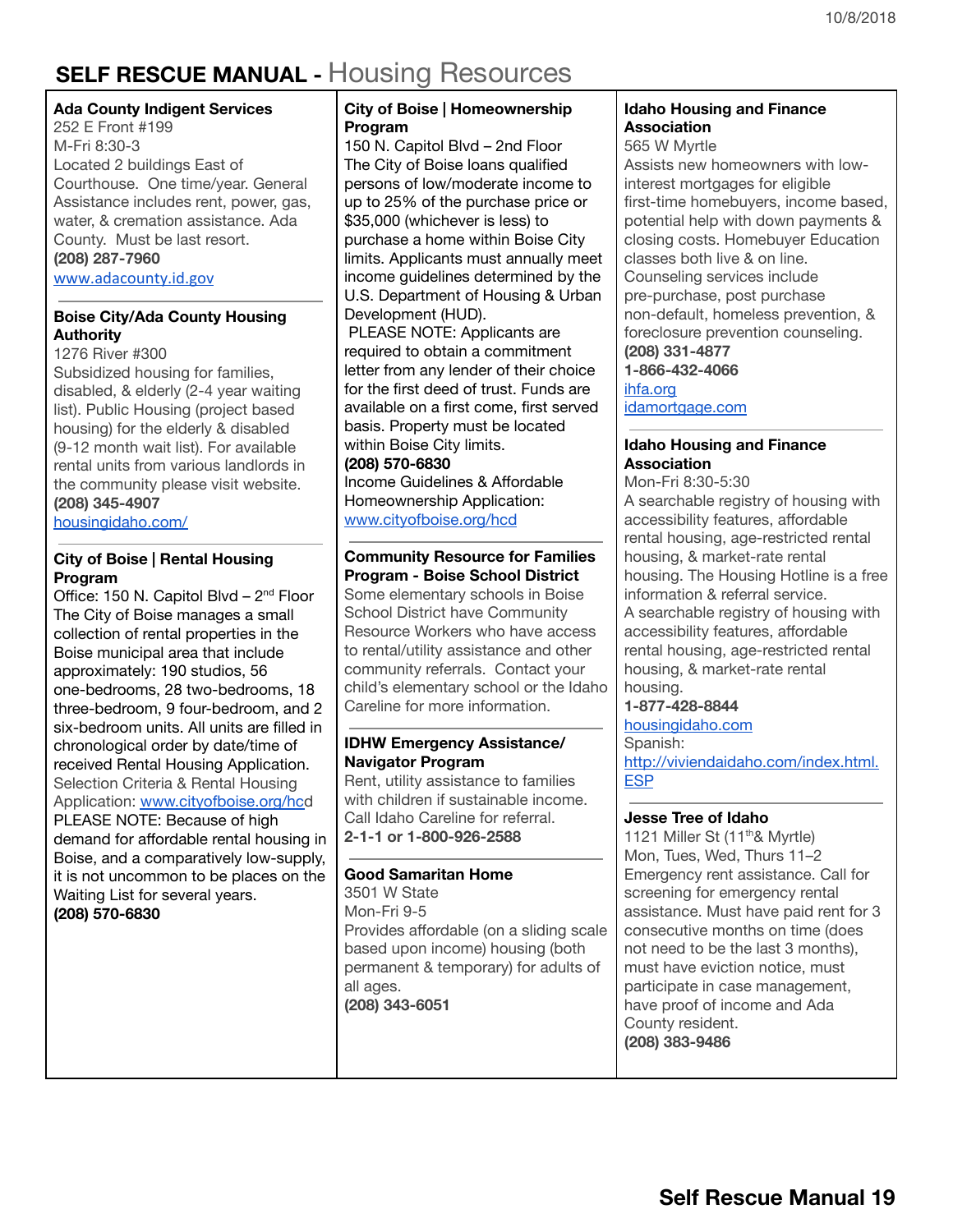# **SELF RESCUE MANUAL -** Housing Resources cont.

| <b>Neighborworks Boise</b><br>3380 W Americana Terrace #120<br>Below-market apartment rental units<br>(based on income) -2,3,& 4 bedroom.<br>(208) 322-5855, (208) 386-9818<br>Below market mobile home space<br>rental, based on income (208)<br>573-0258<br>Home Foreclosure Prevent 258-6224<br>Licensed mortgage lending,<br>Mortgage down-payment assistance<br>(208) 258-6788<br>Financial Counseling (208) 258-6225<br>For more information (208) 343-4065 |  |
|-------------------------------------------------------------------------------------------------------------------------------------------------------------------------------------------------------------------------------------------------------------------------------------------------------------------------------------------------------------------------------------------------------------------------------------------------------------------|--|
| www.nwboise.org.<br><b>Our Path Home</b><br>Starting place for people in<br>homelessness to get stability. Staff to<br>help see if qualify for homelessness<br>prevention, rapid rehousing, transitional<br>or permanent supportive housing<br>services and help make referral<br>connections to these programs.<br>(208) 495-4240                                                                                                                                |  |
| <b>Provenance House</b><br>Transitional housing from prison for<br>men, sex offenders ok. \$385 for rent<br>and utilities with no extra fees. Clean<br>bedding, pillows, towels and toiletries<br>provided as needed. Nice homes in<br>residential neighborhoods that are<br>close to bus stops.<br>(208) 577-7700 Doug Hardy<br>dougwhardy@gmail.com                                                                                                             |  |
| <b>Treasure Valley Community</b><br><b>Resource Center TVCCR</b><br>Mon-Fri 8-5<br>Information & referral on services in<br>Idaho & Eastern Oregon via phone.<br>(208) 459-9263                                                                                                                                                                                                                                                                                   |  |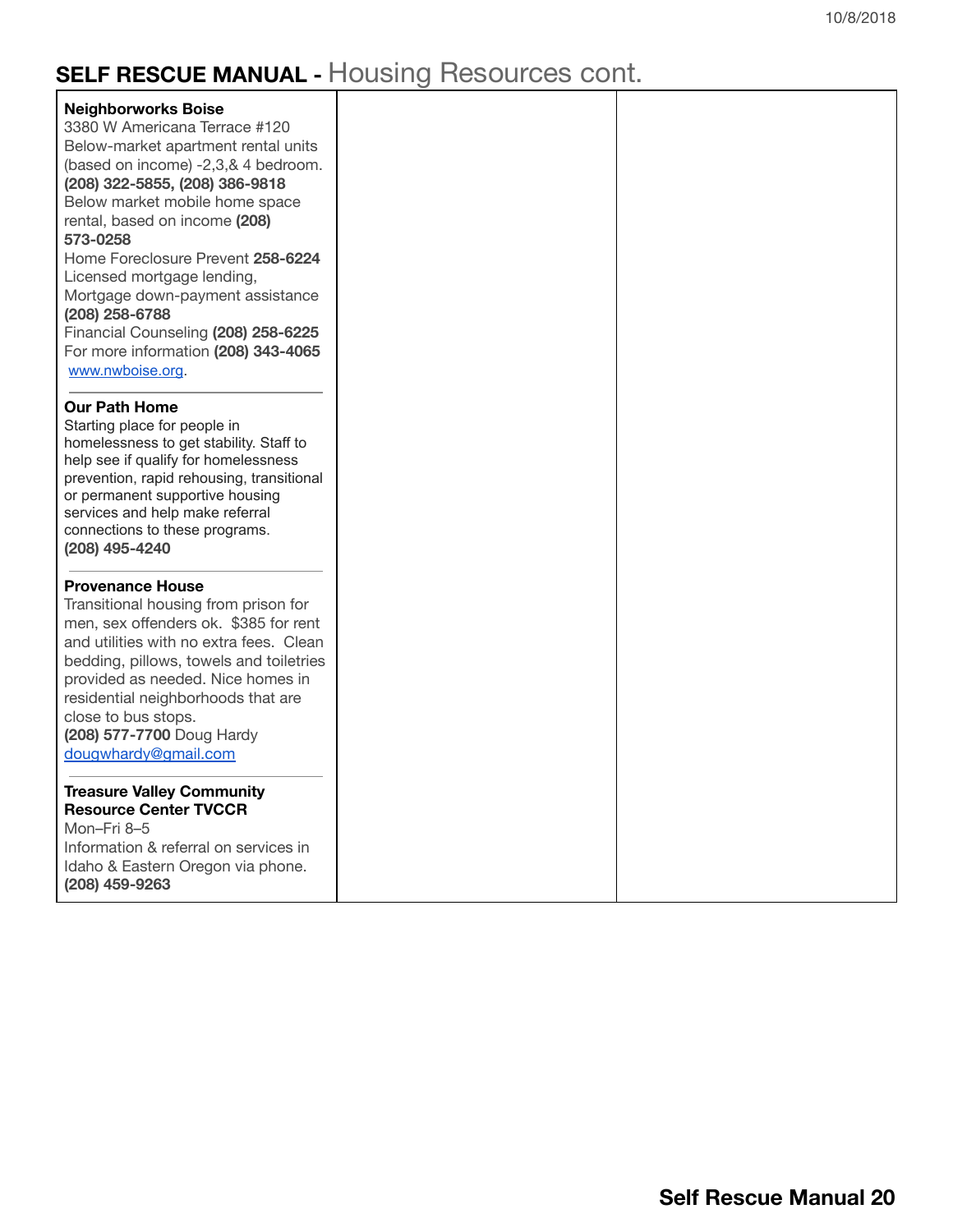# <span id="page-20-0"></span>**SELF RESCUE MANUAL -** Legal Assistance, Refugee Agency

#### **Ada County Court Assistance/Self-Help Center** 200 W Front Room 158

Mon–Fri 8:30-3 (In Ada County Courthouse)

Provides free forms & instruction for divorce & family law issues, custody, visitation, support modification, [paternity,](http://www.courtselfhelp.idaho.gov/forms_new.asp?CAT_ID=29) guardianship,

landlord/tenant disputes, & small claims court. Free forms & instructions for family law issues are also available a[t](http://www.adaweb.net/cao)

[www.adaweb.net/cao.](http://www.adaweb.net/cao) Free notary available for Ada County Courthouse paperwork only (Will not notarize vital stats paperwork). Applications for Domestic Violence Protection Orders are available from Clerk of Court on 1<sup>st</sup> floor. New interactive website that will help prepare legal documents divorce filing with no minor children, name changes & landlord/tenant issues.

Family Court Services 4<sup>th</sup> floor of Courthouse 287-7600

Child support issues advised to go to Family Court Services for guidance, as it is complex. Can assist parents in calculating child support for divorce & custody cases.

**(208) 287-6963 & (208) 287-6944** [courtselfhelp.idaho.gov](http://www.courtselfhelp.idaho.gov/)

### **Agency for New Americans**

1614 W Jefferson Mon–Fri 8:30–3 Resettlement agency. Provide refugees, asylees & victims of trafficking with case mgmt, employment, referral & limited immigration services. Some other services available based on eligibility. Spanish speaking. **(208) 338-0033** [anaidaho.org](http://www.anaidaho.org/)

### **CASI Foundation for Children**

2308 N Cole #E Mon- Tues 8:30-3:30, Fri 8:30-1 Private, non-profit adoption agency. Offer help low-income & homeless pregnant women & their partners. Free & confidential. **(208) 376-0558** [adoptcasi.org](http://www.adoptcasi.org/)

### **Catholic Charities of Idaho**

7255 N Franklin Rd Immigration & legal counseling. Spanish. To qualify: have no back child support, no IRS liens, no felonies, no prior false claims of citizenship, & less than 2 misd in last 5 years. Family based system. No employer sponsors. **(208) 345-6031** [catholiccharitiesidaho.org](http://www.catholiccharitiesidaho.org/)

### **Center for Community & Justice Neighbor's Project (Proyecto Vecinos)**

4696 Overland #228 Mon–Fri 9–5 Low cost help w/ family immigration issues. Health resources education & parent education. Not for deportation hearings. Spanish. **(208) 378-1368**

### **Concordia Law**

Free law clinics on housing and immigration. https://law.cu-portland.edu/5th-fro nt/services-provided

### **DisAbility Rights Idaho (was Co-Ad)**

4477 Emerald #B100 Advocacy for people with disabilities (physical, developmental, mental illness or traumatic brain injury) who have been abused/neglected, denied services or benefits, or have rights violations or discrimination because of their disability. Assistive technology/services, & in applying for, or receiving services from rehab programs, & SSI/SSDI beneficiaries with return to work issues. Information & referral, negotiation & mediation, short term & technical assistance, legal advice/representation. Spanish. **336-5353 or 1-866-262-3462**

### **Idaho Dad's, Inc.**

Free. Nonprofit to educate Dads of parental rights. **(208) 353-1537 [www.idahodadsinc.org](http://www.idahodadsinc.org/)**

### **Idaho State Council on**

**Developmental Disabilities** 700 W. State Street, 1<sup>st</sup> Floor **(208) 334-2178** or **1-800-544-2433** [info@icdd.idaho.gov](mailto:info@icdd.idaho.gov)

#### **Idaho Legal Aid**

1447 Tyrell Ln, Boise [83706](https://maps.google.com/?q=1447+Tyrell+Ln,+Boise,+ID+83706&entry=gmail&source=g) Mon-Fri 8:30-5 Family law (divorce, custody & protection orders with domestic violence), & landlord- tenant problems, mortgage foreclosure issues.Based on income & type of problem. Walk-ins OK. 3 statewide toll free advice lines: Domestic Violence 1-877-500-2980, Fair Housing 1-866-345-0106], Senior Hotline (60+)1-866-345-0106. Spanish line 1-866-954-2591. **(208) 336-8980** [idaholegalaid.org](http://www.idaholegalaid.org/)

#### **Idaho Volunteer Lawyers** [Mo](http://isb.idaho.gov/ilf/ivlp/ivlp.html)n–Fri 8–5

Phone intake & application over phone, eligibility based on income & type of case. Free legal services for custody & visitation, divorce, debt collection, or modification of child custody court orders, guardianship child, guardianship adult, wills & estates, assistance for nonprofit corps. Priority is domestic violence &/or child endangerment cases. No criminal or cash settlement. **1-800-221-3295 & (208) 334-4510** [isb.idaho.gov/ilf/ivlp/ivlp.html](http://isb.idaho.gov/ilf/ivlp/ivlp.html)

#### **Idaho Volunteer Lawyers Foreclosure Aid Project**

[Mo](http://isb.idaho.gov/ilf/ivlp/ivlp.html)n–Fri 8–5 For families facing foreclosure. **1-855-955-8296** [isb.idaho.gov/ilf/ivlp/ivlp.html](http://isb.idaho.gov/ilf/ivlp/ivlp.html)

### **ITLA Street Law Clinic**

Boise Public Main Library 715 S. Capitol Blvd. Hayes Auditorium Street Law Clinic 2nd and 4th Mondays, 4-6pm, check in by 5:30 Family Law Clinic 4th Monday of month, 4-6, check in by 5:30 [https://www.itla.org/index.cfm?pg=St](https://www.itla.org/index.cfm?pg=StreetLawClinic) [reetLawClinic](https://www.itla.org/index.cfm?pg=StreetLawClinic) **(208) 345-1890**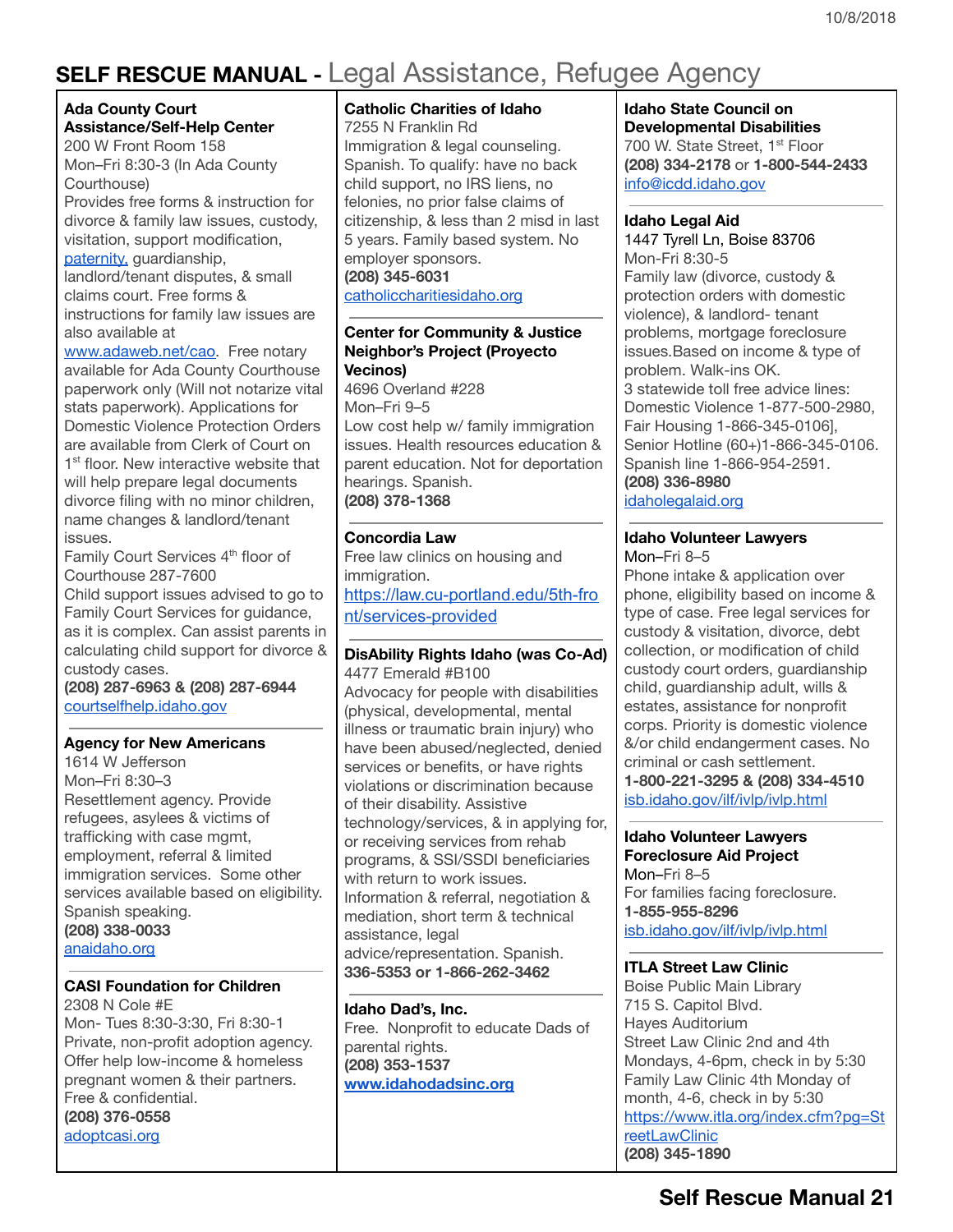# <span id="page-21-0"></span>**SELF RESCUE MANUAL -** Medical Assistance

### **Ada County - NACo Prescription Drug Discount Card Program**

Free cards may lower up to 22 % of cost for most meds. No paperwork or income guidelines. Use card like coupon. Available at most pharmacies such as Walgreens & Rite Aid.

### **Advanced Chiropractic**

6720 W Overland \$20 Sports physicals for junior high and high school students. Same day appointments available. **(208) 323-1440**

### **Ada County Indigent Services**

252 E Front #199 (2 buildings East of Courthouse, parking East side of Courthouse or parking garage; 1<sup>st</sup> hr free and  $$1.00$  after  $1<sup>st</sup>$  free hr) Monday – Friday 8:00-5:00 Fill out app, bring to office to schedule apt. Need current written prescriptions, may take 2+ days to OK. Help with long term medical bills based on indigency staying within time frames from 1<sup>st</sup> date of service. **(208) 287-7960**

### **[www.adacounty.id.gov](http://www.adacounty.id.gov/)**

#### **Allies Linked for the Prevention of HIV and AIDS**

537 W. Bannock St #100 Mon - Friday, 11-8:00 Food Pantry: Thur 2-8, Fri 2-5 Free confidential rapid HIV and Hep C testing, counseling, and referral. No cost STD testing. HIV education, outreach, and support. Hep C support group, free condoms, safer injection and harm reduction materials avail. **(208) 424-7799** [Alphaidaho.org](http://alphaidaho.org/)

### **Amador Medical**

5674 W. State Street Medicaid. Medical equipment provider specializes in incontinence supplies, ages 4 years and up. [www.AmadorMedical.com](http://www.amadormedical.com/) **(208) 514-0173**

### **Bridges to Access**

Free prescription assistance for GlaxoSmithKline's medicines. [www.bridgestoaccess.com](http://www.bridgestoaccess.com/)

### **Cair Project**

Abortion fund that services the Northwest. **1-888-644-2247** <https://cairproject.org/info/idaho/>

### **Central District Health**

707 N Armstrong Pl (Emerald) Teen Clinic walk-in Thurs 2:30–5:30. Family Planning **327-7400** Apt only. Pregnancy tests apt only. Times vary. WIC **327-7488** apt only. Pregnant & breastfeeding women, infants & children age 1-5. Immunizations for Children **327-7450** By appt only. **(208) 375-5211**

### **Covering Idaho Kids at Mountain States**

1607 W Jefferson Mon-Fri 8:30-4:30 Sign eligible kids up for Medicaid. Outreach workers will help fill out applications, ensuring proper documentation, & make home visits to pick up or drop off paperwork. **(208) 336-5533 X233** [coveringidahokids.wordpress.com/](http://coveringidahokids.wordpress.com/)

### **El-Ada Outreach HIV testing**

2250 S Vista Mon–Fri 8:30–4 HIV testing, counseling, groups, & education. Free OraQuick Advance rapid testing & results for HIV with counseling on site & at various outreach van locations. HIV prevention and risk reduction education. **(208) 345-2820**

### **Family Care Clinic**

6933 W Emerald St. Medicaid, Medicare, all major insurances, sliding scale. Full service health clinic including primary care, family care, medmanagement, weight loss and walk ins. **(208) 321-1028**

### **Family Medicine Health Center**

777 N Raymond 6565 Emerald; 121 E Fort; 2275 S Eagle Rd #120 Meridian Medicaid, Medicare, sliding fee, private ins. Beginning of life through end of life care. Women's Health, Chronic Disease Management, Hep C, HIV, mental health and more. Community Health Workers and Certified Enrollment Counselors. **(208) 514-2500**

[http://www.fmridaho.org/patients/ser](http://www.fmridaho.org/patients/services/) [vices/](http://www.fmridaho.org/patients/services/)

### **Fred Meyer Pharmacy**

3527 Federal Way **(208) 424-7533** 5230 W Franklin **(208) 429-6433** 5425 Chinden **(208) 323-7036** 10751 W Overland **(208) 373-5233** 1850 E Fairview Meridian **887-5273** Generic med approx \$4 for 30 days or \$10 for 90 days. Free insurance card at Fred Meyer. Ask for it at the counter.

### **Friendship Clinic at All Saints Episcopal Church**

704 S Latah

Mondays & 2<sup>nd</sup>/4<sup>th</sup> Tuesday. 5:30-8:30 Free basic health care services for underinsured & uninsured. No Medicaid or Medicare. Appointments only. Acute non-emergent care, limited mental health & no children services. No interpreters available. **(208) 429-6678**

[friendshipclinic.com](http://www.friendshipclinic.com/)

### **Family Wize by United Way**

Prescription discounts with free downloadable card. See website for details.

https://www.unitedwaytv.org/work/fa milywize-prescription-savings/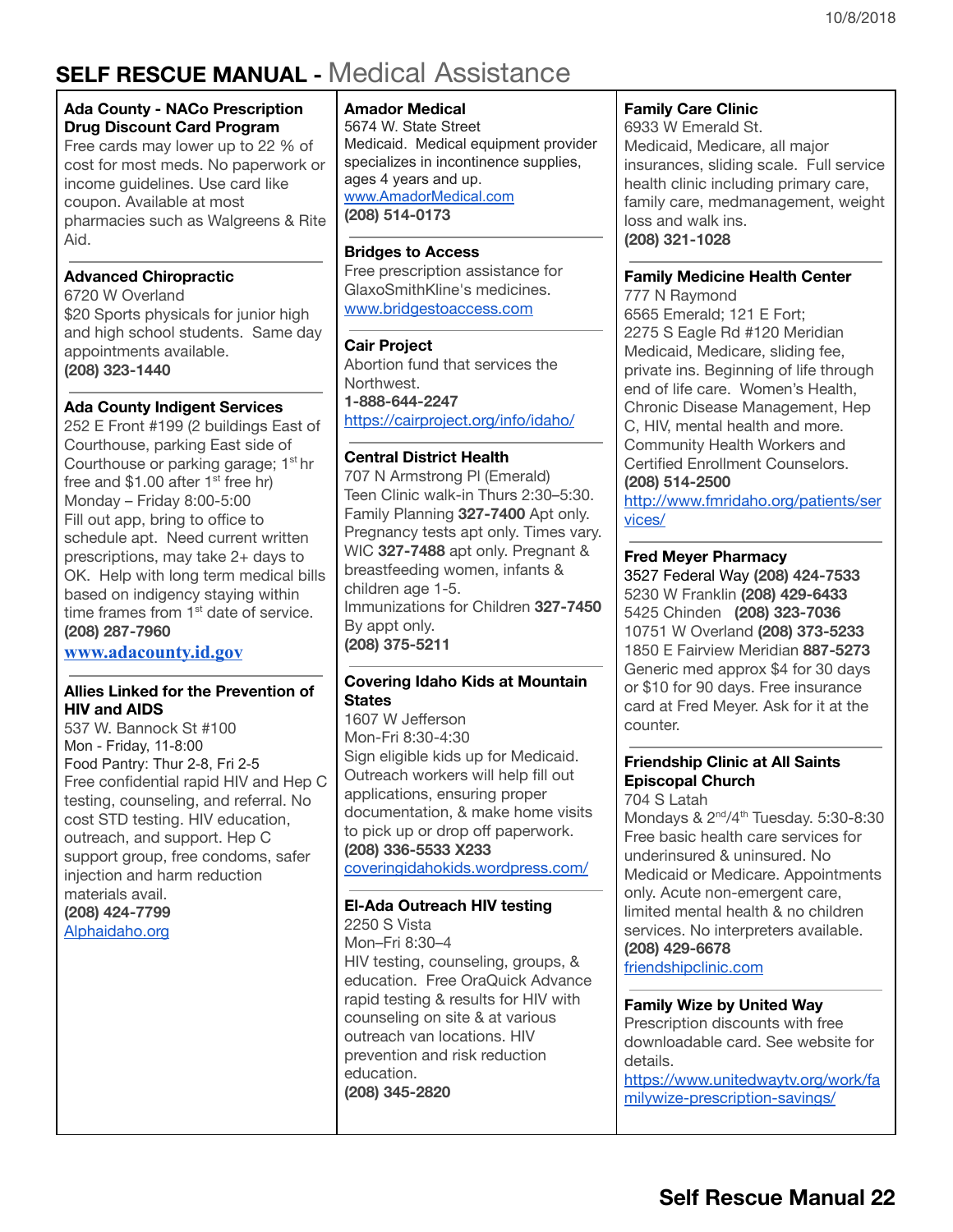# **SELF RESCUE MANUAL -** Medical Assistance cont.

### **Garden City Community Clinic (Genesis World Mission)** 215 W 35<sup>th</sup>

Free. Call anytime. Apts scheduled for Tues & Thurs 4 - 6 or Wed 9:-11. Free medical clinic for low income & uninsured patients. Financial eligibility remains at 200% of Federal Poverty Guidelines. Services: treatment of acute non-emergent illnesses, basic chronic care & counseling, medications as available. Dental clinics Mon, Tues, Wed, Fri. 8-2. Complex mental illness care & complex chronic care are referred to other providers. Ladd's Pharmacy is partnering with GCCC to fill any meds not in formulary & all \$4 generic medications. Bring interpreter. (**208) 3845200**

### **Idaho CareLine**

Referral to medication/ medical resources. Spanish. **211 or 1-800-926-2588** [idahocareline.org](http://www.idahocareline.org/) [RxIdaho.org](http://www.rxidaho.org/)

### **Knights of Columbus Council #12854**

Free wheelchairs, walkers, canes, crutches, med beds, commodes, shower benches, other medical equipment.

**Dick DeLeonard (208) 362-3710, Dale (208) 888-3782, Robert (208) 377-0874**

#### **Leukemia & Lymphoma Society** 2404 W Bank Dr #103

Patient financial aid available for all blood cancer patients in active treatment, including co-pay assistance up to \$5,000 per year. **(208) 658-6662** lls.org

### **Living Independence Network Corporation**

1878 W Overland Loans & gives away wheelchairs, walkers, etc. No financial help. Interpreters available. **336-3335** lincidaho.org

### **Omega Health**

5985 W State M-1-3:15, T, W, Thurs 9:15-3:15, F 9:15-2:45 Medicaid, Medicare, & insurance. For teens (age 12+) & adults. **853-0071**

### **Partnership for Prescription Assistance**

Medicare, Medicaid. Help getting prescriptions. Income guidelines. Spanish. **1-888-477-2669** [pparx.org/en/about\\_us](http://www.pparx.org/en/about_us) kids.pparx.org

### **Pharmaceutical Company Patient Assistance Programs**

Website with information, news, & database designed to find ways to get affordable or free medications to low-income patients. Must register for a free user account. [rxassist.org/Search.cfm](http://www.rxassist.org/Search.cfm)

### **Planned Parenthood**

3668 N Harbor (off State St) Mon 9–7, Tues 11–7, Wed 9–5, Thurs, Fri 8–4, Sat 10–4 Medicaid, sliding fee & insurance. Birth control, STD tests, pregnancy tests, emergency contraception (EC). Walk-ins accepted for some services. Call for appt. Abortion services. Early pregnancy loss services. Spanish **(208) 376-9300** ppgnw.org

### **Praxis Medical Group**

3080 E Gentry Way # 200, Meridian Mon–Fri 8–5 Medicare, no Medicaid, \$35 school physical. Cash discount (not for physicals). **378-2840**

**Primary Health Walk-in Clinics**

1907 S Broadway **345-1222** Mon–Sun 8–8 300 W Myrtle **(208) 472-9082** Mon-Fri 7-8, Sat- Sun 8-6 6052 W State St **(208) 344-7799** Mon-Fri 8-8, Sat-Sun 8-6 8971 W Overland **(208) 378-4288** Mon–Sun 8–8 6348 Emerald St **3(208) 77-4400** Mon-Fri 8-5 (Pediatrics) 125 E Idaho St (OB/GYN) **(208) 385-9330** Mon-Fri 8-4:30 11197 W Fairview **(208) 378-8011** Mon-Sat 8-8, Sun 8-6 3115 E Florence St **(208) 895-8670** Mon-Sun 8-8 1130 E Fairview **(208) 888-9393** Mon–Sat 8–8, Sun 8–6 435 S Eagle #100 **(208) 939-8200** Mon–Fri 8–8, Sat 8–6 Medicaid. Undocumented people welcome. All clinics have Spanish interpreters & language lines except the Eagle location.

### **Rite Aid Pharmacy Savings Card**

\$9.99/30-days generics, \$15.99/90 days, save 15% on other name brand/generics. **1-866-317-4286** riteaid.com/pharmacy

### **Stanton Healthcare**

3684 N. Harbor Ln. No charge for services. Call for appointment. Early detection pregnancy verification, free ultrasounds, options counseling, sexual integrity info., post abortion support, STD Testing, practical assistance, client advocacy, confidentiality. **(208) 855-5095** contact@stantonhealthcare.org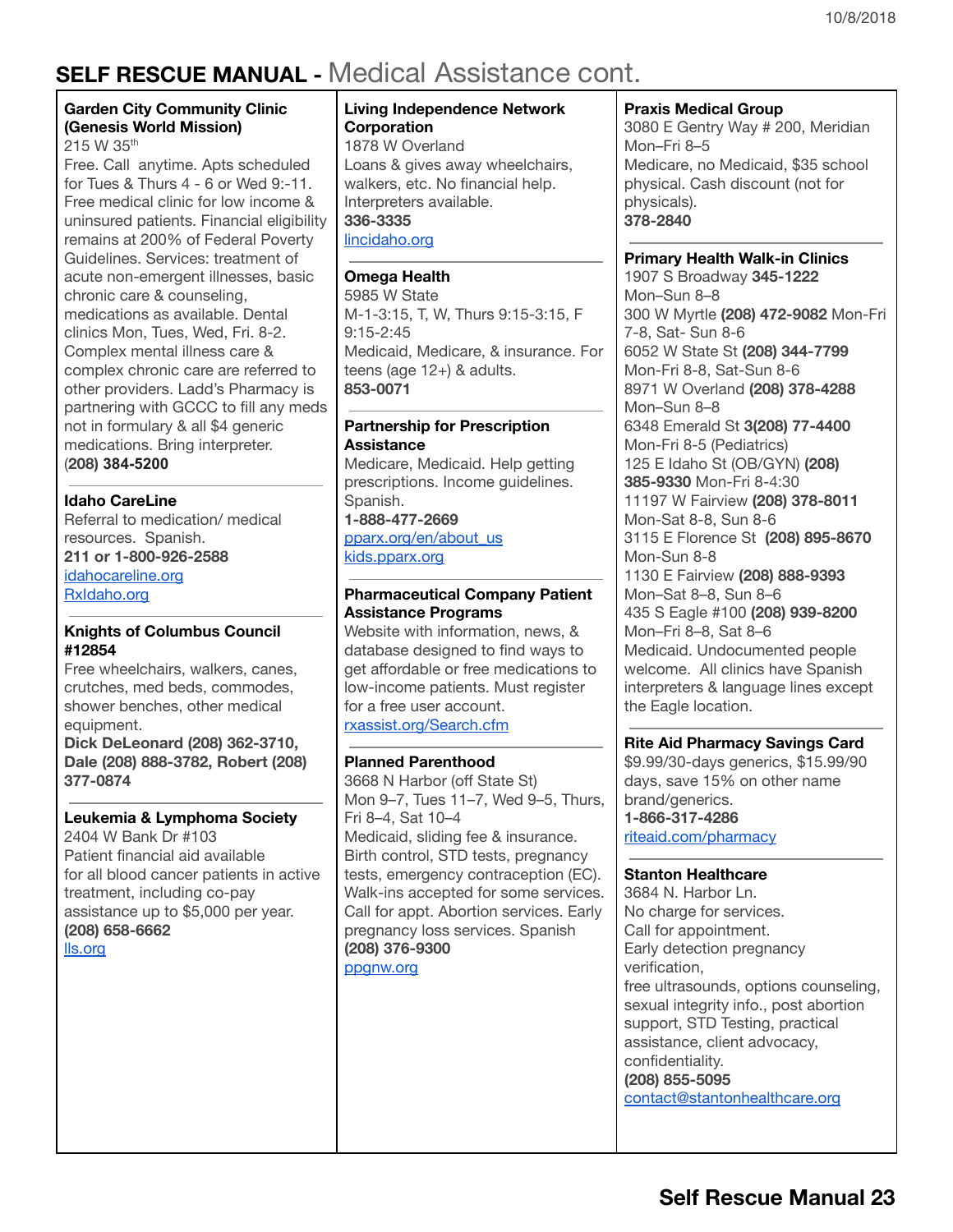# **SELF RESCUE MANUAL -** Medical Assistance cont.

#### **St Alphonsus Express Care**

Rite Aid 1515 W State Albertsons 4700 N Eagle Road (McMillan) Mon–Fri 9–8, Sa & Sun 10–6 Medicaid, Medicare, insurance. Nurse practitioner assesses & treats basic medical conditions for flat fee of \$75 & school physicals (\$25). Adults & children 12 months & older. Medicaid patients need to fill out Healthy Connections form. **(208) 367-7264**

### **St Luke's Internal Medicine**

701 E Park Center Mon–Fri 8–5 Medicaid, may slide fees. Adults 18+, primary care. **(208) 381-6400**

### **St Mark's Crisis Center**

7960 Northview Mon-Fri 10-2 Emergency only. Need prescription, \$50 max, use only once. Photo ID. No pain killers or controlled substances. Must use Shopko pharmacy (get price quote, then given a voucher). **(208) 327-0345**

### **St Vincent de Paul Patient Assistance Program**

3217 W Overland Mon–Thurs 10–12, 1-4 Maintenance meds.Call for info & appt first. No application fee. Meds usually arrive in 4–6 wks after app sent to drug company. Patient must have written prescription. **(208) 344-9737**

### **St Vincent de Paul Help Line**

Must leave name, phone, zip code for call back **331-2208**

### **Senior Health Insurance Benefits Advisors (SHIBA)**

Provides free help about Medicare. Clients can get help with plans, financial assistance programs, or filing complaints. **1-800-247-4422**

### **Shriner Hospital Referrals**

Free for children. Treats burns, CP, skeletal problems, neuromuscular diseases. Covers hospital. No charge for services, arrange & pay for travel. **(208) 343-0571**

### **Sonshine Family Health**

2308 N Cole #H Mon, Tues, Thurs 8–12, 1:15–5:15, Wed 8–1, 2:15–7, Fri 8–1 Medicaid, self-pay, no insurance. Payment due at visit, simple visits start at \$63. Nurse practitioner. Undocumented citizens served. Interpreters available with notice. **(208) 375-8806**

### **St Alphonsus Family Center CARE Clinic**

900 N. Liberty #100 Pregnant refugee women, all babies, age 12 months & younger, with refugee parents, possibly pregnant refugee women (with no insurance or Medicaid) who may need help in providing care for themselves & baby. Help in applying for Medicaid, pregnancy tests, prenatal exams, well-baby checks, immunizations, & education classes. **(208) 367-2126**

### **State St Immediate Care**

4902 W State Mon, Wed 8-5 Medicaid. Walk-in clinic. Office visit \$65 deposit remaining amt will be billed out to patient. Can bill out for labs/tests. Limited Spanish serves. **(208) 853-3100**

### **"Su Familia" National Hispanic Family Health Helpline**

Call Mon-Fri 9-6. Offers Hispanic consumers with health info, local referral services to MDs, bilingual advisors, receive bilingual fact sheets (cancer, child & adult immunizations, diabetes, HIV/AIDS, autism, mental health)

**1-866-783-2645 or 866-SU-FAMILIA**

### **Terry Reilly Medical Boise Clinic**

300 S 23rd St Mon, Tues, Thurs 8-8, Wed 9:30-8, Fri 8-5, Sat 9-5

Medicaid, Medicare, sliding fee, insurance, homeless grant. Primary Care, call for appt, including same day appointment. Bring proof of income & SS cards. Express Care sees minor acute issues with same day appointments or walk-in. Requires \$31 access fee/sliding fee. Spanish. Undocumented citizens served.

**(208) 344-3512**

### **Together RX Access Card**

Provides up to 25-40% off retail price 300 drugs (diabetes, cancer, arthritis, blood pressure). Legal US residents, uninsured, under age 65, have insurance are eligible if meet income guidelines, Spanish speaker. **1-800-444-4106**

[togetherrxaccess.com](http://www.togetherrxaccess.com/)

### **Treasure Valley Veterans Resource Network Community Services Guide**

Excellent resources [police.cityofboise.org/media/5675/Ve](http://police.cityofboise.org/media/5675/VeteransResource%20Manual.pdf) [teransResource%20Manual.pdf](http://police.cityofboise.org/media/5675/VeteransResource%20Manual.pdf)

### **Unity Health Center**

745 S Progress Ave Meridian Mon-Sat 8 am-8 pm, Sun 10-7 Sliding scale fees. Need photo ID. **(208) 895-6729** uhcidaho.com

### **Vineyard Christian Church**

4950 N Bradley Wed & Sat 9:30–11:30 Free for non- insured. Walk-in, medical, & gynecology.Spanish interpreters. **(208) 954-2059**

### **Wal-Mart Pharmacy**

8300 W Overland Boise **(208) 321-9080** 7319 W State Boise**(208) 853-4780** 4051 E Fairview Meridian **(208) 373-0024** Bring Rx, some generic meds. \$4 for 30 days.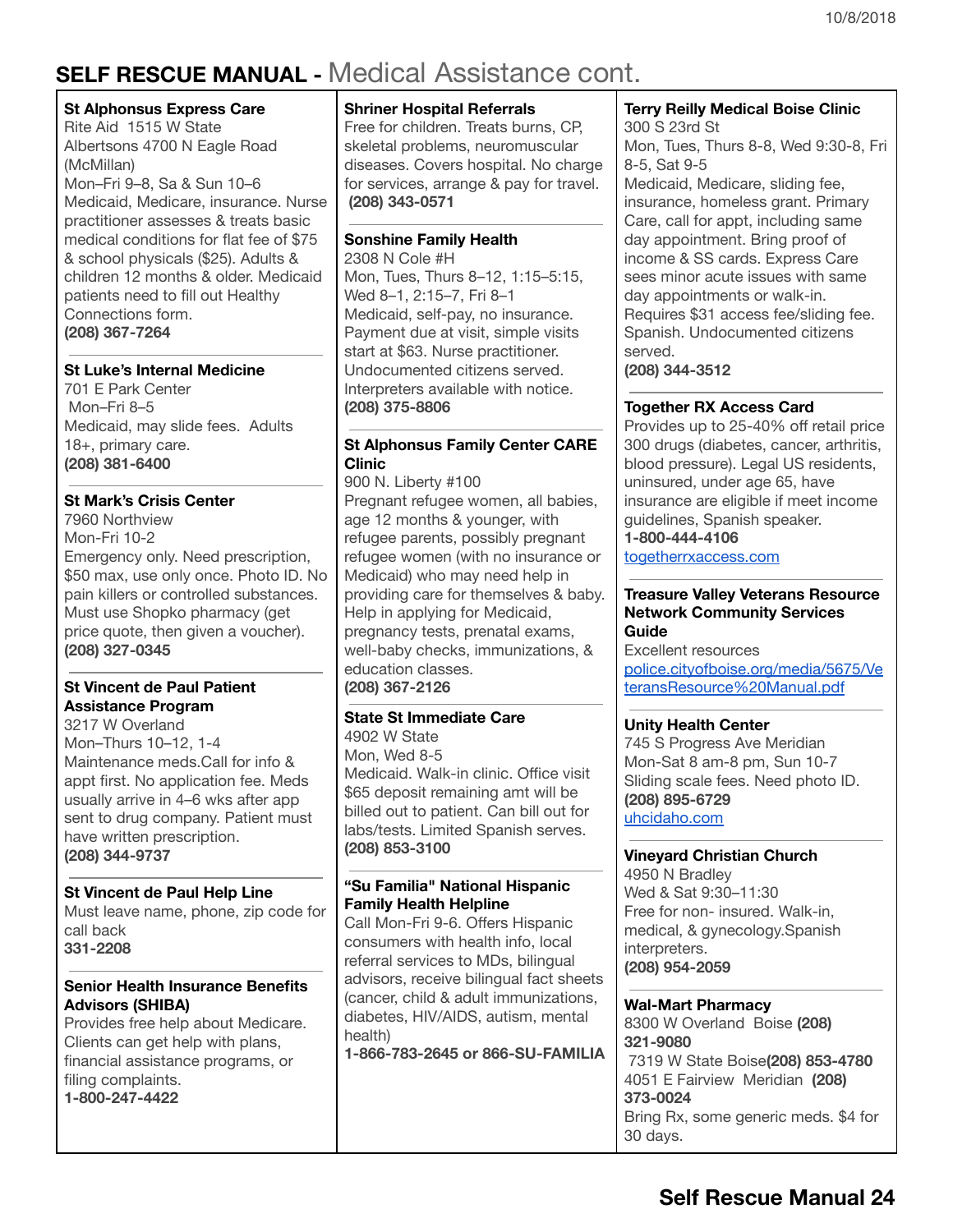# <span id="page-24-0"></span>**SELF RESCUE MANUAL -** Shelters and Showers

#### **City Light for Women & Children**

1404 W Jefferson (Boise Rescue Mission)

Chapel service (not mandatory) at 6:30–7:30 pm. Safe place for women & children who are victims of domestic or any kind of violence to go for protection. Can fully provide for women & children without possessions (such as diapers & bottles for babies) & can help report crimes & find assistance. Open 24 hours a day. **(208) 368-9901**

**City Light for Women & Children Emergency Shelter**

1404 W Jefferson (Boise Rescue Mission)

Children under 18 must be accompanied by mom. 4 pm check-in, first come & first served, closed from 8-4 daily, 30-day max stay, case management services available. No day use allowed. Some exceptions made for women with infant children, those who are sick & bedridden, & the frail/elderly. Any person staying at shelter can receive free counseling. Resident must call to make an appointment with Rosie. Breakfast at 6:30 am Mon–Fri, 9 am Sunday, brunch 10:30 am Saturday, dinner at 5 daily. Open to public, including people who are not homeless.

**(208) 368-9901**

### **City Light New Life Recovery Program**

Free 1+ year intensive program. Residential shelter. 1-on-1 counseling for women & children. Meals daily. **(208) 368-9901**

### **Cathedral of the Rockies**

711 N 11<sup>th</sup> Street Provides free shower vouchers to YMCA by request. **(208) 3437511**

**Corpus Christi House Day Shelter** 525 Americana Blvd Mon–Sat 7-11:45, 12:45–4:30, Sun 9-11 Worship Service. Have washers & dryers, showers, some clothing, phones available, may use their address for a mailing address, free coffee & food twice a day. Education center for GED & computer use. **(208) 426-0045**

### **El-Ada Community Resource Center**

2250 S Vista Supportive Services for Veterans Families (SSVF) (Eligibility up to 50%

of HUD Area Median Income). Case management & supportive services to help Veterans experiencing homelessness prepare to succeed in permanent housing & achieve stability goals. Walk-in to apply or call for an appointment.

### **(208) 345-2820**

[www1.va.gov/homeless/ssvf.asp](http://www1.va.gov/homeless/ssvf.asp)

### **Hays House**

7721 Poplar Street Boise 24 hour short term/ transitional youth shelter for runaway and homeless youth, and kids in crisis. Youth aged 9-17 may access residential services independently, and have access to individual, group, and family counseling, skill-building classes, and parenting education classes. **(208)322-2308 or 1-877-805-2308** helpline@youthranch.org

### **Interfaith Sanctuary**

1620 W River Mon-Sun 6 pm–7 am Overnight shelter & supportive services for men, women, & families with children. No meals served at shelter but offer comfort foods & beverages. Accommodate non-English speaking residents. **(208) 343-2630** [interfaithsanctuary.org](http://www.interfaithsanctuary.org/)

### **Pioneer Neighborhood Community Center Day Shelter**

500 S Ash St Boise Boise Parks & Recreation offers day shelter for homeless families. Room for 15 families. Youth activities will be offered. Open December 1st thru March 31st. Open daily 8-3 for preschool children & their parents, after school drop-in for school aged youth.

**(208) 384-4069**

### **River of Life Men's Mission**

575 S 13th (by River St) Can call to screen people at 389-9840 for beds. Men only. Overnight shelter, free meals, shower, & clothing provided to those in need. Chapel service daily at 7–8 pm. Chores assigned daily. Visibly intoxicated men will not be admitted & curfew exists. Open to public, including many people who are not homeless. Breakfast at 6:30 am, lunch at 11:50 & dinner at 5 pm & 7 pm. Jobs program, sign a contract & meet certain objectives to extend shelter stay. Substance abuse treatment.

**(208) 389-9840**

### **YMCA**

Downtown 1050 W State **(208) 344-5501** West 5959 N Discovery Plc **(208) 377-9622** Homecourt 936 Taylor Avenue, Meridian **(208) 855-5711** \$2.00 Showers Individuals & families may apply for financial assistance for membership.

### **Women & Children's Alliance (WCA)**

720 W Washington Call & assess first. Must be domestic violence or sexual assault, women & children only, 120-day program, required classes, waiting list. Parenting, life skills, safety management, & financial planning classes. Court advocacy & safety planning. **(208) 343-7025**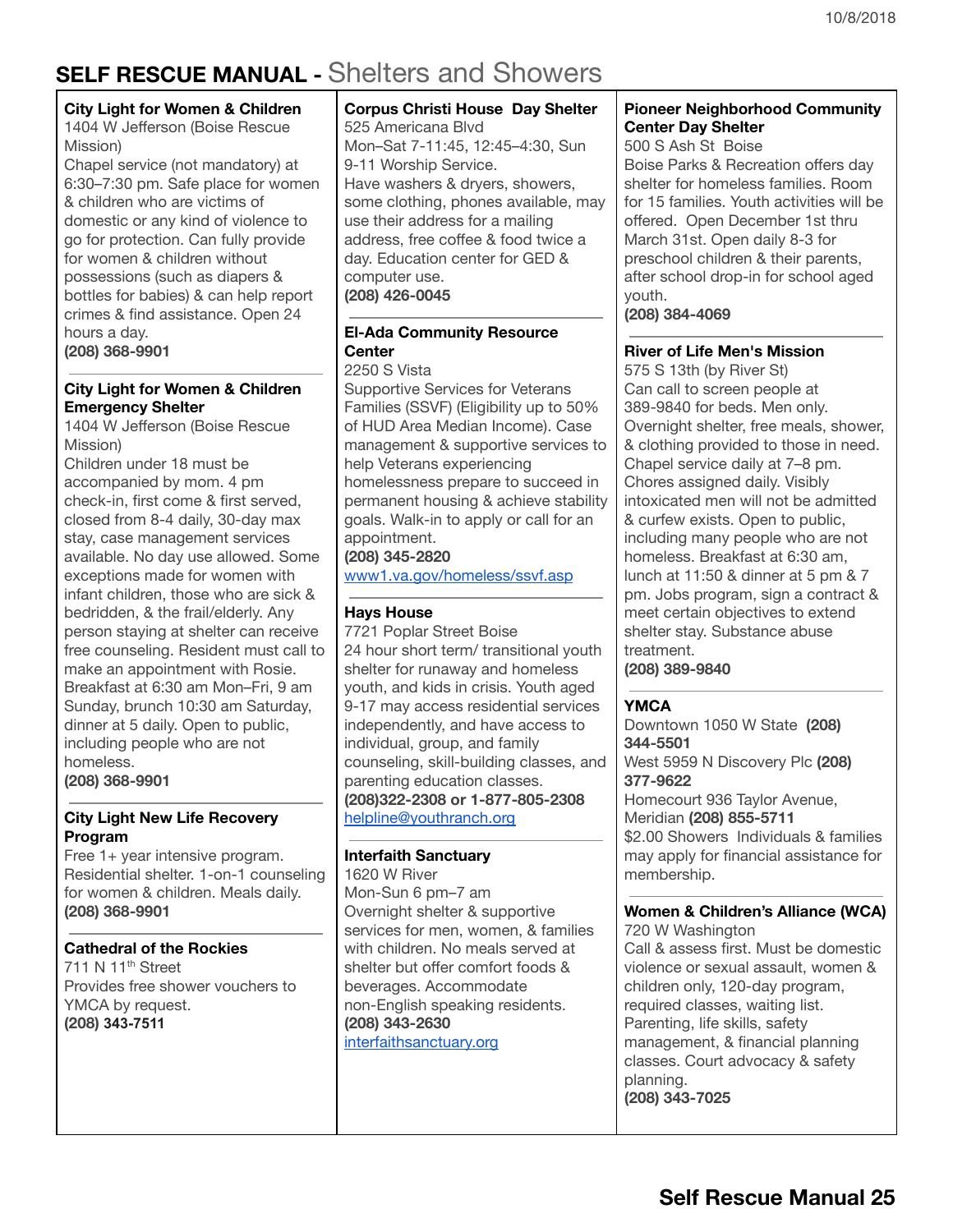# <span id="page-25-0"></span>**SELF RESCUE MANUAL -** Substance Abuse Treatment

### **A New Day-Safe & Sober Living**

BPA and IDOC approved and funded \$450 self-pay rent with no initial/move in fee. Prorated rent if starting in the middle of the month.Clean and comfortable sober living for men. 3 convenient locations (Boise; Meridian) **(720) 212-7446**

anewdaysoberliving@gmail.com

### **Access Behavioral Health**

1276 W. River [Street](https://maps.google.com/?q=1276+W.+River+Street+Ste+100;+Boise+ID+83702;+208&entry=gmail&source=g) Ste 100 Intensive Outpatient, Outpatient, Drug Education, Pre-Treatment and Parolee Aftercare Treatment as well as Drug and Alcohol (GAIN) Assessments, Co-Occurring Enhanced Groups, Gender Specific Groups as well as groups that focus on PTSD and Anger Management for both Adults and Adolescents (14+) **(208)338-4699**

### **Access to [Re](http://www.bpahealth.com/)covery Hotline**

Mon–Fri 8–6

State funding. Screen for eligibility for state funding based on residency, income & clinical issues. Refer to community agencies for outpatient & inpatient, residential, recovery support services (case mangmt, transportation & childcare), safe/sober housing, family, marriage/life skills education & emergency housing. **1-800-922-3406 X 2** [bpahealth.com](http://www.bpahealth.com/)

**AA-Alcoholics Anonymous**

Call for information. **(208) 344-6611**

### **Allumbaugh House**

400 N Allumbaugh Voluntary facility open for detox & mental health services 24 / 7. No walk-in. Detox can be self-referral. Call for appt. 18+, reside within Ada, Boise, Elmore, & Valley Counties. Low income &/or lack of health insurance coverage. Referral for mental health services by designated professionals for admission. **(208) 377-9669**

**Ambitions of Idaho, Inc** 6550 Emerald #108, Boise

Medicaid, BPA funding, Medicaid. Behavioral, substance abuse treatment **(208)466-7443** [www.cocofidaho.com](http://www.cocofidaho.com/)

### **Ascent Behavioral Health Service**

366 SW 5th Ave #100 Meridian Self pay, private insurance, and state funding accepted. Medicaid through state funding for substance abuse treatment. Substance abuse treatment for adolescents & adults. Dual diagnosis, anger management, & cognitive self change courses. **(208) 898-9755**

### **Business Psychology Associates**

Mon–Fri 8–6 Provider of state funding for drug/alcohol treatment. Based on eligibility. **1-800-922-3406 or 947-4393**

### **Calvary Chapel Outreach Words of Freedom**

123 Auto Drive Thurs @ 7, 12 Step Program (Christian) **(208) 321-7440** [pureword.org](http://www.pureword.org/)

### **Celebrate Recovery Dinners Christian Based "8 Recovery Principles"**

Vineyard Christian Fellowship 4950 W Bradley Boise Fridays @ 6, groups 7–9 **(208) 377-1477**

### [vineyardboise.org](http://vineyardboise.org/)

Sacred Heart Church Celebrate **Recovery** 811 S Latah

Thursdays Dinner 6, 7-8 large group teachings & 8-9 small group's gender specific. 12 steps of AA. Drop in/ call. **Randy (208) 602-5667 or Mike (208)**

### **344-8311** [sacredheartboise.org](http://www.sacredheartboise.org/) First Baptist Church 607 N 13<sup>th</sup>

Monday's @ 6pm, 7-9 groups **(208) 344-7809**

### [fbcboise.org](http://fbcboise.org/)

River Valley Community Church 1115 N Garden St Sundays at 6pm. Groups 7-9 pm **(208) 342-1751**

### [rivervalleyministries.com](http://rivervalleyministries.com/)

Ten Mile Christian Church Celebrate **Recovery** 3500 W Franklin Rd Meridian Meets Fri 6-9:30pm, dinner at 6pm. [tenmilechurch.org/](https://www.tenmilechurch.org/)

### **Center for Behavioral Health**

92 S Cole **(208) 376-5021** 1965 S Eagle #180 Meridian **(208) 288-0649** Mon–Fri 5a–12:30 p, Sat/Sun 6–8a No insurance.Self-pay only. Methadone clinic, outpatient treatment for suboxone & methadone & other addictions.

### **Chrysalis Home Women's Transitional Living**

2501 W State No treatment. Support service for women. Must be clean & sober, not a shelter, 12–18 month stay, must be in school or work full-time. \$350/month fee, 41 beds. **(208) 424-1323**

[chrysaliswomenidaho.org](http://www.chrysaliswomenidaho.org/)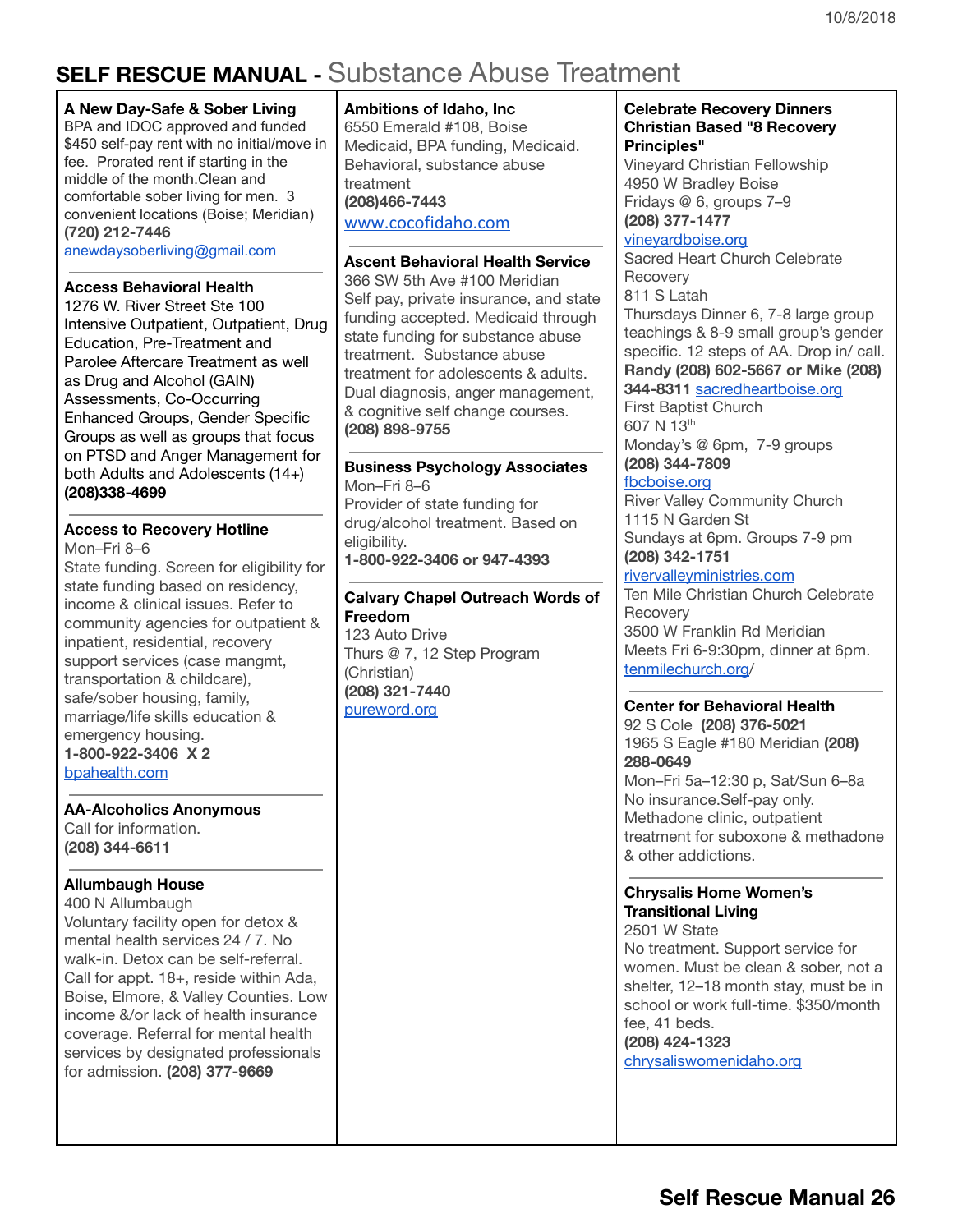# **SELF RESCUE MANUAL -** Substance Abuse Treatment cont.

### **City Light for Women & Children New Life Recovery Program**

1404 W Jefferson Free Substance abuse treatment, 1+ year intensive program. Residential shelter.Counseling, women & children only, provide meals daily. **(208) 368- 9901**

### **Community Services Counseling**

963 S Orchard #B Mon –Thurs 10:30–8 Adults 18+, self-pay, voc rehab funding, state funded. Chemical dependency matrix, relapse prevntn, cognitive self change,anger mgmt, women's trauma recovery. **(208) 336-6792**

[www.cocofidaho.com](http://www.cocofidaho.com/)

### **Community Support Center**

716 N Orchard Mon-Thurs 8-4 Medicaid. Adult day treatment for mentally challenged adults age 18+. Art & play therapy, substance abuse, group therapy, dual diagnosis, skill building symptom mgmt. Must have diagnosed mental disorder. **(208) 429-0330**

### **Easter Seals-Goodwill Adult Behavioral Health Services**

8620 W Emerald #150 Mon-Fri 9-6 State funding .Self pay starts at \$10/class. Assessments OP & IOP sub abuse treatment, anger man, CSC, MRT parenting classes & relapse prevention. **(208) 672-2900**

### **Harmony House**

Meridian, ID State funding. Need assessment first. Residential 90-day treatment for teens 13–17. Few beds, possible wait list. **(208) 288-1079**

#### **Idaho Quit-Net**

Free website to stop smoking. Advice on quitting, online support from other smokers, possible medication aid. [idaho.quitnet.com/f/community/talk](http://idaho.quitnet.com/f/community/talk)

### **Intermountain Hospital**

303 N. Allumbaugh St. Boise Inpatient mental health/substance use treatment for adolescents, adults and seniors. Call for appointment. [www.intermountainhospital.com](http://www.intermountainhospital.com/) **208-377-8400**

### **Narcotics Anonymous**

Helpline number. **(208) 391-3823**

### **Pathways Community Crisis Center**

7192 [Potomac](https://maps.google.com/?q=7192+Potomac+Drive,+Boise&entry=gmail&source=g) Drive, Boise Assessment, intervention, and referral services to 18 years and older experiencing a crisis related to mental health or substance-use disorders. Available 24/7 and by self-referral or by family, friends, law enforcement, or other concerned community members. **(833) 527-4747**

### **Pioneer Health Resources**

545 N. Benjamin STE. 185 , Boise, ID 83704 Intensive Outpatient Treatment/Outpatient Services,Substance use case management services, Symptom management/early recovery groups,Relapse prevention,Recovery planning groups, Individual and conjoint therapy, Aftercare Services **(208) 322-1026** [www.pioneerhealthresources.com](http://www.pioneerhealthresources.com/)

### **Recovery 4 Life**

8950 W Emerald #178 Mon-Thurs 9-6, Fri 9-2 State funding, self pay, sliding scale, & insurance. Recovery support services case man. Intensive outpatient to adults & adolescents, individual, group & family therapy. **(208) 376-7083**

### **Refuge Recovery**

[660](https://maps.google.com/?q=660+N+9th+St&entry=gmail&source=g) N 9th St. (Downstairs) Mindfulness-based addiction recovery community using Buddhist philosophy. Meetings include guided meditation and sharing. Thursday – 5:30pm to 6:30pm Saturday – 4:30pm to 5:30pm refugerecoveryboise@gmail.com [https://www.facebook.com/refugereco](https://www.facebook.com/refugerecoveryboise/) [veryboise/](https://www.facebook.com/refugerecoveryboise/) <http://www.refugerecovery.org/>

### **River of Life**

575 S 13th Free residential recovery for men **(208) 389-9840**

### **Rising Sun Sober Living**

Monthly fee is \$400 with \$50 processing fee. Clean & sober housing for men & women in recovery. Serving Ada & Canyon Counties. Men & women houses are separate. Caldwell men only. **(208) 338-0861 or (208) 898-4668** [risingsunsoberliving.org](http://www.risingsunsoberliving.org/)

### **Road to Recovery (Boise Methamphetamine Clinic)**

4795 Emerald, Bldg A Mon–Thurs 9:30–5:30 State funded, must be age 18 or older, no history of sexual abuse or violent offenses. Substance abuse outpatient treatment. Separate male & female intensive 12 month program. Spanish speaker. **(208) 384-4234**

### **Sage Recovery Services**

2995 N Cole #200A Boise **(208) 287-3285**

1323 N Main Meridian**(208) 888-0375** \$15/group; sliding scale. Substance abuse evaluations are \$40. Alcohol/drug education, relapse prevention education, Idaho Model CSC, Thinking for a Change, anger mgmt, parenting, & individual sessions.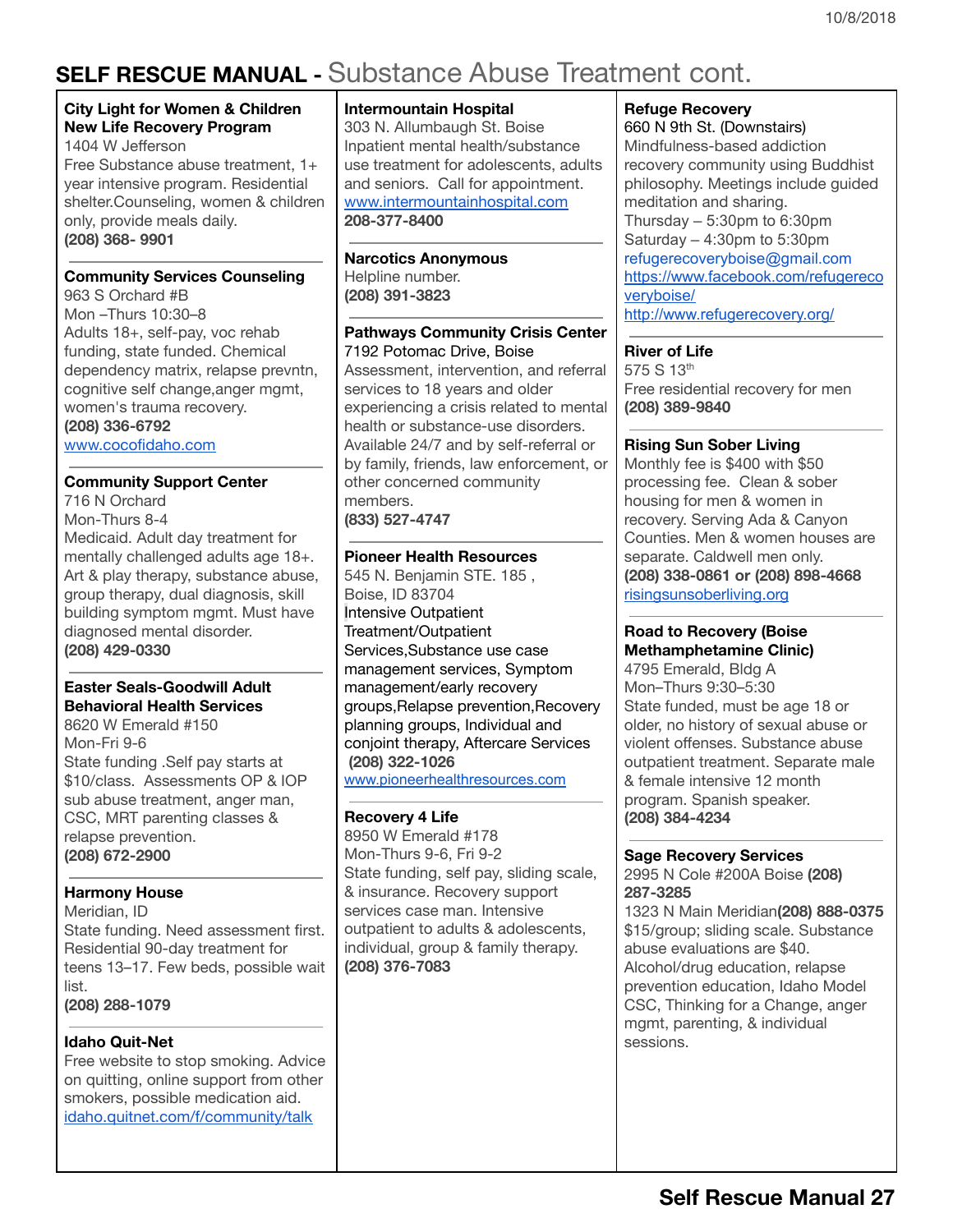# **SELF RESCUE MANUAL -** Substance Abuse Treatment cont.

| <b>SELF NESUUE MANUAL -</b> UUDSIAHU <del>U</del> ADUSU HUAHHUHI UUHI.                                                                                                                                                                                                                                                                                                  |                                                                                                                                                                                                 |  |
|-------------------------------------------------------------------------------------------------------------------------------------------------------------------------------------------------------------------------------------------------------------------------------------------------------------------------------------------------------------------------|-------------------------------------------------------------------------------------------------------------------------------------------------------------------------------------------------|--|
| <b>Supportive Housing &amp; Innovative</b><br><b>Partnerships (SHIP)</b><br>1405 Grove<br>State funding from BPA, private pay,<br>& program for homeless. Safe &<br>sober housing for single men & single<br>women. Case mgmt, random drug<br>testing & life skills recovery support.<br>Housing program for homeless<br>veterans with substance use.<br>(208) 331-0900 | "Victory over Sin"<br><b>IMSI Hope Community Phase II</b><br>Recovery/Addiction Meetings<br>963 S Orchard Suite 101 Boise<br>Tues/Wed 7pm<br>(208) 629-8861<br>www.imsihopecommunityphaseii.com |  |
| <b>Ten Mile Christian Church</b><br><b>Celebrate Recovery</b><br>3500 W Franklin Rd. Meridian<br>Meets every Fri 6-9:30pm, dinner at<br>6pm. Outpatient recovery support<br>group services, Christ centered,<br>family, marriage, life skills training,<br>case mgmt.<br>(208) 888-3101<br>Tenmilecc.com                                                                |                                                                                                                                                                                                 |  |
| <b>Tobacco Cessation</b><br>Free telephone counseling service.<br>Spanish, deaf & hard of hearing.<br>Free tobacco cessation classes<br>(208) 342-0308 Nancy Caspersen.<br>1-800-QuitNow (1-800-784-8669)<br>http://idaho.quitnet.com                                                                                                                                   |                                                                                                                                                                                                 |  |
| <b>Ustick House</b><br>8050 Ustick & 9230 Ustick<br>Sliding fee.12-step structured sober<br>living house for men, 90-day min.<br>(208) 322-0474                                                                                                                                                                                                                         |                                                                                                                                                                                                 |  |
| <b>Veterans Medical Center RSAT</b><br>(Residential Substance Abuse<br>Treatment)<br>500 W Fort<br>Provide detoxification & 21-day<br>residential & outpatient substance<br>abuse treatment. Outpatient<br>counseling, groups, family<br>counseling, & transitional housing for<br>veterans completing RSAT. Eligible<br>vets only.<br>(208) 422-1000 X7515             |                                                                                                                                                                                                 |  |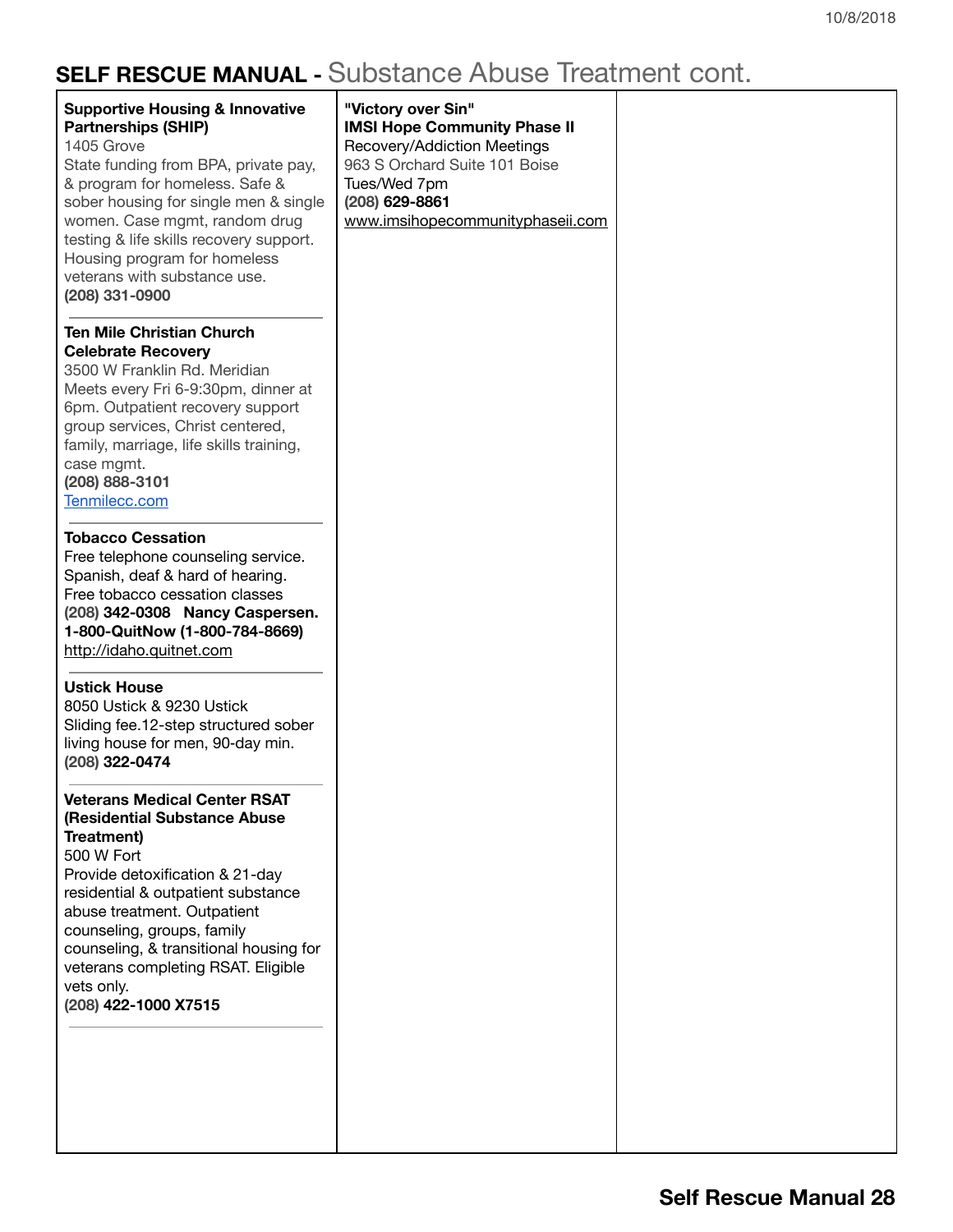# <span id="page-28-0"></span>**SELF RESCUE MANUAL -** Support Groups

### **A New Beginning Wellness Center**

8660 W. [Emerald](https://maps.google.com/?q=8660+W.+Emerald+Street,+%23142+-+Boise&entry=gmail&source=g) Street, #142 - Boise Medicaid, EAP, IPN, Blue Cross, Pacific Source, Cigna, Private Pay, Victims Compen. Ins. and more **Bullying/Anger Group** -4th/5th grade bullying behaviors and how to stick up for self, managing anger. 6 wks. **Foster care/Adoption parent support -** support complex trauma Youth Advisory Board - Designed for kids 12-18 who have been adopted. More information contact Quincy at 2028-939-3865 or quincy@anbwellnesscenter.org

### **Adoption Support Group**

Call or email for information. For families who have adopted children to share tips and find support, especially with regards to attachment disorders.

**(208) 949-3834** (Mandy) [m\\_maidhoff@hotmail.com](mailto:m_maidhoff@hotmail.com)

### **Adult Children of Alcoholics**

St Paul's Catholic Center 1915 University 2nd Floor -back of library. Tuesdays @ 7:30 **(208) 344-1661, (208) 284-5377(español)**

### **AA-Alcoholics Anonymous**

Call for information. **(208) 344-6611 or 1-800-627-9103**

### **Al-Anon Family Groups**

1524 S Vista 24-hour info schedules & information visit volunteers to talk with. Daily noon & evening meetings. **(208) 344-1661** Al-Anon Literature Discussion Group 111 S Orchard #238 (corner of

Kootenai & Orchard, entrance 5). **323-0141**(Will) for ACOA meetings. [al-anon-idaho.org/](http://al-anon-idaho.org/)

**Al-Ateen** Call for meeting times & locations. **(208) 344-1661**

### **Alzheimer's**

Call for info, resources & referrals on support groups for family members/caregivers. 24/7 Helpline. 5 on-going support groups. **(208) 914-4719** [alz.org/idaho](http://www.alz.org/idaho/)

### **Asthma Education**

100 E Idaho St Luke's Tower ([Anderson](http://www.stlukesonline.org/SLRMC/visitors/anderson.html) Ctr # 2) 3rd Thurs 7–8:30 Asthma ed, how it affects airways, triggers, meds, making plan with MD **(208) 381-2155**

### **Baby and Me Support Group**

900 N Liberty #204 (St Al's Family Center ) Tues 10–11am For new parents & babies 0–12 mo. **(208) 367-7380** [saintalphonsus.org](http://www.saintalphonsus.org/)

### **Bereavement Support Group**

Horizon Home Health and Hospice 63 W. Willowbrook Dr. Meridian Mondays 5:15 p.m, except holidays. This group is open to the community for anyone facing a loss of a loved one. To enroll call Darren Woods, LMSW **(208) 888-7877.**

### **Better Breathers Club**

People/families with respiratory issues.

Complex Care Hospital of ID Meridian 2131 S Bonita Way 1st Wed 11-1, **(208) 345-2209**

St. Alphonsus (McCleary Center) 2nd Wed 3:30, **(208) 367-3199** (Michelle) ALA Office 1111 S. Orchard #245 2nd Wed 3:30 **(208) 336-2373** (Kera Yost)

### **Birth Parent Support**

10740 Fairview LDS Social Services **(208) 376-0191**

### **Breastfeeding Bunch**

Every Wednesday in Boise Arrive 10-10:30 a.m. and stay until 12 St. Luke's Community Education 211 W. Main Street **208-381-2592** Every Thursday in Meridian Arrive 2-2:30 p.m. stay until 4 p.m. St. Luke's Meridian Medical Center 520 S. Eagle Road Shoshone Room, Lower Level **(208) 706-3119**

#### **Breastfeeding Support & Encouragement**

900 N Liberty #100 (St Al's Family Center) Tues 11–12 **(208) 367-7380** [saintalphonsus.org](http://www.saintalphonsus.org/)

### **Cancer (Living Through)**

100 E Idaho St Luke's MSTI Cancer patients, caregivers, & family. **(208) 381-2760 Jeni**

### **Cancer Grief Support Group**

Call to register for class & to get more information. **(208) 381-2760**

### **Cardiac Support Group**

100 E Idaho (St Luke's South Tower [Anderson](http://www.stlukesonline.org/SLRMC/visitors/anderson.html) Center) Call for dates & topics **(208) 381-9000**

**CHADD (Children with ADHD/ADD)** 717 11<sup>th</sup> St (Cathedral of the Rockies) 3<sup>rd</sup> Thursday 7-8:30 **(208) 484-8100 Denise**

[ada-gem-counties@chadd.net](mailto:ada-gem-counties@chadd.net)

### **Children's Group for Children in Families with Cancer**

100 E Idaho St Luke's MSTI Children ages 7–11. Call for more info. **(208) 381-3161**

### **CLIMB**

A six week support program for children and teens who have a loved one with cancer. Free to all families in the Treasure Valley. **(208) 367-7785, (208) 367-3150**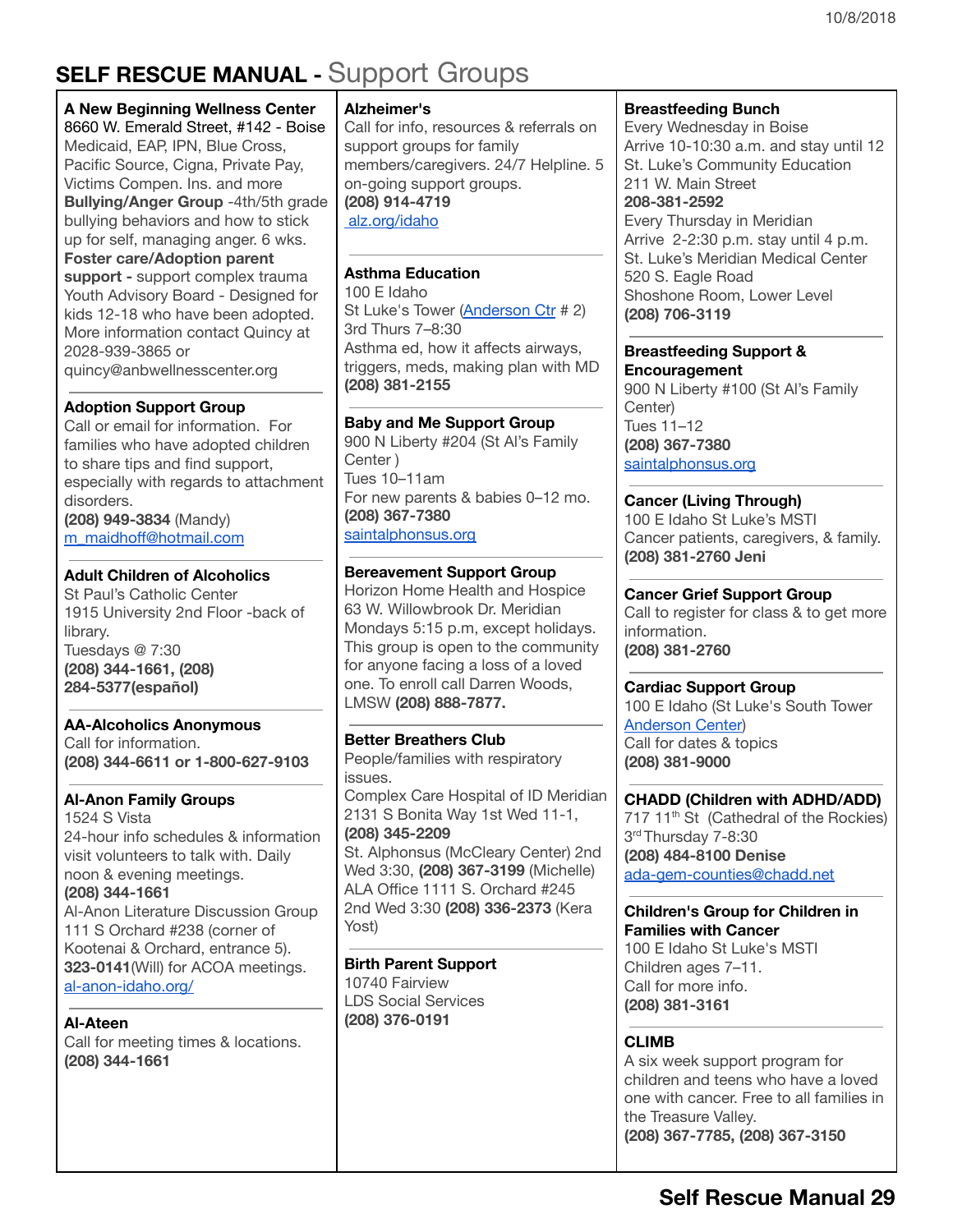# **SELF RESCUE MANUAL -** Support Groups cont.

### **Compassus Hospice**

680 S. Progress Ave Meridian For anyone grieving. Thursdays 1:00pm Jay Ralphs-Bereavement Coordinator **(208) 895-8686**

### **Compassionate Friends**

520 S Eagle (St Luke's–Meridian Hospital basement) 2nd Thursday of month 7:15 Group is for families who have lost a child. Adults bring a friend if nervous. **(208) 855-2137 (**Rae Ann) [tcfboise.org](http://www.tcfboise.org/)

### **Dad's Matter (Family Advocates)**

St. Michael's Cathedral (Baby Steps) 518 N. 8th Street Thursdays 4-5 A stress-free place for Dad's to unwind

### **Down Syndrome Group**

Call for info & meeting times. Support for families with Down Syndrome. **(208) 378-9912** [idahodownsyndrome.org](http://www.idahodownsyndrome.org/)

### **Families Anonymous**

12-step program for parents, family & friends (ages 15+) concerned about loved one's use of drugs/alcohol or behavior problems. Helps deal with co-dependency & learn to stop enabling. [familiesanonymous.org/](http://www.familiesanonymous.org/) (click on E-meetings)

### **Gamblers Anonymous**

1820 N Hartman (New Apostolic basement) Sat 4-5 12-step program. **(208) 342-0672** (Tony/Jim)

### **Grandparents As Parents**

3852 N Eagle 2<sup>nd</sup> floor Community Center (First Church of Nazarene). 1st Mon 6:30-8:30. 5312 Overland (Park behind on Phillipi) 1st Mon 7-9 Meridian Elementary School 1035 NW 1st St, Meridian. 1<sup>st</sup> Monday 7-9 Support group for grandparents & other relatives raising children whose parents are unable or unwilling to do so.

**(208) 323-7538** (Tracee Crawford) [idahograndparentsasparents.org&](http://www.idahograndparentsasparents.org/)[gra](http://www.grandsplace.org/gp4/id.html) [ndsplace.org/gp4/id.html](http://www.grandsplace.org/gp4/id.html)

#### **Grief & Loss Recovery Group via Align Hospice**

940 E. Carol Street Meridian **(208) 639-1122** (Stephanie)

### **Grief & Loss**

Idaho Home Health and Hospice 3356 E. Goldstone Way Meridian 3rd Wed 6-7:30 **(208) 887-6633** Shawn Reiling

### **HIV Support Group**

6094 W Emerald Boise Tues 6-7 Call for details **(208) 371-3671** (Rya[n\)](http://www.alhphaidaho.org/)

### **Huntington's Disease Society of America-Idaho Chapter**

Wright Community Church 4821 Franklin Rd. 83705 Every second Wednesday of the month at 6:30pm **(208) 570-3175**

### **Idaho Asperger's Support Group**

Online meetings for families with children & adults with Asperger's Syndrome. **991-2170**

### **IFAD (Idaho Families of Adults with disAbilities)**

Helps families, friends & professionals to provide support to adults with various disabilities in ID. Ed seminars, social events, newsletters **(208) 991-2608** [ifad.us](http://www.ifad.us/) ifad@ifad.us

#### **Idaho Mom's Network**

Activities for stay-at-home moms. **(208) 884-3773** [idahomomsnetwork.org](http://www.idahomomsnetwork.org/)

### **Idaho Quit-Net**

Website to stop smoking. Advice on quitting, online support from other smokers, possible medication aid. [idaho.quitnet.com/f/community/talk](http://idaho.quitnet.com/f/community/talk)

### **Leukemia & Lymphoma Society**

2404 W Bank Dr #103 Monthly support groups for blood cancer patients & families. Call for information. **(208) 658-6662**

lls.org

**Narcotics Anonymous (208) 391-3823**

### **NAMI Friends and Family Support Group**

El-Ada program Building 2250 S. Vista Ave 1st, 2nd & 3rd Wed 7:00-8:30pm. 4th Wed is education night. Support group for family & friends of those with mental illness. **(208) 376-4304**

[www.namiboise.org](http://www.namiboise.org/)

#### **NAMI Connection Recovery Support Group for Veterans**

500 W Fort Building 114 (room 2) Tues 1-2:30pm. Support group for veterans with mental illness. **(208) 376-4304** [www.namiboise.org](http://www.namiboise.org/)

#### **NAMI Connection Recovery Support**

Omega Mental Health System 5985 W State St 1st and 3rd Wed 5:30-7. Peer Wellness Center 963 S Orchard St Suite 102 Thursdays 5:30-7 Support groups for those suffering with mental illness. **(208) 376-4304** [www.namiboise.org](http://www.namiboise.org/)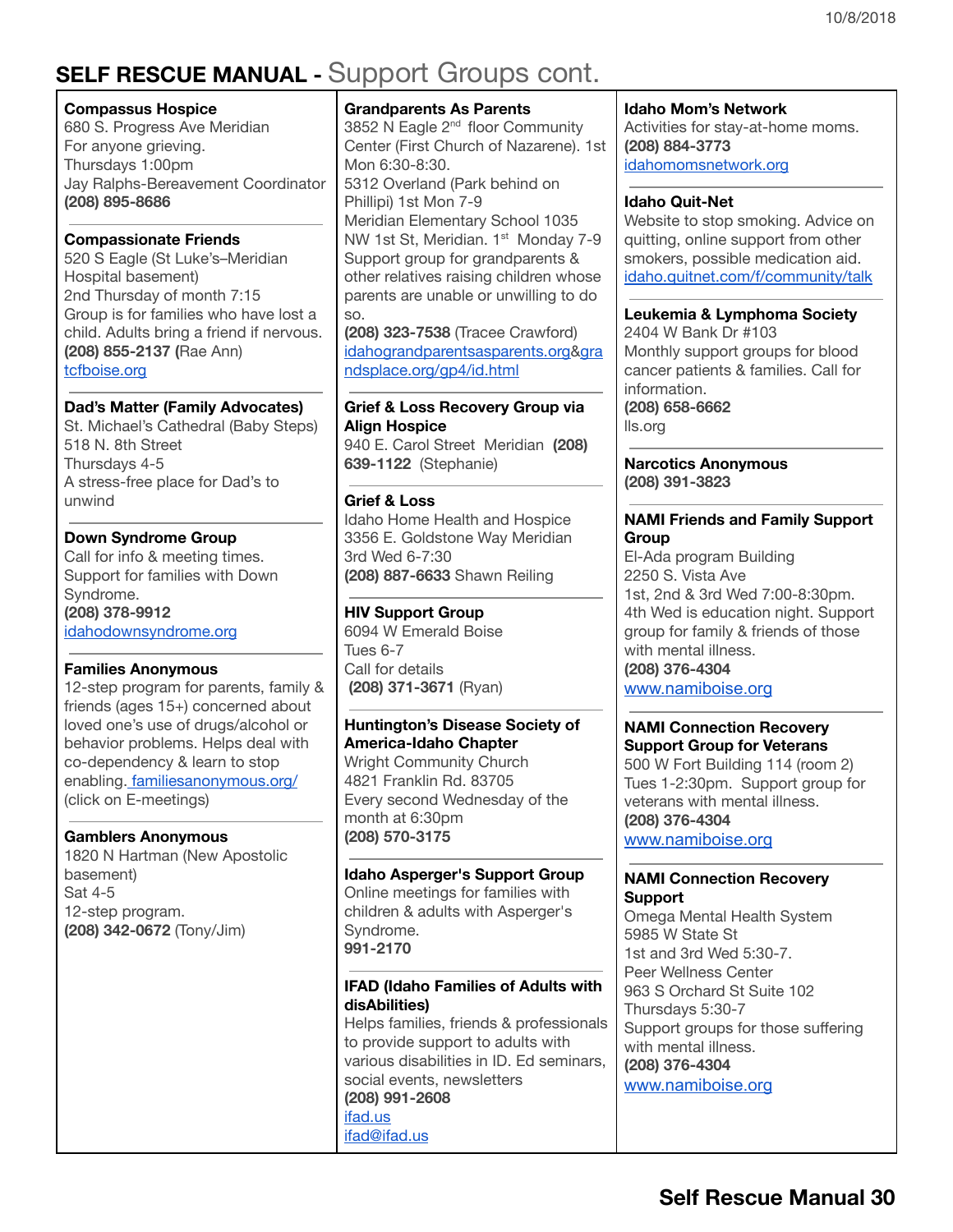# **SELF RESCUE MANUAL -** Support Groups cont.

### **New Moms' Group**

103 W State at St Luke's Women Life Thurs 10:30–12 St Luke's Meridian 520 S Eagle Rd Tues 10:30–12 Support group for new moms & babies.

**(208) 381-9000 or (208) 381-1510**

### **Overeaters Anonymous**

All Saints Episcopal 704 N Latah Kate 406-450-3111 Mon 7pm 1st Congregational 2301 Woodlawn Janeen 863-7816 Wed 12pm 5 Mile Nazarene 2701 S 5 Mile Dave 921-6083 Thurs 7pm (childcare) Eagle Senior Center 312 E.State St Linda Sue 229-2199 Fri 8:45am Vertical Church 2620 36th St (N of State St)

Gina 850-0357 Sat 1:30pm Boise Church of Christ 2000 Eldorado Genna 440-8927 Sun 6:30pm Group for any eating disorder [oa.org](http://www.oa.org/)

### **Parents Anonymous (Family Advocates)**

Tuesday 6:30-8 (free dinner at 6) 518 N. 8th St. (St. Michael's) Thursday 6:30-8 (free dinner at 6) 1177 N. Roosevelt (Discovery Church) Free and voluntary confidential support group **(208) 345-3344 x1020** (Alicia) [www.strongandsafe.org](http://www.strongandsafe.org/) parentsanonymous.org

#### **Parents, Families & Friends of Lesbians & Gays (PFLAG)**

Boise First Congregational 2201 Woodlawn Meets 2nd Fri 7:30–9

### **Recovery International**

Cathedral of the Rockies Room B12 717 North 11th Street Mondays 7:00-8:00 **(208) 345-9631**

### **Scleroderma Foundation**

Southern Idaho Scleroderma Support Group for patients, family & friends Anderson Center St.Luke's 100 E. Idaho St. 10:00 – 11:30 see website for days [SCLERODERMA.IDAHO@GMAIL.CO](mailto:SCLERODERMA.IDAHO@GMAIL.COm) M [WWW.SCLERODERMA.ORG](http://www.scleroderma.org/)

### **Share Miscarriage & Infant Loss Support Group**

900 N Liberty (Breast Care Center—Entrance Facing Emerald) First Tues 6:30–8 [saintalphonsus.org](http://www.saintalphonsus.org/) **(208) 367-7380**

### **SHARE of Idaho**

103 W State @ St Luke's Women Life For parents who have had early pregnancy loss, stillbirth, or newborn death. 3rd M at 7. **(208) 388-8834** (Chrissy Group)

### **Smart Recovery**

4444 Taft St Tues, Thurs, Saturday at 6pm **(208) 514-8120** John

### **Survivors of Suicide**

Cathedral of Rockies 717 N 11th, (Kirby & Susan) 2<sup>nd</sup> Fri 7-9. Church of the Apostles 6300 N Meridian Rd, Meridian (Cynthia) 4 th Monday 7-8:30

#### **Survivors Supporting Survivors** 2676 S Vista

1<sup>st</sup> Monday 6-7:30 For adolescent survivors ages 11-18 with cancer diagnosis regardless of being in active treatment or remission. **(208) 422-0174** (Heather)

### **Ten Mile Christian Church**

3500 W Franklin, Meridian Fridays 6–9. Issue specific, gender specific, Christ centered support group. Dinner, children's program. **(208) 888-3101** [tenmilecc.com](http://www.tenmilecc.com/)

### **Touchstone Center for Grieving Children & Adolescents**

740 Warm Springs Ave (Warm Springs Counseling Center) 2nd & 4th Tues 6:30-8:30 thru school year. Help grieving children (ages 5–18) & families recover from loss of loved one. No drop-ins. **(208) 343-7797 X 1359** [touchstone@childrenshomesociety.co](mailto:touchstone@childrenshomesociety.com)

[m](mailto:touchstone@childrenshomesociety.com)

### **Tourette's Syndrome**

Email or call to meet 1-1 for info. **(208) 376-3409**

[tsa-usa.org/](http://tsa-usa.org/) [Shoffman3409@msn.com](mailto:Shoffman3409@msn.com) (Stephanie)

#### **Trauma Recovery Program Maitri Community Services**

3709 N. Locust Grove Suite 100 Questions and program registration call/email. Groups meet Tuesdays 4-6pm and Thursdays 11-1pm **(208)** 957-5360 (208) 284-8450 jasonpatrickjohnson@gmail.com

### **Treasure Valley Autism Society**

520 S Eagle (St Luke's basement) 1<sup>st</sup> Monday 7-9pm. **(208) 336-5676** asatvc.org

**Twins & Multiples (Mothers of)** Annual membership fee. [boisemom.org](http://www.boisemom.org/)

### **Women & Children's Alliance Domestic Violence Counseling & Support Groups**

720 W Washington at WCA Wed 6–7:15. Orientation & fill out paperwork at 4:30 5-6 class. Open to public. Free limited childcare. RAP support group for women survivors of domestic violence. Wed 6-7p **(208) 343-3688 & (208) 343-7025**

### **YAD (Youth Alliance for Diversity) The Center**

280 N 8th Street suite 130 Boise (enter from Bannock) Support group (gay, lesbian, bisexual & transgender) for youth dealing with sexual orientation. Sun 4–6 **(208) 336-3870** [tccidaho.org/youth-social-stuff](http://www.tccidaho.org/youth-social-stuff)

### **Self Rescue Manual 31**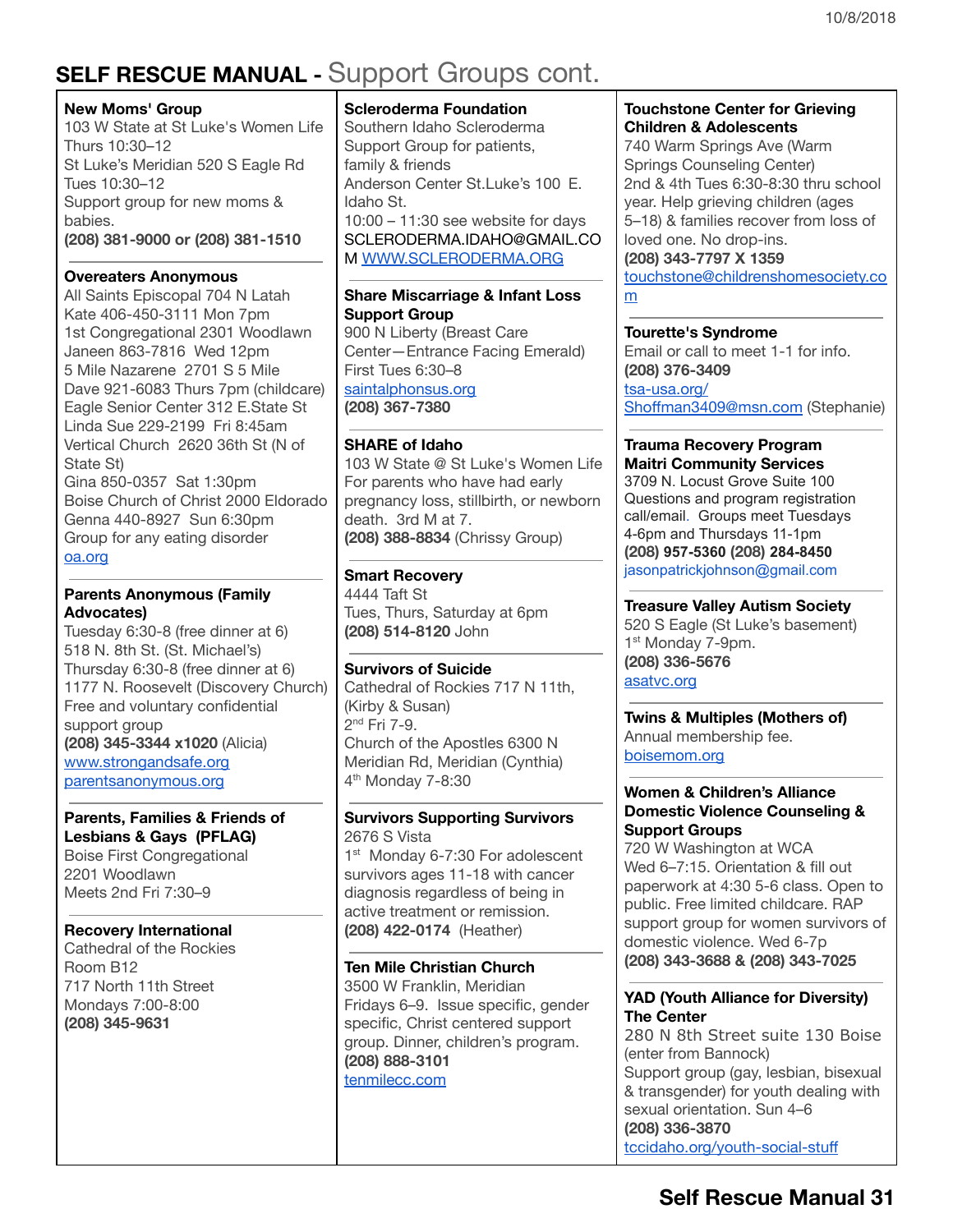# <span id="page-31-0"></span>**SELF RESCUE MANUAL -** Tax Preparation and Questions

### **IRS Telephone Assistance for Individuals**

Mon – Fri 7am - 10 pm Free income tax assistance is available for basic income tax returns. **1-800-829-1040**

### **Internal Revenue Service**

550 W Fort Mon-Fri 8:30am-4:30pm Face-to-Face assistance with IRS & to get copies of reported income, visit **(208) 387-2847** [www.IRS.gov](http://www.irs.gov/)

**Idaho State Tax Commission** 800 Park Blvd, Plaza IV **(208) 334-7660 or 1-800-972-7660** [www.tax.idaho.gov](http://www.tax.idaho.gov/)

**H&R Block Tax Professionals** 1510 S Orchard Boise Available to provide Free Answers to Tax Related Questions. **(208) 344-7665**

### **Access Idaho Unclaimed Taxes**

More than \$45 million in unclaimed assets in Idaho are just waiting to be claimed. To search for unclaimed property (i.e. utility & rent deposits, tax refunds, & child support checks), go to [accessidaho.org/apps/tax/ucpsearch/](https://www.accessidaho.org/apps/tax/ucpsearch/)

**Old Unclaimed Refund Search**

[sto.idaho.gov/unclaimedproperty/Sea](https://www.sto.idaho.gov/unclaimedproperty/Search.aspx) [rch.aspx](https://www.sto.idaho.gov/unclaimedproperty/Search.aspx) Search for old refunds.

#### **Free Tax Help Local Search**

Call 211 or 1-800-926-2588 Monday – Friday 8am – 5pm [www.idahocareline.org/](http://www.idahocareline.org/). Trained volunteers prepare most simple tax forms. Walk-in & get help. Bring all necessary forms. Available Feb. 1 to April 15.

**Search for Old Refunds**

[boisepubliclibrary.org/research/gover](http://www.boisepubliclibrary.org/research/government-information/tax-information/) [nment-information/tax-information/](http://www.boisepubliclibrary.org/research/government-information/tax-information/)

**BSU Volunteer Income Tax Assistance (VITA)**

715 S Capitol Blvd. BSU & Boise Public Library! have partnered to provide a VITA site at the public library auditorium. BSU students have been trained to prepare tax returns for taxpayers with income less than \$51,000. Feb -April 5:00 - 8:00

**CEI-CWI Vista FSA**

2323 S. Vista Mon. 9- 12, Fri. 12-4. Feb - April

**BSU VITA**

715 S Capital Mon. 5-8 Feb - April

**Boise Senior Citizens Center** 690 Robbins Rd Feb-April Walk-in Tues & Thurs 8:30am– 12:30pm

**Garden City Library** 6015 Glenwood Walk-in. Sat. 10:30- 2:30. Feb-April

**Willow Park Assisted Living** 2600 N Milwaukee Mon & Wed.10- 2. Feb-April

**Eagle Public Library** 100 Stierman Way Feb – April Walk-in only Limit to first 13 clients.

**Eagle Senior Center** 312 E State Feb - April

**Meridian City Hall**

33 E Broadway Ave #202 Feb - April Tues & Thurs 10–2 Walk-In

**CEI - ICON Credit Union 4** 85 W. Overland Rd. Meridian Sat. 10- 2 Feb-April

**AARP Idaho State Office** 3080 E Gentry Way # 100 Meridian By appointment only (208) 855-4010

**Myfreetaxes.com by United Way** If income under \$62,000 can file free online

If you worked at all, you may qualify for a refund of all or part of your withholding, the earned income credit, or other tax credits, depending on your circumstances. Many people who have not filed are entitled to refunds & if they do not file within three years of the due date of the return, they will lose that refund. If there is a refund coming there are no penalties. If there is a balance due, there will be penalties but IRS can either set up a payment plan or delay collection until you are able to make payments. Free income tax assistance is available for basic income tax returns. The IRS can provide copies of income information if you have lost or never received your Forms W-2 or other income information.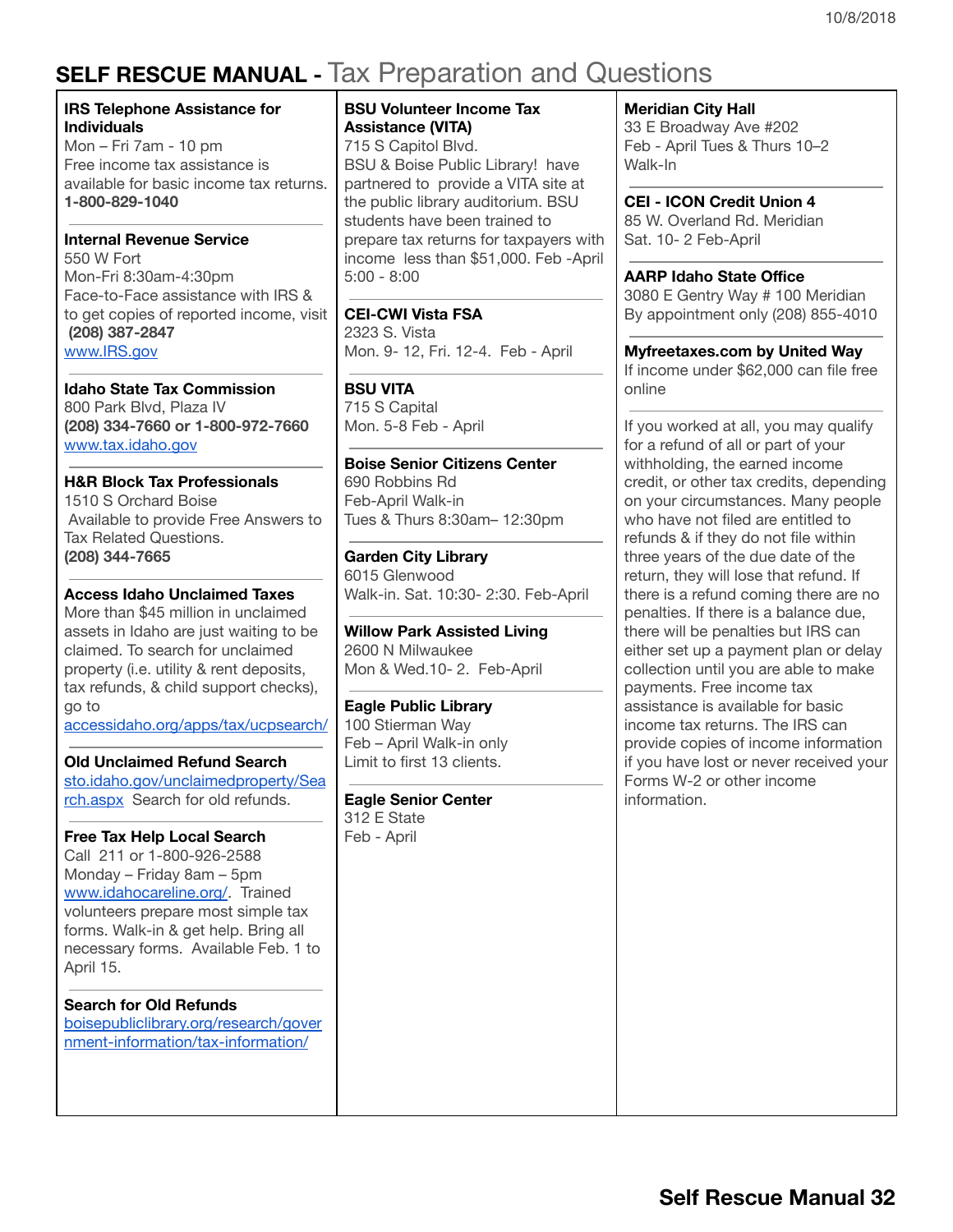# <span id="page-32-0"></span>**SELF RESCUE MANUAL -** Transportation

### **Boise Bike Project**

1027 Lusk St (by Ann Morrison Park & Jim's Appliance & Furniture) Open shop hours Wed-Sat 12-6. Safe cycling course for kids 2nd Sat of every month, & free bicycle for any participant who may need one. Registration for these classes begins on the 1st of each month, ages 12 & under.

Work-trade program for repairs. One hour of work in the shop for one hour of work on bike, varies according to the situation. Cannot be used for upgrades or cosmetic alteration. **(208) 429-6520**

### **Cathedral of the Rockies**

717 N 11<sup>th</sup> St Free \$24 stored value bus passes given every  $1^{\rm st}$  and  $3^{\rm rd}$  Wednesday at 2pm. Arrive at 1:30pm to qualify. Eligible every two months. **(208) 343-7511**

### **El-Ada Outreach**

2250 S Vista Mon–Fri 11:30–4 Daily bus passes for medical appointments are given out on the 1st of the month at 8am. One-day bus pass per month for adults only. Undocumented citizens will be served. **(208) 345-2820**

#### **Idaho CareLine**

Referrals for transportation **211 or 1-800-926-2588**

### **Kool Kab**

Shuttle transportation door to door privately paid or Medicaid authorized. Please call 48 hours in advance for Medicaid users. **(208) 703-5666** (Medicaid) **(208) 454-9982** (Private Pay)

### **Medicaid Transportation**

For Medicaid clients, can provide transportation to/from medical appointments if no other options available. Call ahead of time to schedule. 877-503-1261 [http://healthandwelfare.idaho.gov/Me](http://healthandwelfare.idaho.gov/Medical/Medicaid/MedicalCare/MedicalTransportation/tabid/704/Default.aspx) [dical/Medicaid/MedicalCare/MedicalT](http://healthandwelfare.idaho.gov/Medical/Medicaid/MedicalCare/MedicalTransportation/tabid/704/Default.aspx) [ransportation/tabid/704/Default.aspx](http://healthandwelfare.idaho.gov/Medical/Medicaid/MedicalCare/MedicalTransportation/tabid/704/Default.aspx)

### **Salvation Army**

4308 W State St. Gas vouchers as one-time assistance. Must have valid driver's license, insurance, current registration on vehicle. Vouchers for job searching, job attendance, medical and court related appointments. Bring paper proof for why voucher is needed. Tuesday-Friday 9-3 monthly until funding runs out. Bus passes may be available for attendance of life skills class.

**(208) 343-5429 ext 2**

### **Transylvania Express**

Shuttle transportation door to door privately paid or Medicaid authorized. Please call 48 hours in advance for Medicaid users. Accept all major credit cards. Open early, closes late. **(208) 906-3393**

### **Treasure Valley Community Resource Center TVCCR** Mon–Fri 8–5

Information & referral on human services in ID & Eastern OR via phone. **(208) 459-9263**

#### **Treasure Valley Veterans Resource Network Community Services Guide**

Excellent resources. [police.cityofboise.org/media/5675/Ve](http://police.cityofboise.org/media/5675/VeteransResource%20Manual.pdf) [teransResource%20Manual.pdf](http://police.cityofboise.org/media/5675/VeteransResource%20Manual.pdf)

### **Valley Ride City Bus**

Ada & Canyon County. Senior high school students in the Boise School District can ride for free during the school year. Students, faculty & staff at Boise State University & The College of Western Idaho can ride Valleyride buses for free year-round with a valid ID. Monthly youth passes age 6–18 is \$18, adult pass \$36, persons with disabilities, seniors (age 65+) and valid Medicaid cardholders, pass is \$18.

Individual fares are \$0.50 for youth age 6–18, ages 5 & under is free, adults are \$1.00, seniors (age 65+), persons with disabilities and valid Medicaid cardholders are \$0.50[.](http://www.valleyride.org/) **(208) 345-RIDE (7433)** [www.valleyride.org](http://www.valleyride.org/)